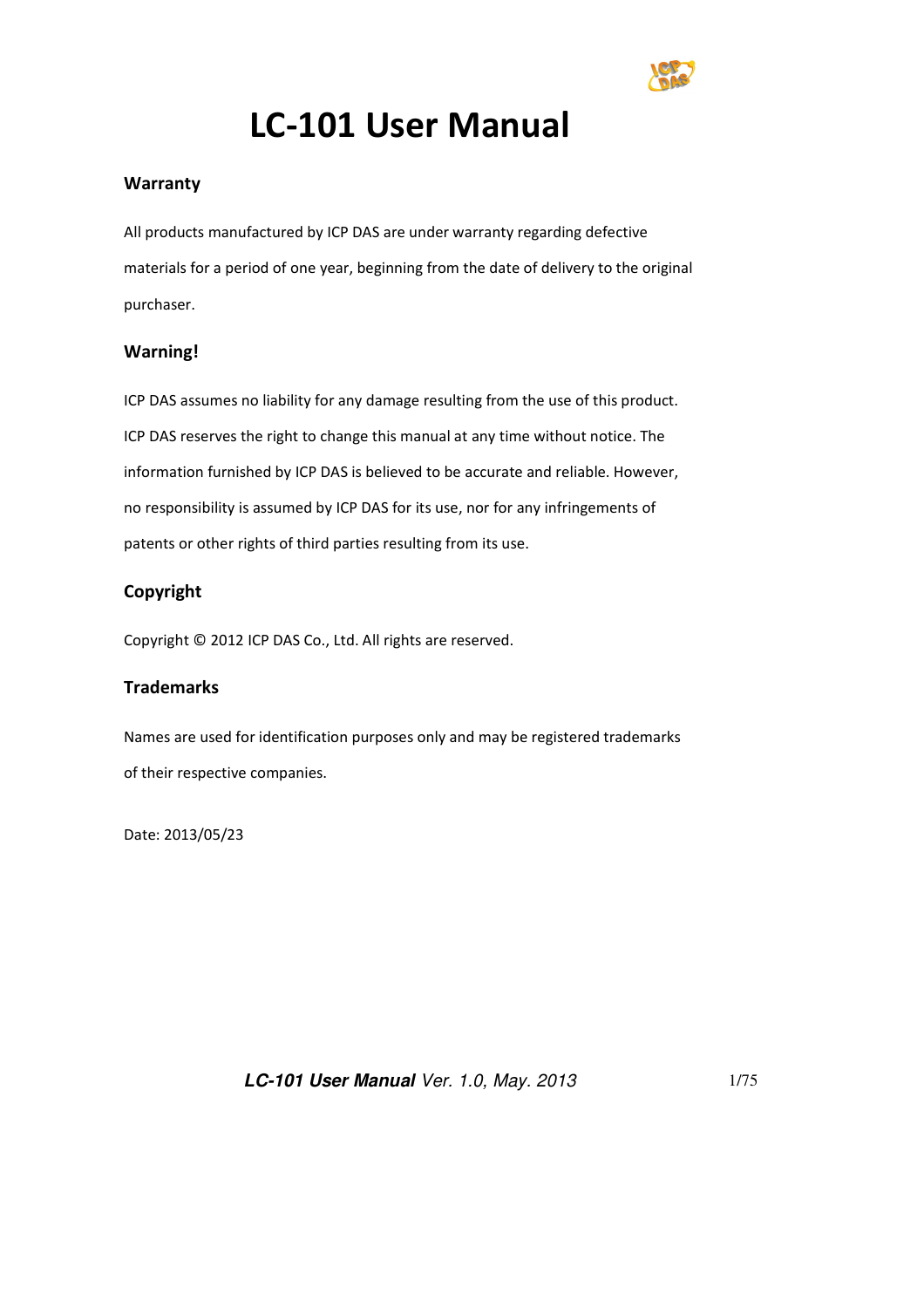

# **Table of Contents**

| 1    |  |
|------|--|
| 1.1  |  |
| 1.2  |  |
| 1.3  |  |
| 1.4  |  |
| 1.5  |  |
| 1.6  |  |
| 1.7  |  |
| 2    |  |
| 2.1  |  |
| 2.2  |  |
| 2.3  |  |
| 2.4  |  |
| 2.5  |  |
| 2.6  |  |
| 2.7  |  |
| 2.8  |  |
| 2.9  |  |
| 2.10 |  |
| 2.11 |  |
| 2.12 |  |
| 2.13 |  |
| 2.14 |  |
| 2.15 |  |
| 2.16 |  |
| 2.17 |  |

LC-101 User Manual Ver. 1.0, May. 2013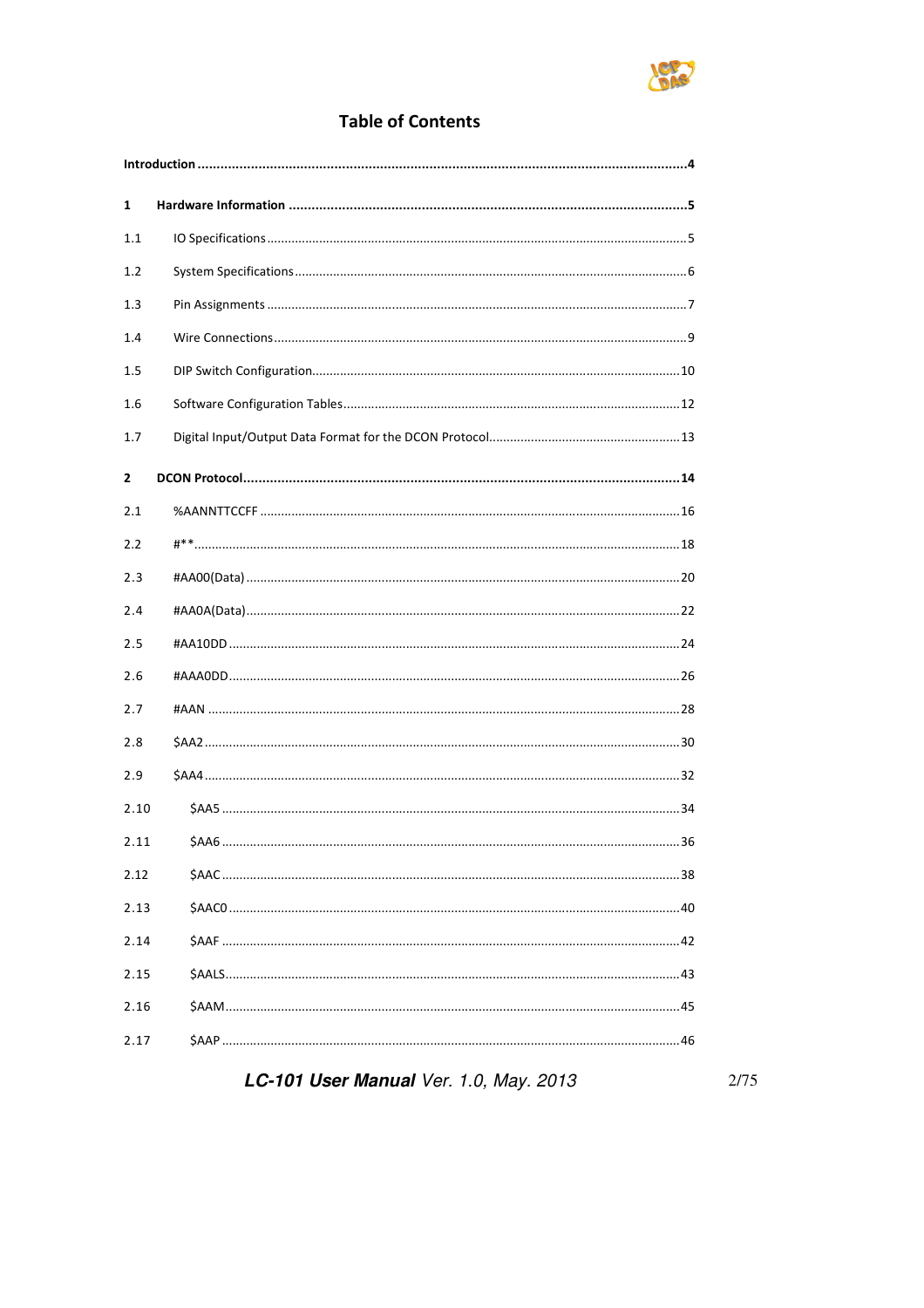

| 2.18 |       |                                                                     |
|------|-------|---------------------------------------------------------------------|
| 2.19 |       |                                                                     |
| 2.20 |       |                                                                     |
| 3    |       |                                                                     |
| 3.1  |       |                                                                     |
| 3.2  |       |                                                                     |
| 3.3  |       |                                                                     |
| 3.4  |       |                                                                     |
| 3.5  |       |                                                                     |
| 3.6  |       |                                                                     |
| 3.7  |       |                                                                     |
|      | 3.7.1 |                                                                     |
|      | 3.7.2 |                                                                     |
|      | 3.7.3 |                                                                     |
|      | 3.7.4 |                                                                     |
|      | 3.7.5 |                                                                     |
|      | 3.7.6 | Sub-function 33 (0x21) Write Digital Input Counter Edge Settings 71 |
|      | 3.7.7 |                                                                     |
|      | 3.7.8 |                                                                     |
|      | 3.7.9 |                                                                     |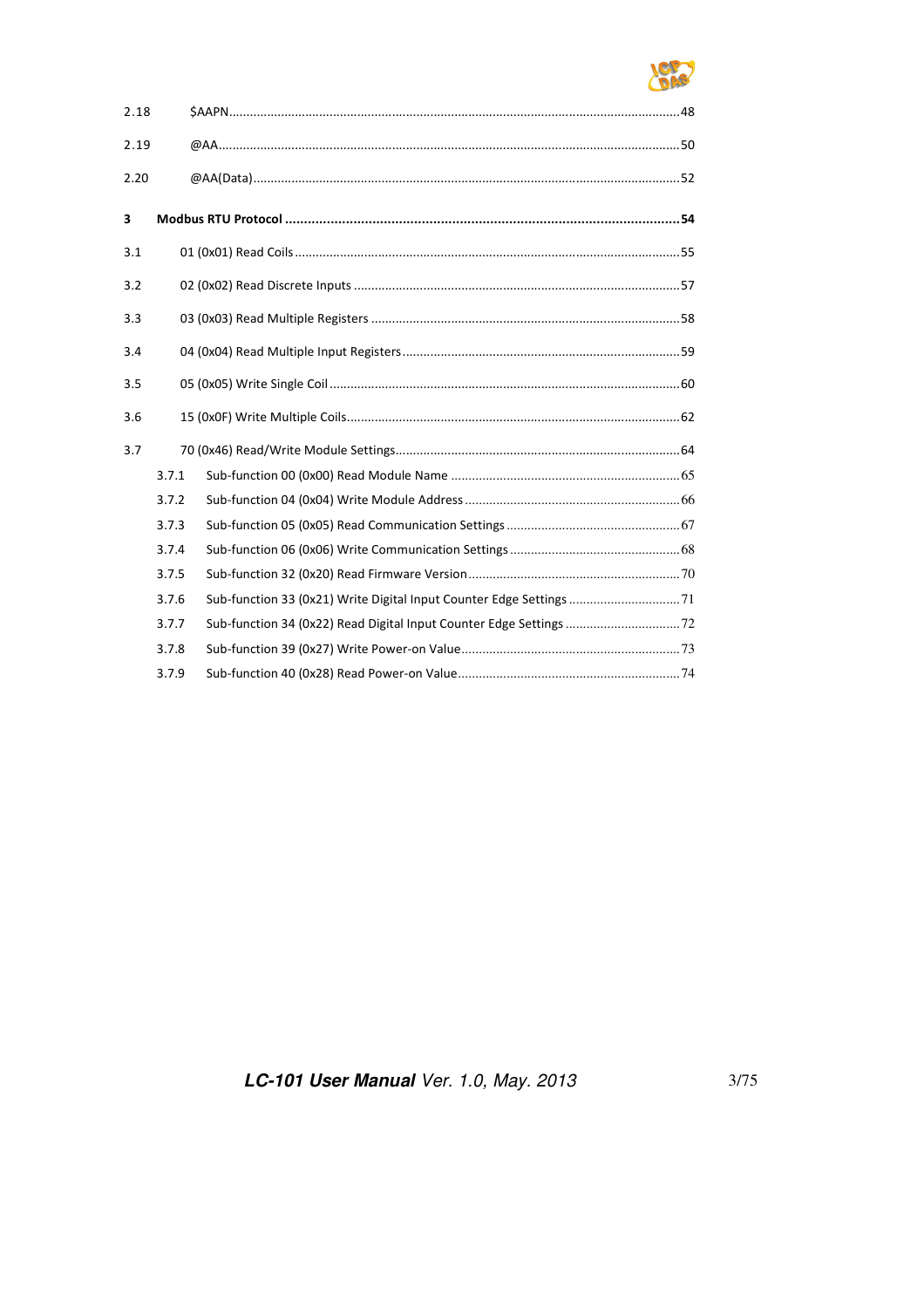

# Introduction

The LC-101 is an easy-to-use lighting control module that requires no specialist skills to install and operate, and no software is needed in order to control the Digital Output channel.

The LC-101 provides 1 channel for digital input (photocouple isolation) and 1 channel for relay output. The output channel is a Form A type relay, while the input channel is based on a sink-type using a wire connection. The input channel can be used to directly control a 1-channel relay ON and OFF sequence without requiring a remote host controller. 4 kV ESD protection and 5000 Vrms intra-module isolation are also provided.

When required, communication with the LC-101 is programmable based on either the DCON or the Modbus RTU protocol, and an added benefit is that different addresses can be set for DCON or Modbus RTU communication via hardware or software configuration.

**LC-101 User Manual** Ver. 1.0, May. 2013 4/75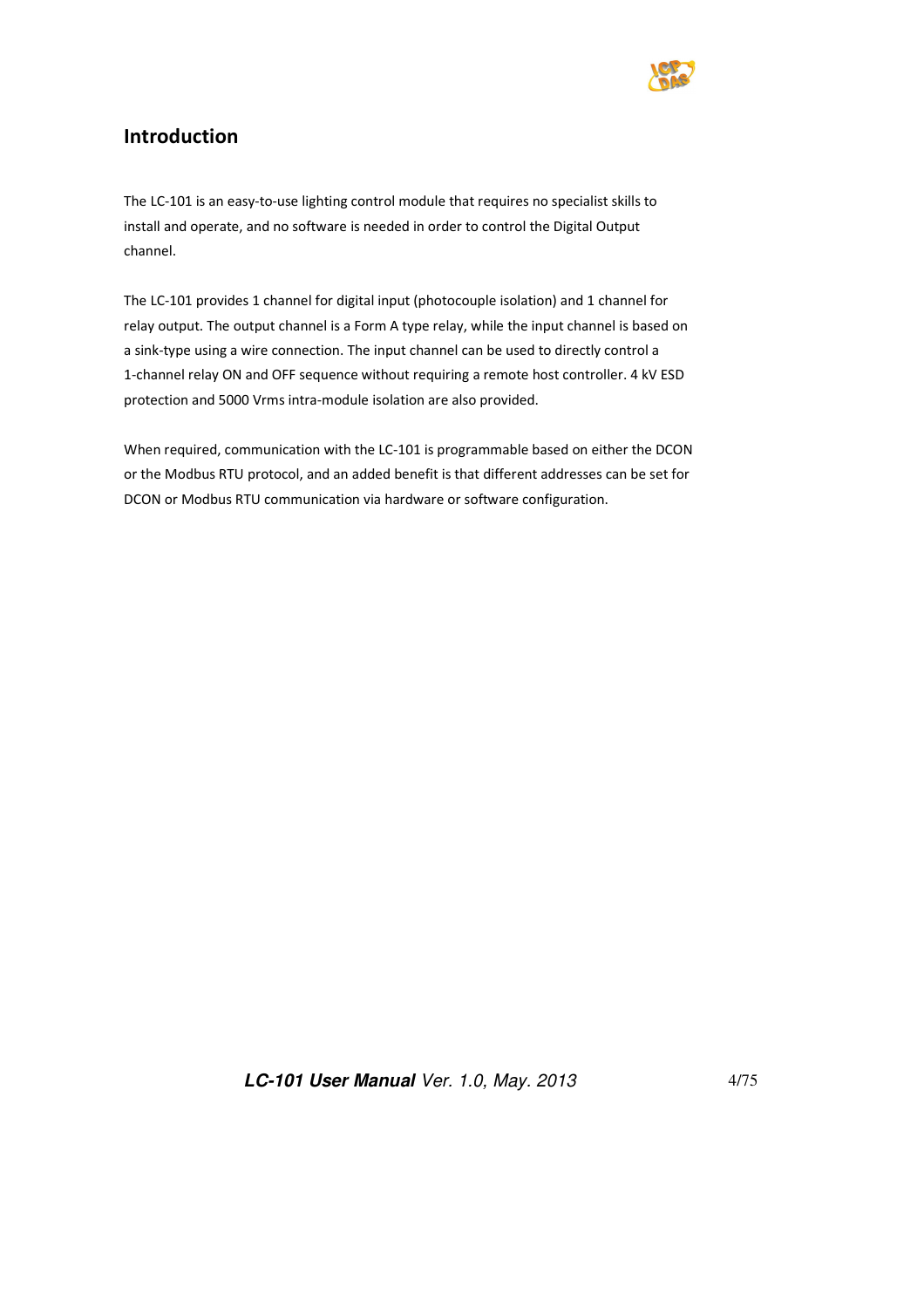

# 1 Hardware Information

# 1.1 IO Specifications

| Digital Input                     |                                                                |  |  |  |
|-----------------------------------|----------------------------------------------------------------|--|--|--|
| <b>Input Channels</b>             | $\mathbf{1}$                                                   |  |  |  |
| <b>Type</b>                       | 90-240 VAC                                                     |  |  |  |
| On Voltage Level                  | 85 VAC                                                         |  |  |  |
| Off Voltage Level                 | 60 VAC                                                         |  |  |  |
| Input Impedance                   | 68 KΩ, 1 W                                                     |  |  |  |
| Isolation                         | 5000 Vrms                                                      |  |  |  |
| Function                          | Local and Remote Direct Control Relay ON/OFF and Remote Status |  |  |  |
|                                   | Monitoring                                                     |  |  |  |
| <b>Relay Output</b>               |                                                                |  |  |  |
| <b>Output Channels</b>            | $\mathbf{1}$                                                   |  |  |  |
| <b>Type</b>                       | Power Relay, Form C                                            |  |  |  |
| <b>Operating Voltage</b>          | 250 VAC or 30 VDC                                              |  |  |  |
| Max. Load Current                 | 10 A (NO) / 6A (NC) @ 250 VAC                                  |  |  |  |
| <b>Operating Time</b>             | 15 ms Max.                                                     |  |  |  |
| <b>Release Time</b>               | 5 ms Max.                                                      |  |  |  |
| <b>Electrical Life (Resistive</b> | 50,000 ops                                                     |  |  |  |
| load)                             |                                                                |  |  |  |
| <b>Mechanical Life</b>            | 1,000,000 ops at no load (300 ops/minute)                      |  |  |  |
| Safety Approval                   | UL/CUL, TÜV                                                    |  |  |  |
| Power-on Value                    | Yes                                                            |  |  |  |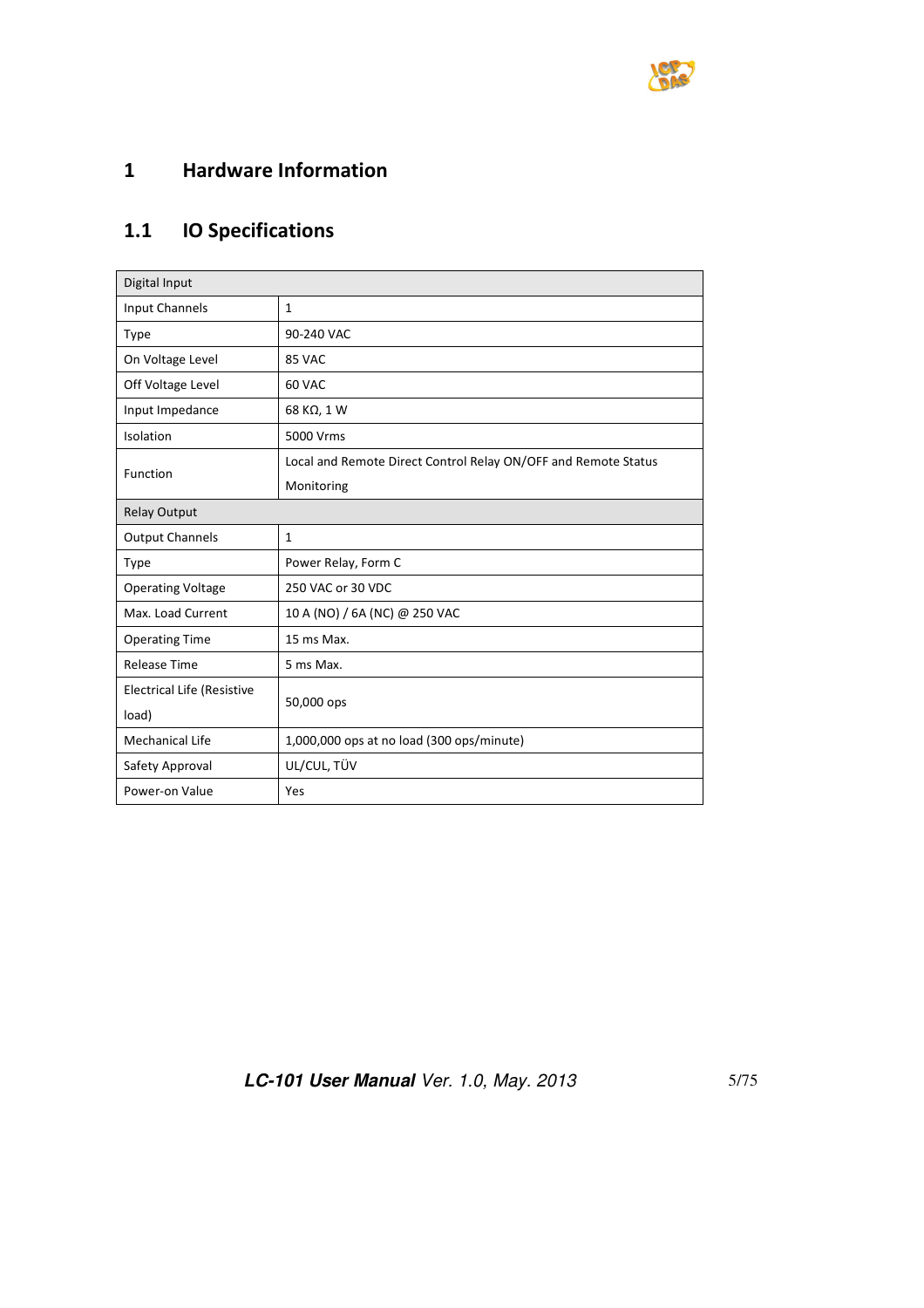

# 1.2 System Specifications

| Communication                |                                                        |  |  |  |  |  |
|------------------------------|--------------------------------------------------------|--|--|--|--|--|
| Interface                    | <b>RS-485</b>                                          |  |  |  |  |  |
| Data Format                  | N,8,1/O,8,1/E,8,1/N,8,2                                |  |  |  |  |  |
| <b>Baud Rate</b>             | Hardware Configuration: Fixed 9600 bps                 |  |  |  |  |  |
|                              | Software Configuration: 1200-115200 bps                |  |  |  |  |  |
| Protocol                     | Modbus RTU or DCON                                     |  |  |  |  |  |
| Node Addresses               | 32-63 for hardware configuration or 0-255 for software |  |  |  |  |  |
|                              | configuration                                          |  |  |  |  |  |
| Connector                    | $RJ-11$                                                |  |  |  |  |  |
| <b>LED Indicators</b>        |                                                        |  |  |  |  |  |
| Power                        | 1 LED as Power Indicator                               |  |  |  |  |  |
| <b>EMS Protection</b>        |                                                        |  |  |  |  |  |
|                              | ±2 kV Contact for Each Terminal                        |  |  |  |  |  |
| ESD (IEC 61000-4-2)          | ±4 kV Air for Random Point                             |  |  |  |  |  |
| EFT (IEC 61000-4-4)          | ±2 kV for Power                                        |  |  |  |  |  |
| <b>Power Requirements</b>    |                                                        |  |  |  |  |  |
| Input Voltage Range          | $+10 - +30$ VDC                                        |  |  |  |  |  |
| Consumption                  | 0.5 W Max.                                             |  |  |  |  |  |
| Connector                    | $RJ-11$                                                |  |  |  |  |  |
| Mechanical                   |                                                        |  |  |  |  |  |
| Dimensions (W x L x H)       | 52 mm x 98 mm x 27 mm                                  |  |  |  |  |  |
| Installation                 | <b>Screw Mounting</b>                                  |  |  |  |  |  |
| Environment                  |                                                        |  |  |  |  |  |
| <b>Operating Temperature</b> | $-25^{\circ}$ C - +75°C                                |  |  |  |  |  |
| Storage Temperature          | $-30^{\circ}$ C - +75 $^{\circ}$ C                     |  |  |  |  |  |
| Humidity                     | 10 - 95% RH, Non-condensing                            |  |  |  |  |  |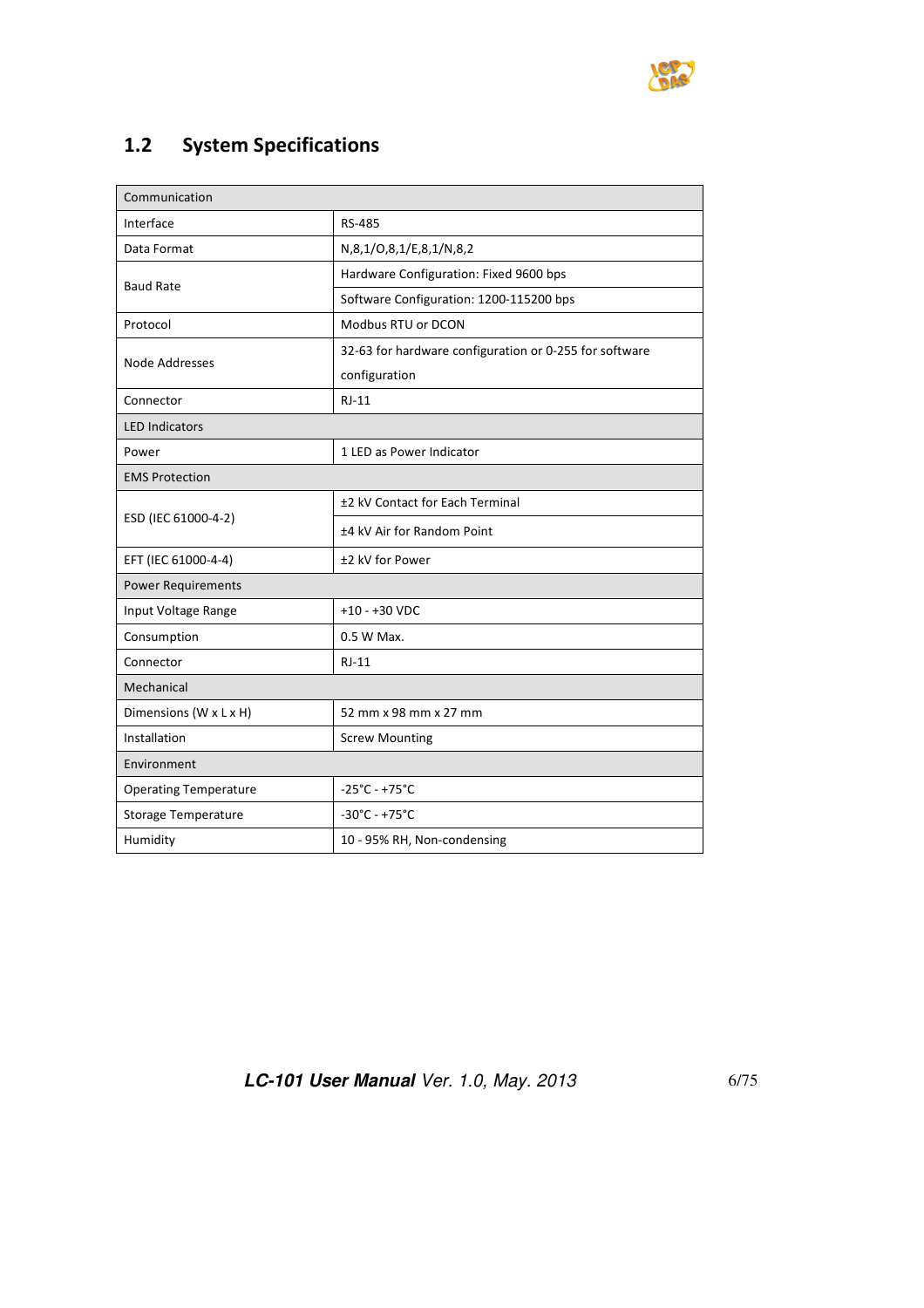

# 1.3 Pin Assignments



**LC-101 User Manual** Ver. 1.0, May. 2013 7/75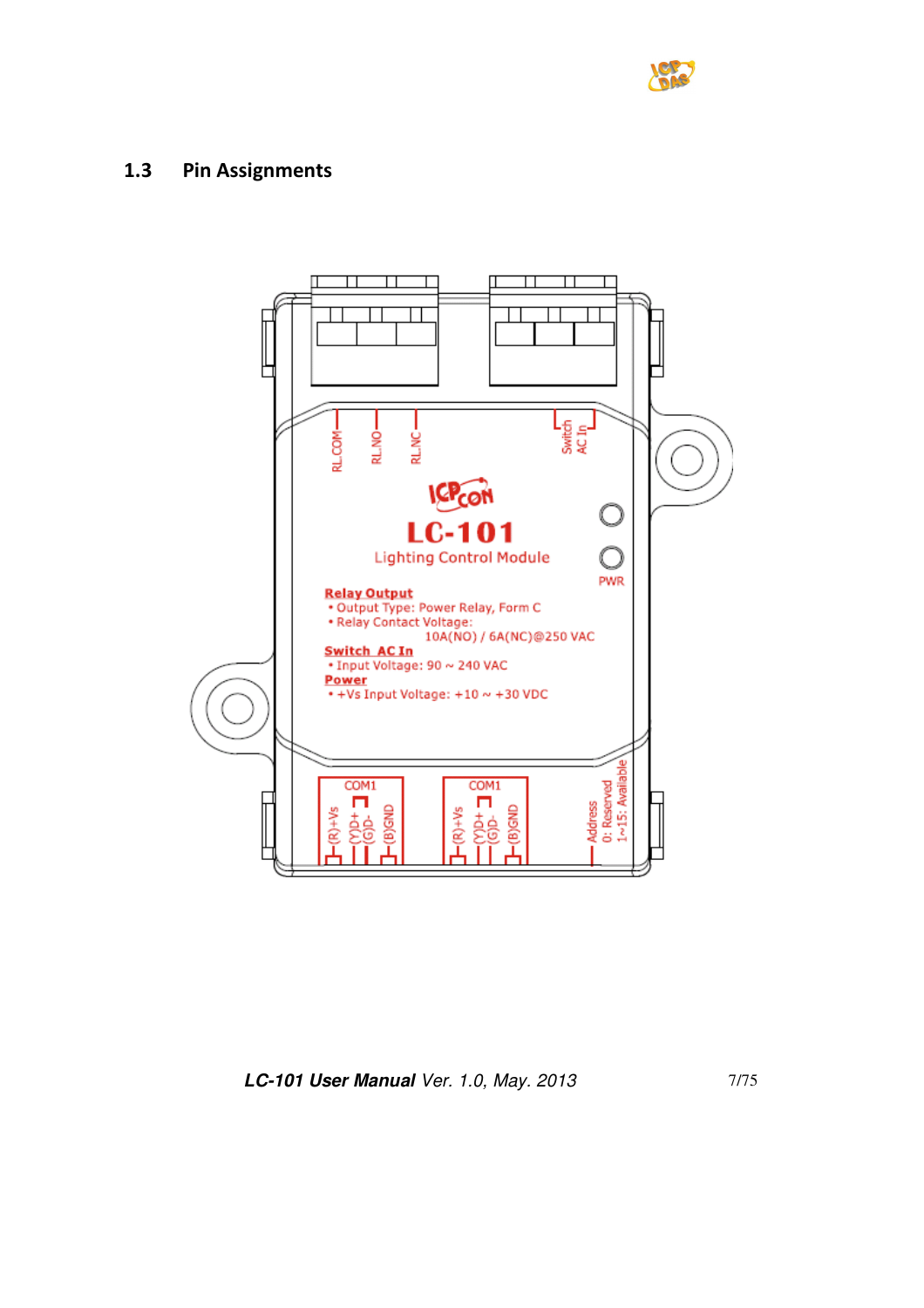



RJ-11 Connector

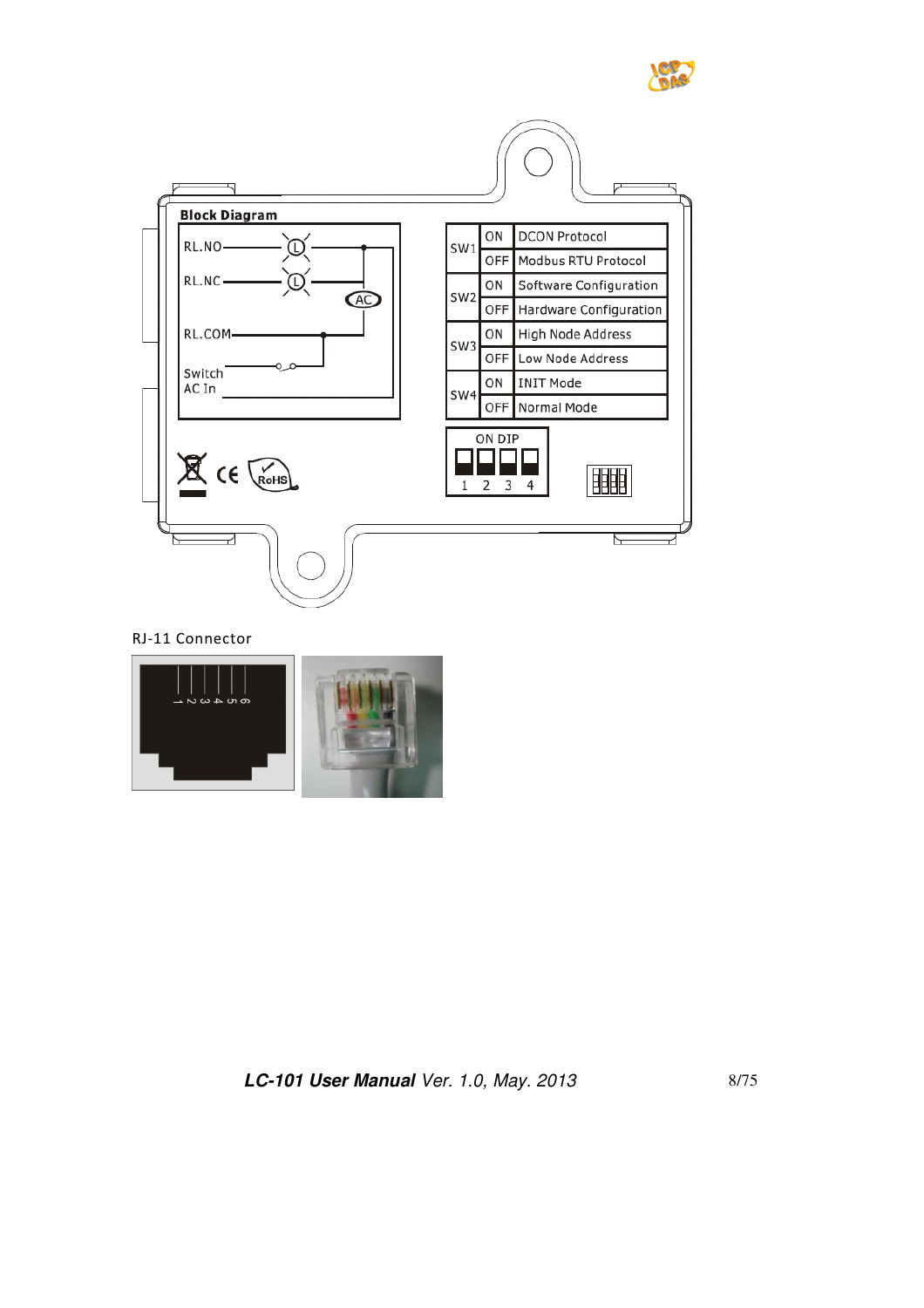

# 1.4 Wire Connections

# DIO Wire Connections



# Power and Communication



RS-485 and power input daisy chain using RJ-11 connectors

**LC-101 User Manual** Ver. 1.0, May. 2013 9/75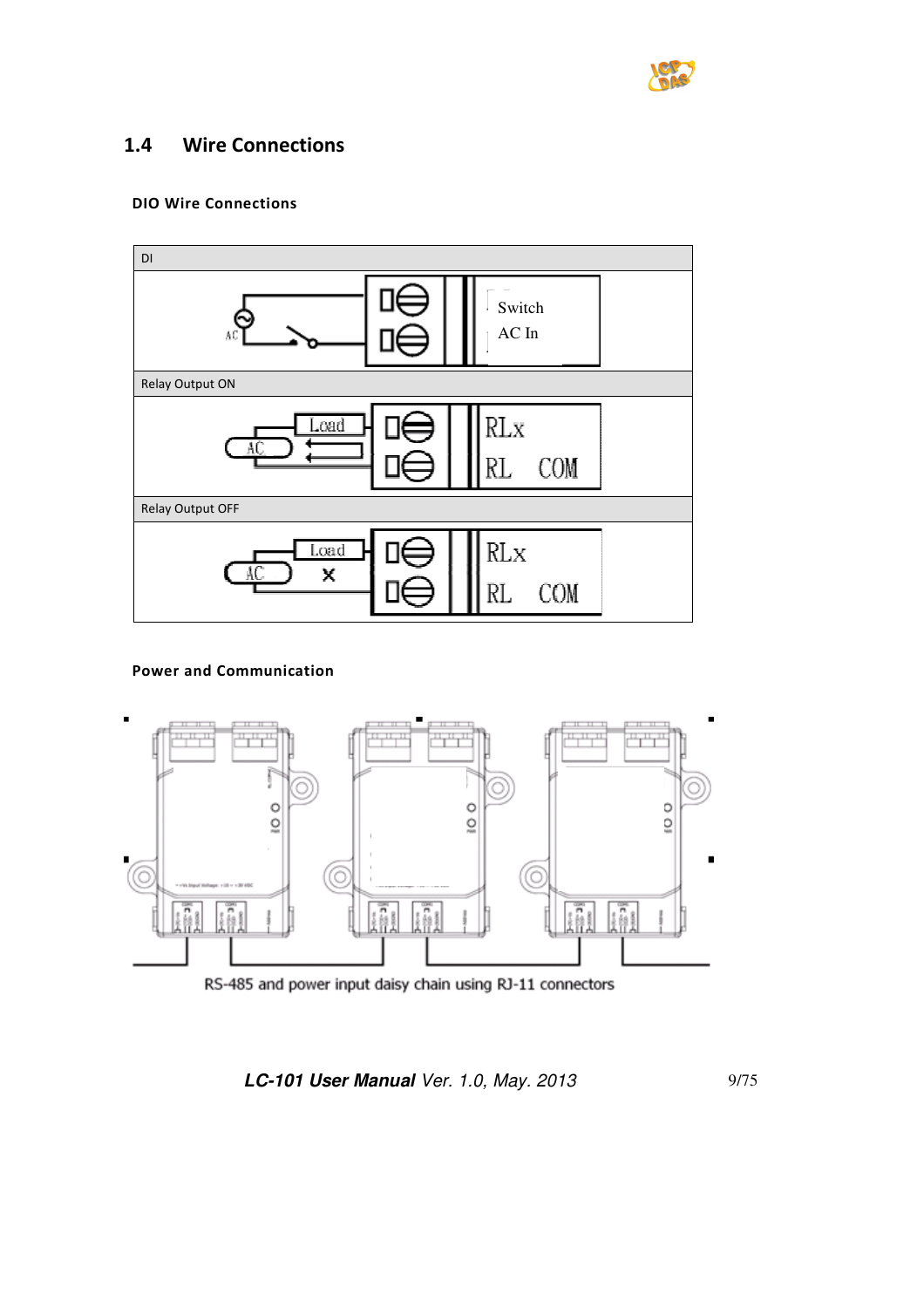

# 1.5 DIP Switch Configuration

|             | SW <sub>1</sub> | ON         | <b>DCON Protocol</b>       |
|-------------|-----------------|------------|----------------------------|
|             |                 | <b>OFF</b> | <b>Modbus RTU Protocol</b> |
| on dip      | SW <sub>2</sub> | ON         | Software Configuration     |
|             |                 | OFF        | Hardware Configuration     |
|             | SW <sub>3</sub> | ON         | High Node Address          |
| ঽ<br>ว<br>Δ |                 | OFF        | Low Node Address           |
|             |                 | ON         | <b>INIT Mode</b>           |
|             | SW <sub>4</sub> | <b>OFF</b> | Normal Mode                |

# Address Settings via Hardware Configuration



# 1.5.1 INIT Mode

When the LC-101 is powered on with SW4 in the ON position, the module will be set to INIT Mode. In this mode, the position of the SW1-SW3 and Address switches will be ignored and the LC-101 will use the fixed configuration listed below.

| Protocol:           | <b>DCON</b> |
|---------------------|-------------|
| <b>Address:</b>     | 32 (0x20)   |
| <b>Baud Rate:</b>   | 9600 bps    |
| <b>Data Format:</b> | N, 8, 1     |

In this mode, the relevant commands can be used to change the configuration, and the new settings will be saved to the EEPROM.

**LC-101 User Manual** Ver. 1.0, May. 2013 10/75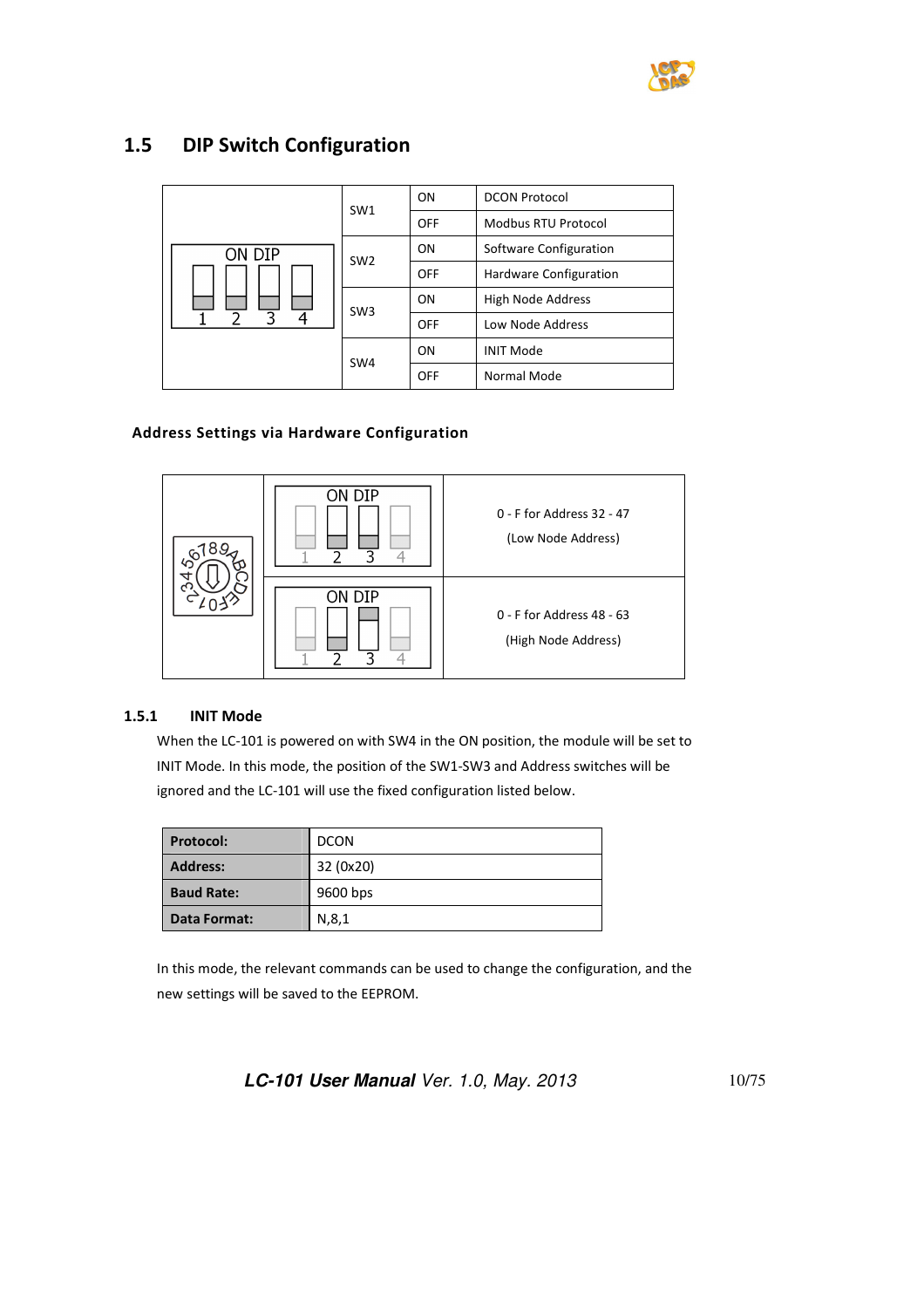

# 1.5.2 Hardware Configuration Mode

When the LC-101 is powered on with both SW4 and SW2 in the OFF position, the module will be set to Hardware Configuration Mode. In this mode, the following configuration is used.

| <b>Protocol:</b>  | Dependent on the position of SW1             |
|-------------------|----------------------------------------------|
| <b>Address:</b>   | Refer to the "Address Settings via Hardware" |
|                   | Configuration" table above                   |
| <b>Baud Rate:</b> | Fixed at 9600 bps                            |
| Data Format:      | Fixed to N,8,1                               |

In this mode, any software command related to configuration will be ignored when using the Modbus RTU protocol, or will return an error when using the DCON protocol.

# 1.5.3 Software Configuration Mode

When the LC-101 is powered on with SW4 in the OFF position and SW2 in the ON position, the module will be set to Software Configuration Mode. In this mode, the configurations will be retrieved from the EEPROM. The default configuration stored in the EEPROM is:

| <b>Protocol:</b>  | Modbus RTU |
|-------------------|------------|
| <b>Address:</b>   | 32 (0x20)  |
| <b>Baud Rate:</b> | 9600 bps   |
| Data Format:      | N, 8, 1    |

In this mode, the relevant commands can be used to change the configuration, and the new settings will be saved to the EEPROM.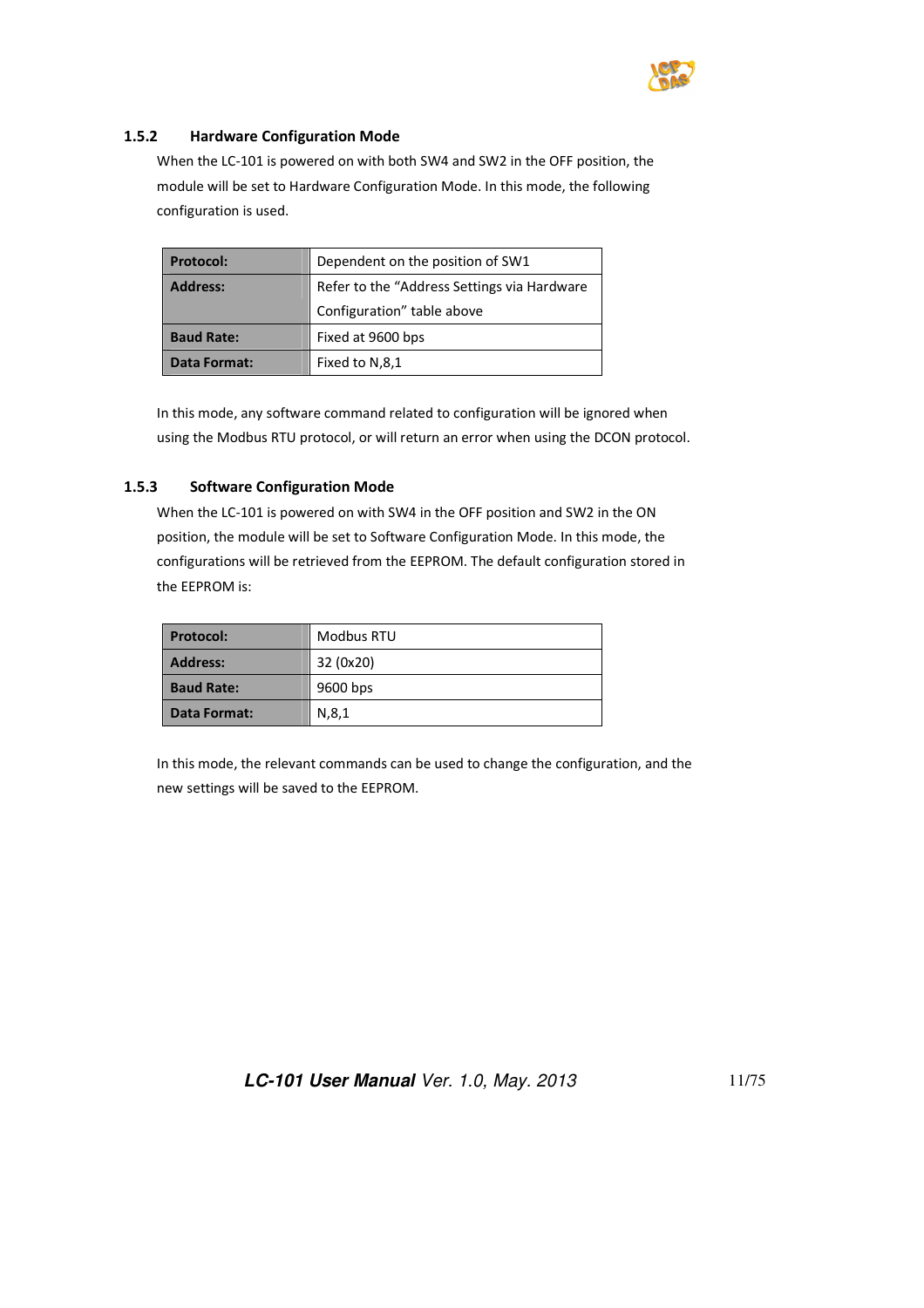

# 1.6 Software Configuration Tables

Baud Rate Settings (CC)

| Code             | 03   | 04   | 05   | 06   | 07    | 08    | 09    | 0A     |
|------------------|------|------|------|------|-------|-------|-------|--------|
| <b>Baud Rate</b> | 1200 | 2400 | 4800 | 9600 | 19200 | 38400 | 57600 | 115200 |

# Type Settings (TT)

For the LC-101, the type code is fixed to 40.

# Data Format Settings (FF)

|              |         | - |  |          |  |
|--------------|---------|---|--|----------|--|
| $\sim$<br>Uυ | --<br>ື |   |  | Reserved |  |

| Key       | Description                                                                 |
|-----------|-----------------------------------------------------------------------------|
| <b>CS</b> | <b>Checksum Settings</b>                                                    |
|           | 0: Disabled                                                                 |
|           | 1: Enabled                                                                  |
| CU        | Counter Update:                                                             |
|           | 0: The counter is updated when there is a falling edge in the input signal. |
|           | 1: The counter is updated when                                              |

Note: All Reserved bits should be zero.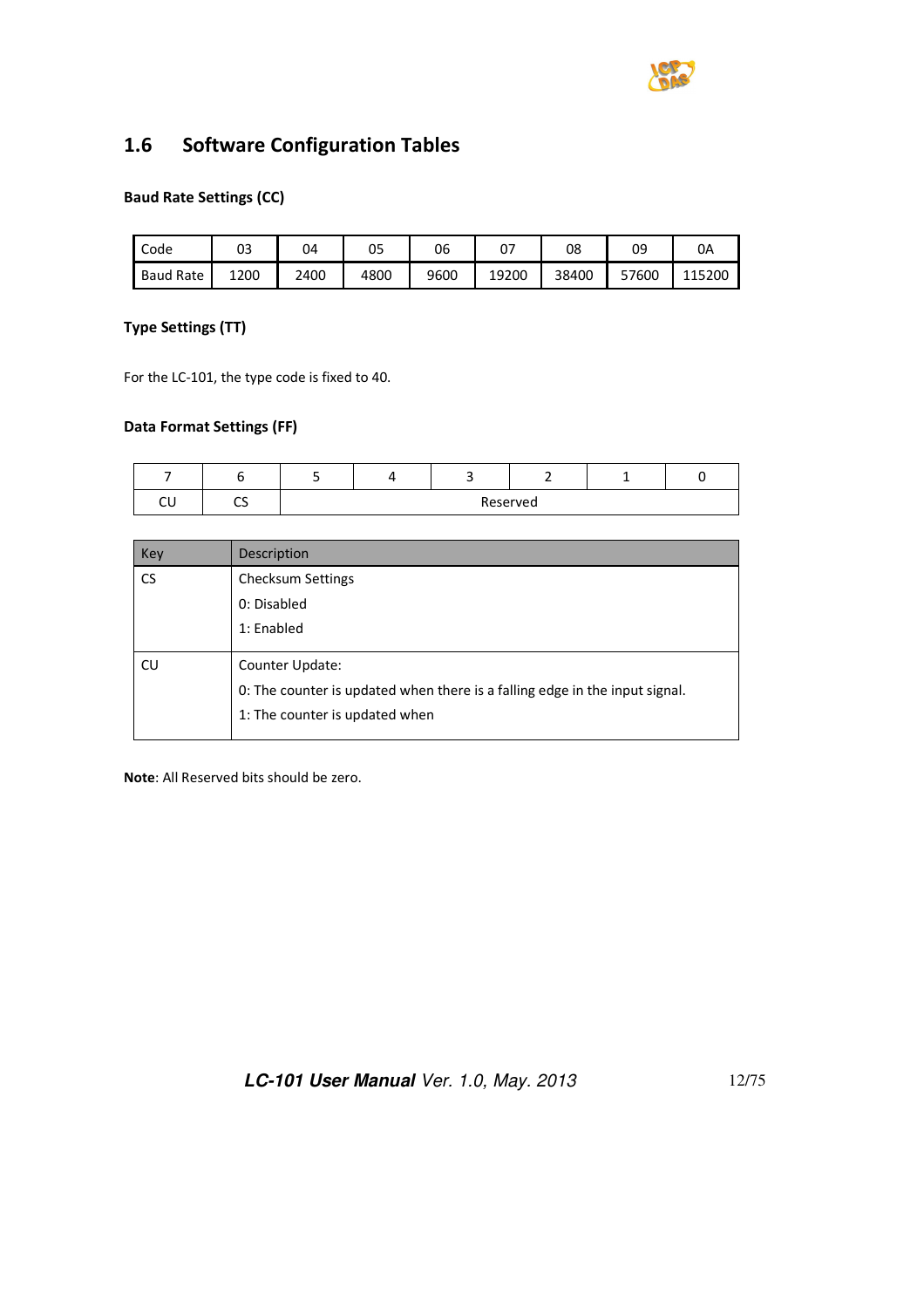

# 1.7 Digital Input/Output Data Format for the DCON Protocol

The data format for the response to the \$AA4, \$AA6 and \$AALS commands is:

(First Value)(Second Value)00

The data format for the response to the @AA command is:

(First Value)(Second Value)

Note: Both the First Value and the Second Value are in the form of two hexadecimal digits.

| <b>Module</b> |                 | <b>First Value</b> |     | <b>Second Value</b> |
|---------------|-----------------|--------------------|-----|---------------------|
| $LC-101$      | DO <sub>0</sub> | $00 - 01$          | DI0 | $00 - 01$           |

**LC-101 User Manual** Ver. 1.0, May. 2013 13/75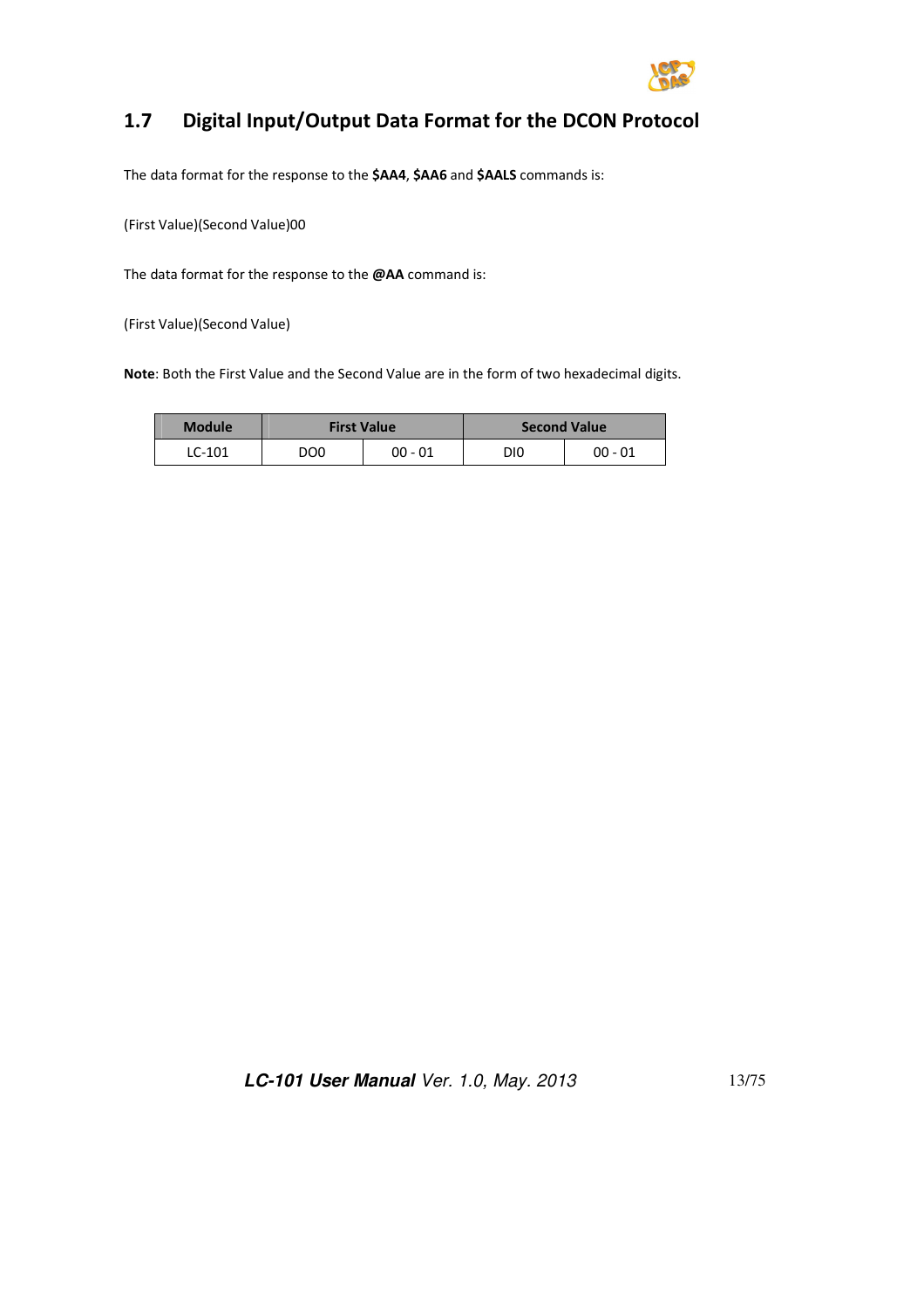

# 2 DCON Protocol

All communication with the LC-101 consists of commands generated by the Host and responses transmitted by the LC-101 module. Each module has a unique ID number that is used for addressing purposes and is stored in non-volatile memory. The module ID number is set to 01 by default and can be changed by sending a user command. All commands to the modules contain the ID number as the address, meaning that only the addressed module will respond.

# Command Format:

| Delimiter Character   Module Address   Command   Checksum |  | <b>CR</b> |
|-----------------------------------------------------------|--|-----------|
|-----------------------------------------------------------|--|-----------|

## Response Format:

CR = End of command character, carriage return (0x0D), used to end a frame.

Note: All characters should be in upper case.

**LC-101 User Manual** Ver. 1.0, May. 2013 14/75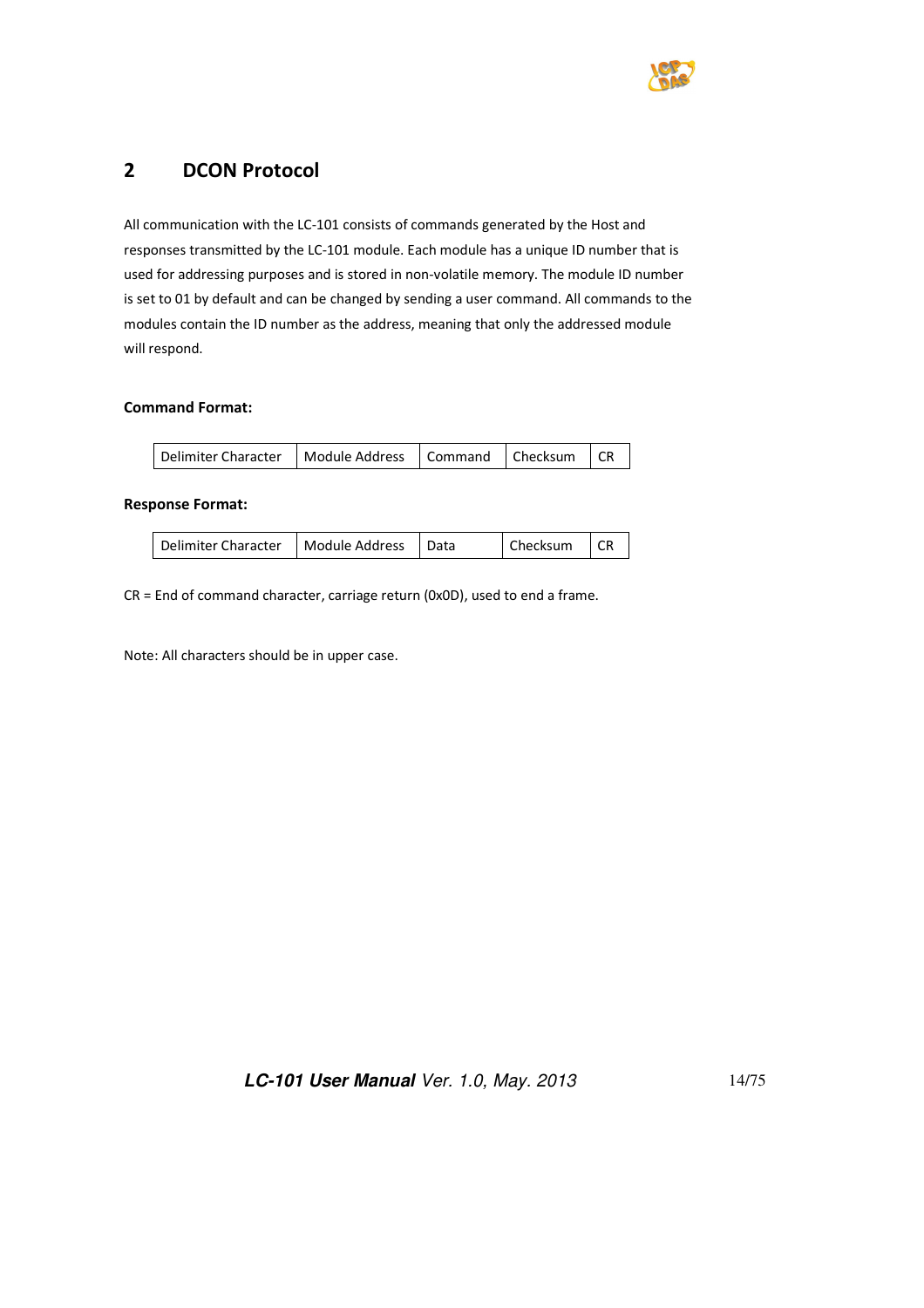

# An Overview of the DCON Command Set

| <b>General Command Sets</b> |              |                                                                 |                |
|-----------------------------|--------------|-----------------------------------------------------------------|----------------|
| Command                     | Response     | Description                                                     | <b>Section</b> |
| %AANNTTCCFF                 | !AA          | Sets the Configuration of the Module                            | 2.1            |
| $\#$ **                     | No Response  | Sends the Synchronized Sampling Command                         | 2.2            |
| #AA00(Data)                 | >            | Sets the Value for all Digital Output Channels                  | 2.3            |
| #AA0A(Data)                 | >            | Sets the Value for all Digital Output Channels                  | 2.4            |
| #AA10DD                     | $\,>\,$      | Sets the Digital Output for a Single Channel                    | 2.5            |
| #AAA0DD                     | $\mathbf{I}$ | Sets the Digital Output for a Single Channel                    | 2.6            |
| #AAN                        | !AA(Data)    | Reads the Digital Input Counter Value for a Specific<br>Channel | 2.7            |
| \$AA2                       | !AANNTTCCFF  | Reads the Configuration of the Module                           | 2.8            |
| \$AA4                       | !S(Data)     | Reads the Synchronized Data                                     | 2.9            |
| \$AA5                       | !AAS         | Reads the Reset Status of the Module                            | 2.10           |
| \$AA6                       | !(Data)      | Reads the Status of the Digital Input/Output<br>Channels        | 2.11           |
| <b>SAAC</b>                 | !AA          | Clears the Status of the Latched Digital Input<br>Channels      | 2.12           |
| <b>\$AACN</b>               | !AA          | Clears the Digital Input Counter                                | 2.13           |
| \$AAF                       | !AA(Data)    | Reads the Firmware Version of the Module                        | 2.14           |
| \$AALS                      | !(Data)      | Reads the Latched Digital Input Status                          | 2.15           |
| \$AAM                       | !AA(Data)    | Reads the Name of the Module                                    | 2.16           |
| \$AAP                       | !AASC        | <b>Reads the Communication Protocol</b>                         | 2.17           |
| <b>\$AAPN</b>               | !AA          | Sets the Communication Protocol                                 | 2.18           |
| @AA                         | >(Data)      | Reads the Status of the Digital Input/Output<br>Channels        | 2.19           |
| @AA(Data)                   | >            | Sets the Value for all Digital Output Channels                  | 2.20           |

**LC-101 User Manual** Ver. 1.0, May. 2013 15/75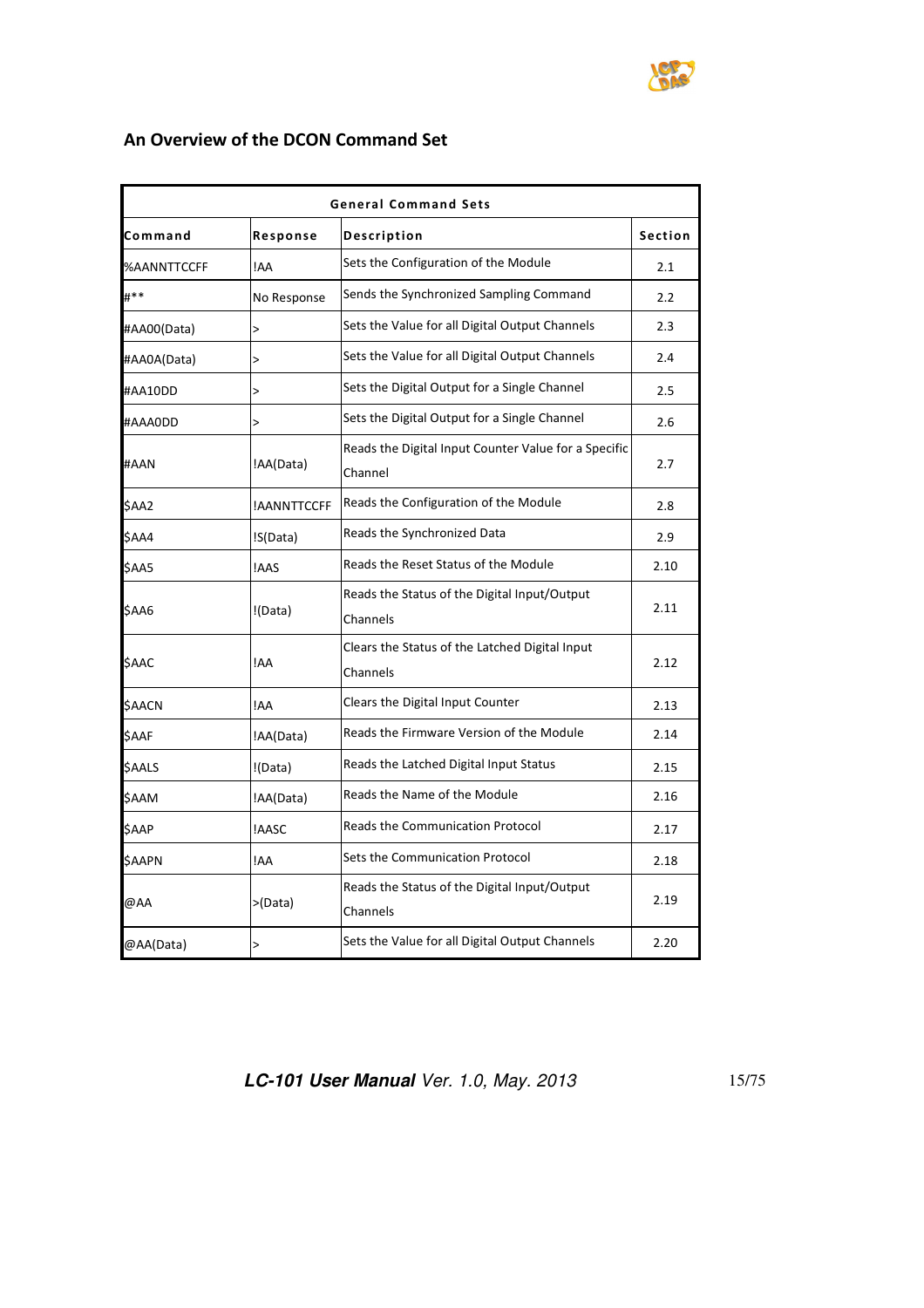

# 2.1 %AANNTTCCFF

# Description:

This command is used to set the configuration of a specified module.

#### Syntax:

#### %AANNTTCCFF[CHKSUM](CR)

- % Delimiter character
- AA The address of the module to be configured in hexadecimal format (00 to FF)
- NN The new address of the module in hexadecimal format (00 to FF)
- TT Type code, which should be set to 40 for DIO modules
- CC The new Baud Rate, see Section 1.6 for details. The INIT\* pin must be connected to the ground pin in order to change Baud Rates. For modules using frame ground, this is achieved by moving the rear slide switch to the INIT position.
- FF The command used to set the counter update direction and the checksum (see Section 1.6). The INIT\* pin must be connected to the ground pin in order to change the checksum settings. For modules using frame ground, this is achieved by moving the rear slide switch to the INIT position.

## Response:

| Valid Command:   | !AA[CHKSUM](CR) |
|------------------|-----------------|
| Invalid Command: | ?AA[CHKSUM](CR) |

- ! Delimiter character to indicate that the command was valid
- ? Delimiter character to indicate that the command was invalid. If an attempt is made to change the Baud Rate or Checksum settings without first connecting the INIT\* pin to the ground pin or without switching the rear slide switch to the INIT position, the module will return a response indicating that the command was invalid.
- AA The address of the responding module in hexadecimal format (00 to FF)

There will be no response if the command syntax is incorrect, there is a communication error, or there is no module with the specified address.

**LC-101 User Manual** Ver. 1.0, May. 2013 16/75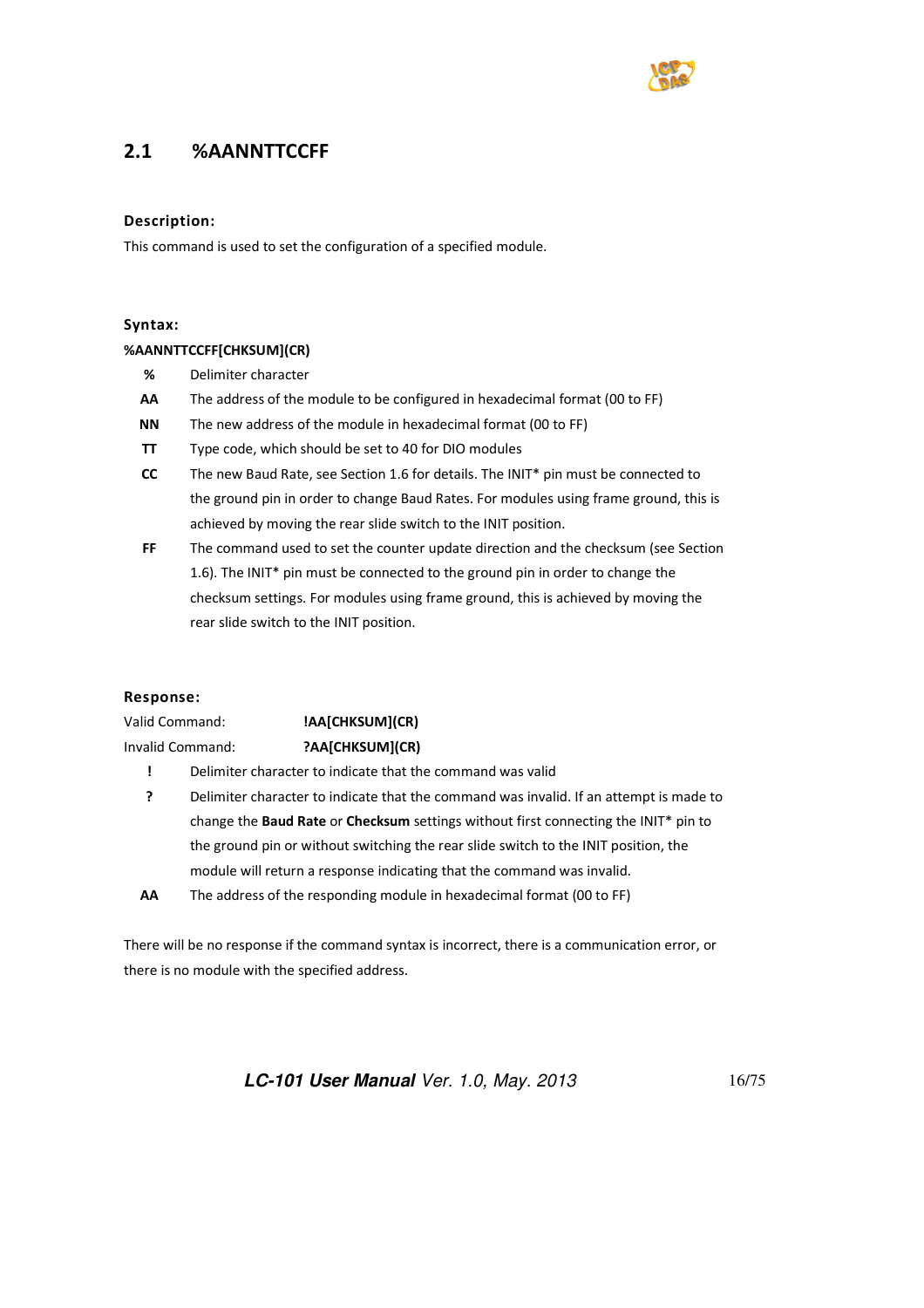

# Examples:

Command: %0102400600 Response: !02

 Changes the address of module 01 to 02. The module returns a response indicating that the command was valid and includes the new address of the module.

Command: %0101200A00 Response: ?01

 Changes the Baud Rate of module 01 to 115200bps. The module returns an invalid command, because it is not in INIT\* mode.

# Command: %0101200A00 Response: !01

 Changes the Baud Rate of module 01 to 115200bps and the module is in INIT\* mode. The module returns a valid response.

# Related Commands:

Section 2.8 \$AA2

# Related Topics:

Section 1.5 Software Configuration Tables

# Notes:

Changes to the address and counter update direction settings take effect immediately after a valid command is received. Changes to the Baud Rate and checksum settings take effect on the next power-on reset.

**LC-101 User Manual** Ver. 1.0, May. 2013 17/75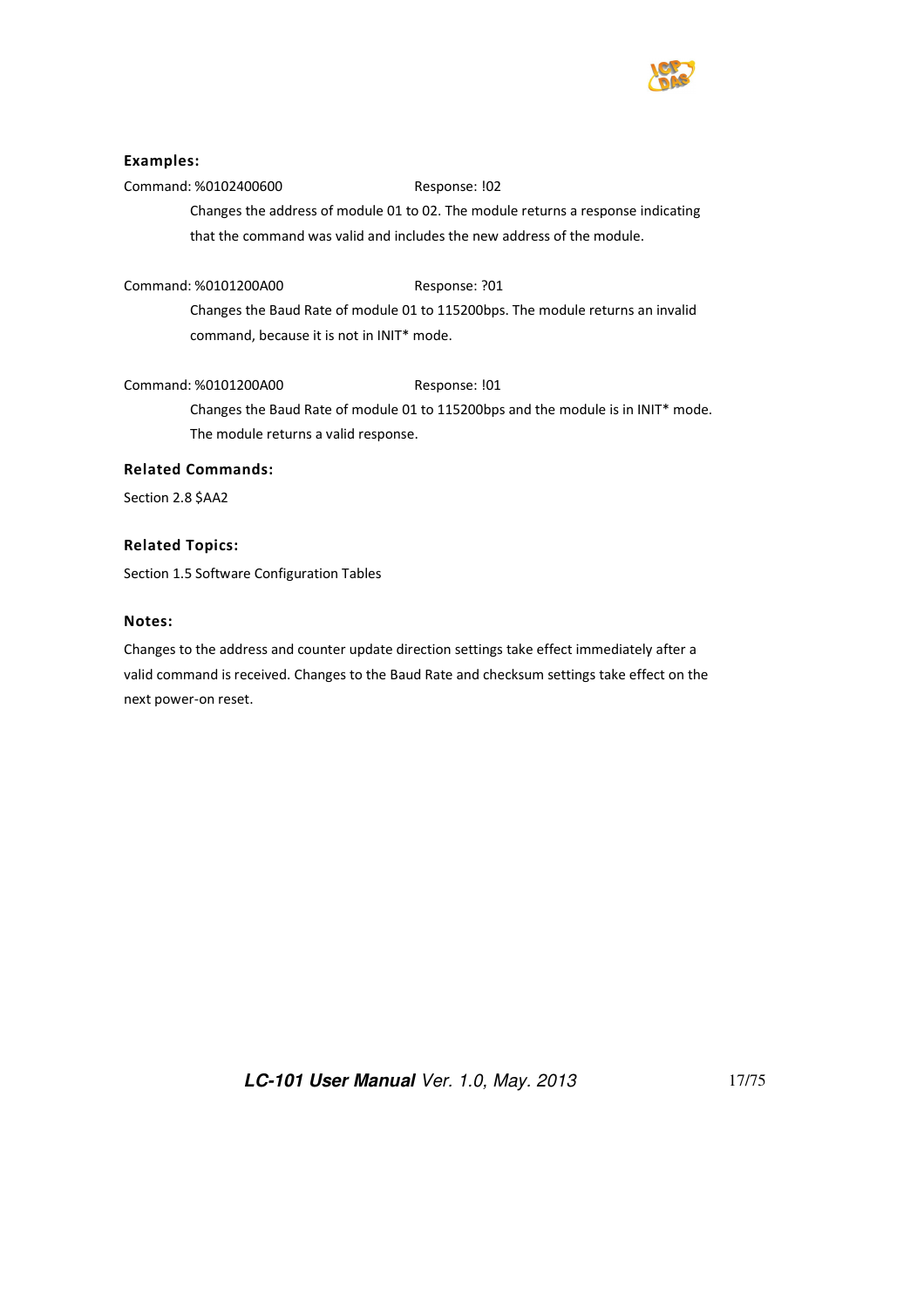

# $2.2$  #\*\*

# Description:

This command is used to instruct all modules to sample their input values and store the data for later retrieval.

# Syntax:

# #\*\*[CHKSUM](CR)

- # Delimiter character
- \*\* The Synchronized sampling command

## Response:

There is no response to this command. To access the data, another command, \$AA4, must be sent. See Section 2.9 for details.

## Examples:

Command: #\*\* Response: There is no response to this command. Sends the synchronized sampling command to all modules.

## Command: \$014 Response: !10F0000

 Reads the synchronized sampling data and the module returns a response indicating that the command was valid. The status byte of the response is 1, which means that it is the first time the synchronized sampling data has been read since the previous #\*\* command was received.

## Command: \$014 Response: !00F0000

 Reads the synchronized sampling data and the module returns a response indicating that the command was valid. The status byte of the response is 0, which means that it is NOT the first time the synchronized sampling data has been read since the previous #\*\* command was received.

# Related Commands: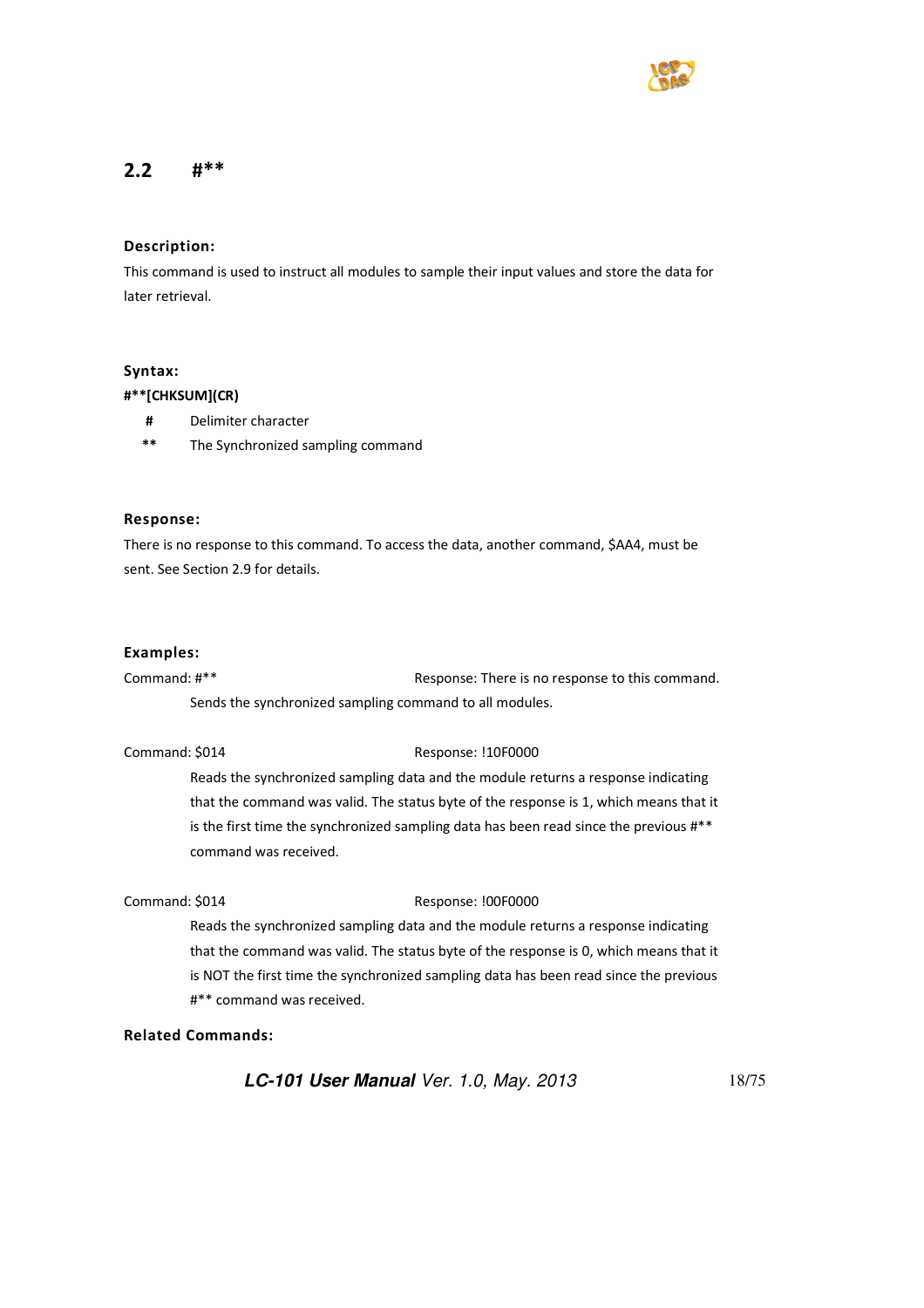Section 2.9 \$AA4



**LC-101 User Manual** Ver. 1.0, May. 2013 19/75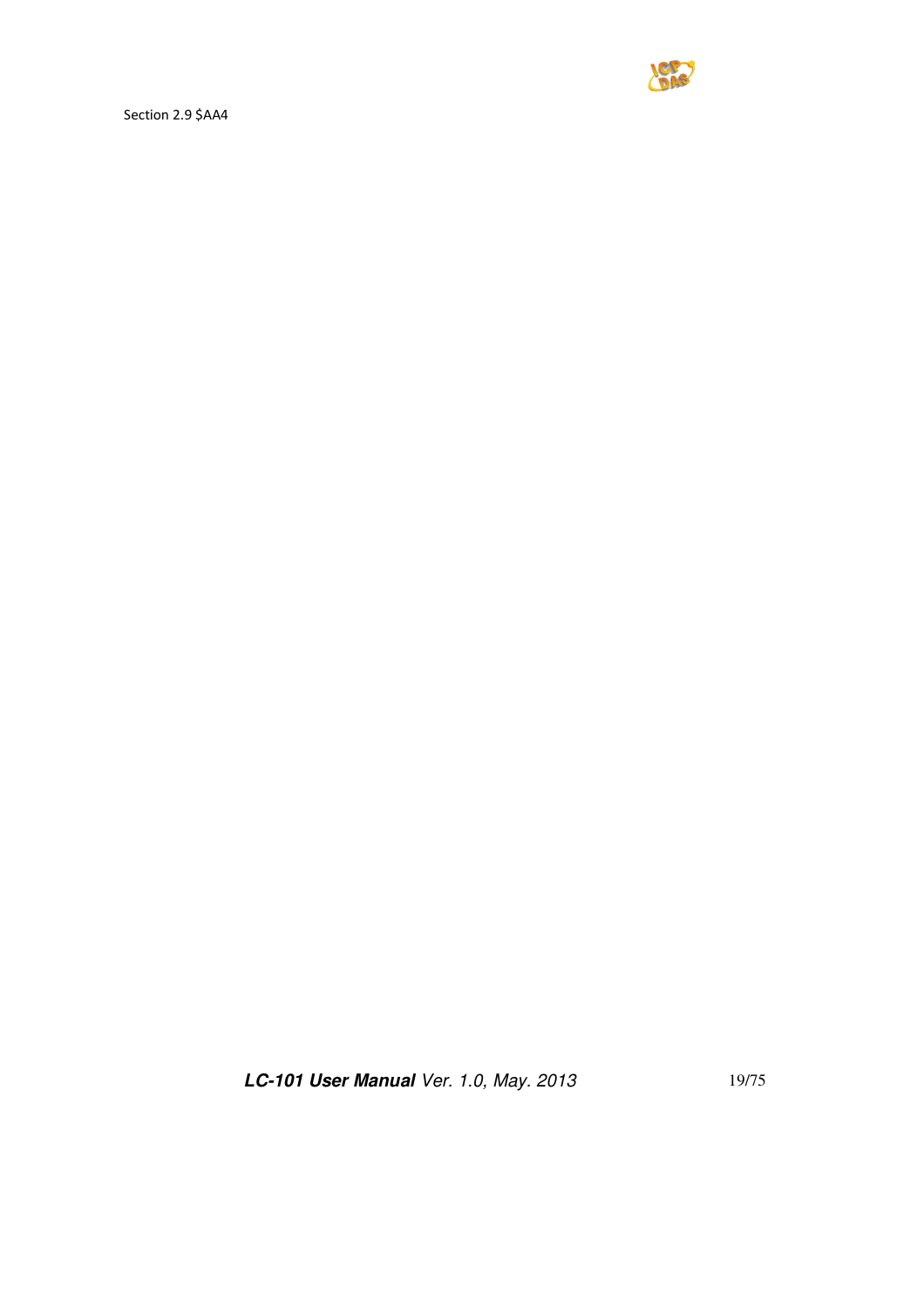

# 2.3 #AA00(Data)

# Description:

This command is used to set the digital output value for Channel RL1 of a specified module.

## Syntax:

#### #AA00(Data)[CHKSUM](CR)

- # Delimiter character
- AA The address of the module to be set in hexadecimal format (00 to FF)
- 00 The command to set the digital output value for Channel RL1
- (Data) A two-digit hexadecimal value, where bit 0 corresponds to channel RL1. When the bit is 0, it denotes that the digital output channel is set to OFF, and 1 denotes that the digital output channel is set to ON.

#### Response:

| Valid Command:   | >[CHKSUM](CR)    |
|------------------|------------------|
| Invalid Command: | ?AA [CHKSUM](CR) |
| Ignored Command: | ![CHKSUM](CR)    |

- > Delimiter character to indicate that the command was valid
- ? Delimiter character to indicate that the command was invalid
- ! Delimiter character to indicate that the command was ignored. The command will be ignored if a Host Watchdog timeout has occurred.
- AA The address of the responding module in hexadecimal format (00 to FF)

There will be no response if the command syntax is incorrect, there is a communication error, or there is no module with the specified address.

# Examples:

Command: #020001 Response: >

 Sets Channel RL1 of module 02 to ON, and the module returns a response indicating that the command was valid.

**LC-101 User Manual** Ver. 1.0, May. 2013 20/75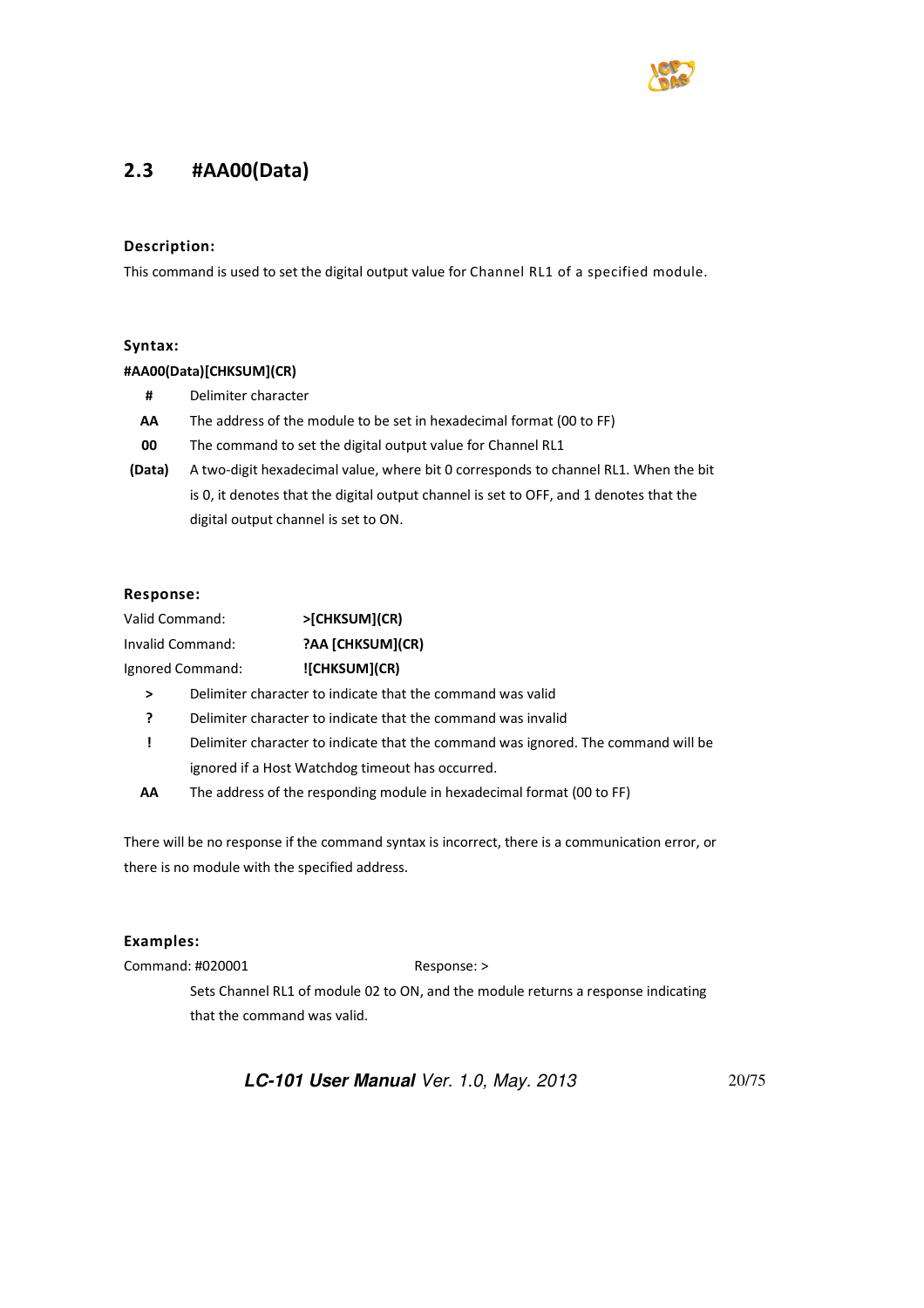

# Command: #020002 Response: ?AA

 Attempts to set Channel RL2 of module 02 to ON, but the module returns a response indicating that the command was invalid because Channel RL2 does not exist.

#### Command: #020A02 Response: !

 Attempts to set Channel RL2 of module 02 to ON, but the module returns a response indicating that the command was ignored because a Host Watchdog timeout has occurred.

# Related Commands:

Section 2.4 #AA0A(Data), Section 2.5 #AA10DD, Section 2.6 #AAA0DD

# Related Topics:

Section 1.6 Software Configuration Tables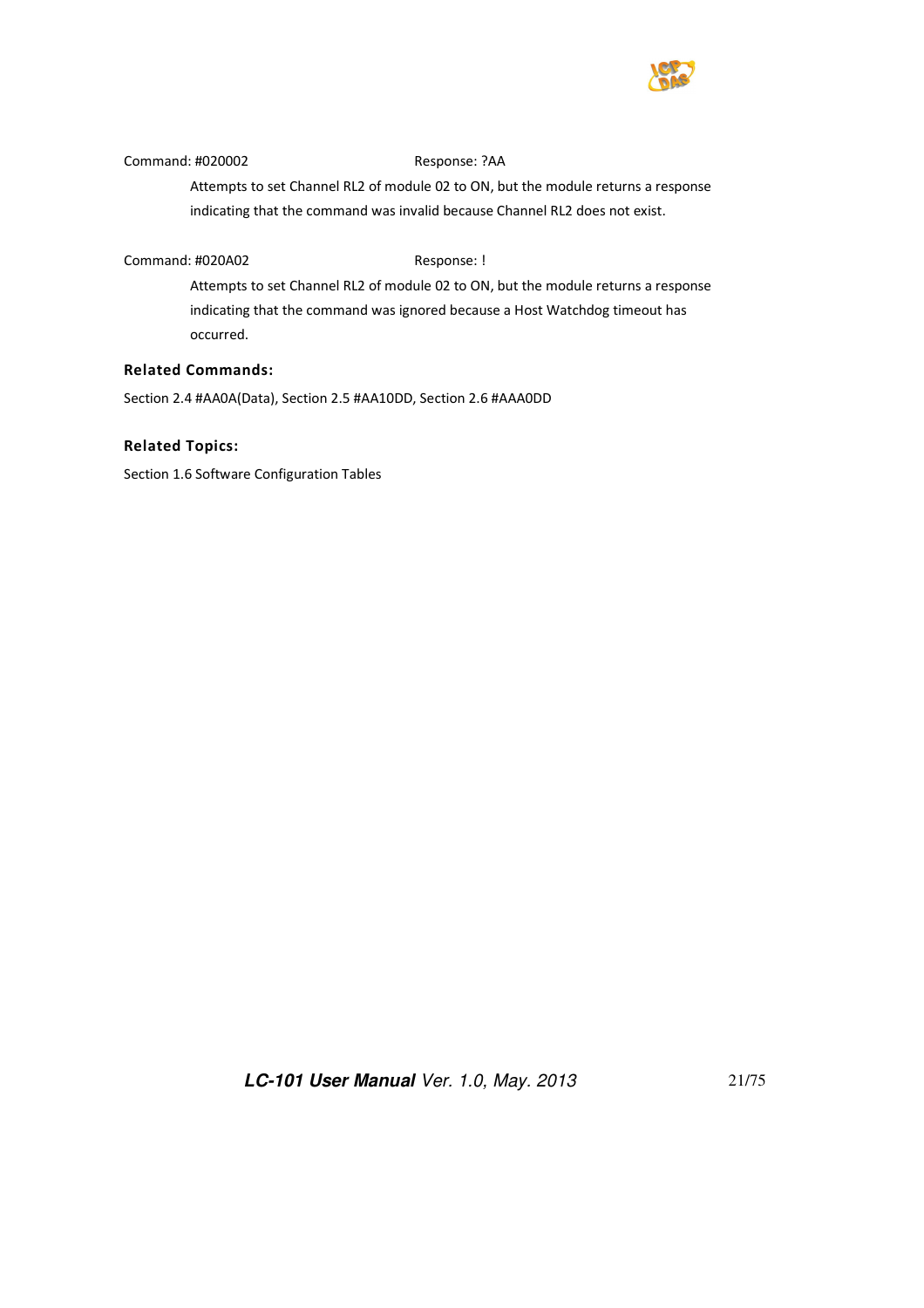

# 2.4 #AA0A(Data)

# Description:

This command is used to set the digital output value for Channel RL1 of a specified module.

## Syntax:

## #AA0A(Data)[CHKSUM](CR)

- # Delimiter character
- AA The address of the module to be set in hexadecimal format (00 to FF)
- 0A The command to set the digital output value for Channel RL1
- (Data) A two-digit hexadecimal value, where bit 0 corresponds to Channel RL1. When the bit is 0, it denotes that the digital output channel is set to OFF, and 1 denotes that the digital output channel is set to ON.

#### Response:

| Valid Command:   | >[CHKSUM](CR)    |
|------------------|------------------|
| Invalid Command: | ?AA [CHKSUM](CR) |
| Ignored Command: | ![CHKSUM](CR)    |

- > Delimiter character to indicate that the command was valid
- ? Delimiter character to indicate that the command was invalid
- ! Delimiter character to indicate the command was ignored. The command will be ignored if a Host Watchdog timeout has occurred.
- AA The address of the responding module in hexadecimal format (00 to FF)

There will be no response if the command syntax is incorrect, there is a communication error, or there is no module with the specified address.

## Examples:

Command: #020A01 Response: >

 Sets Channel RL1 of module 02 to ON, and the module returns a response indicating that the command was valid.

**LC-101 User Manual** Ver. 1.0, May. 2013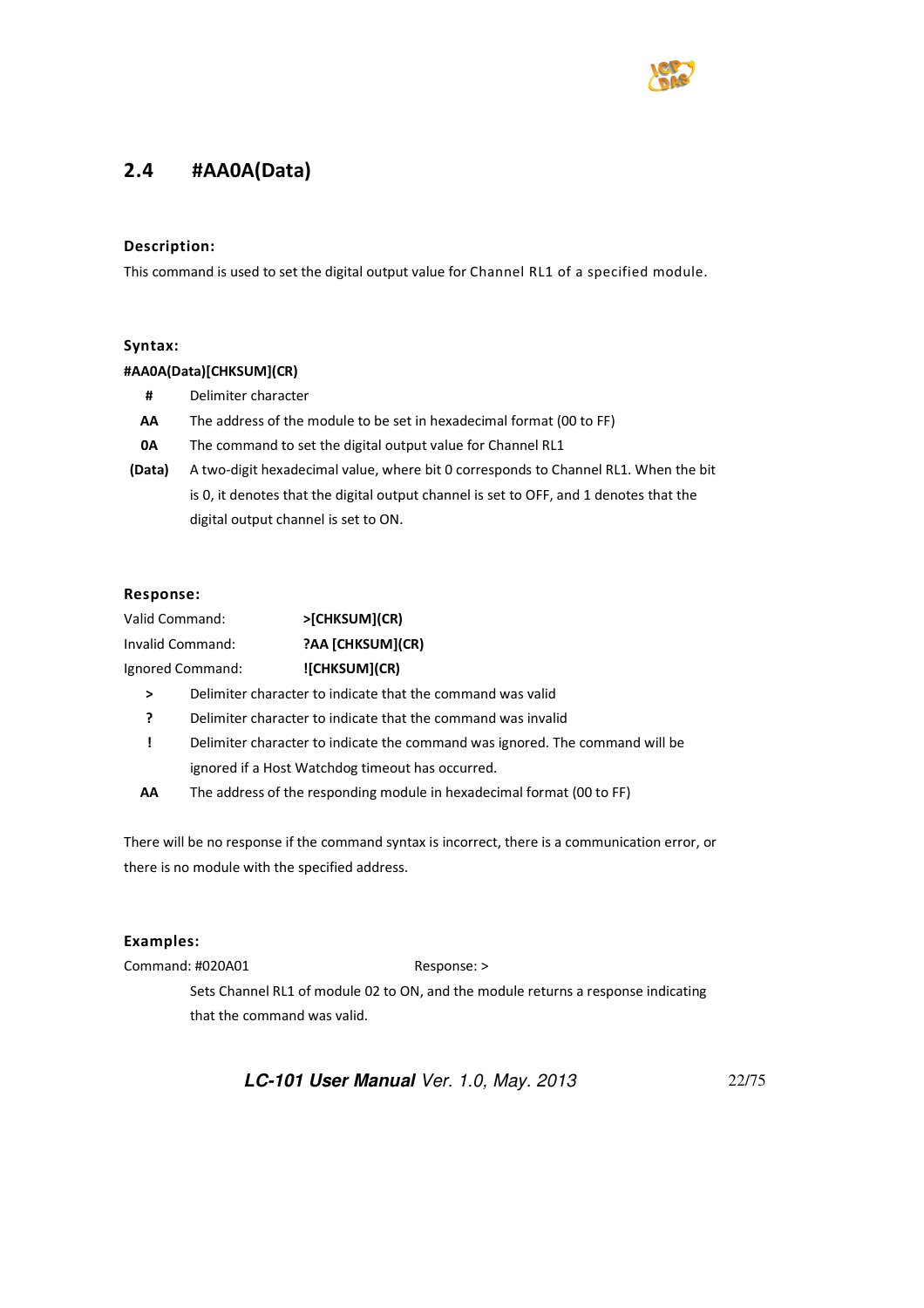

## Command: #020A02 Response: ?AA

 Attempts to set Channel RL2 of module 02 to ON, but the module returns a response indicating that the command was invalid because Channel RL2 does not exist.

## Command: #020A01 Response: !

 Attempts to set Channel RL1 of module 02 to ON, but the module returns a response indicating that the command was ignored because a Host Watchdog timeout has occurred.

# Related Commands:

Section 2.3 #AA00(Data), Section 2.5 #AA10DD, Section 2.6 #AAA0DD

# Related Topics:

Section 1.6 Software Configuration Tables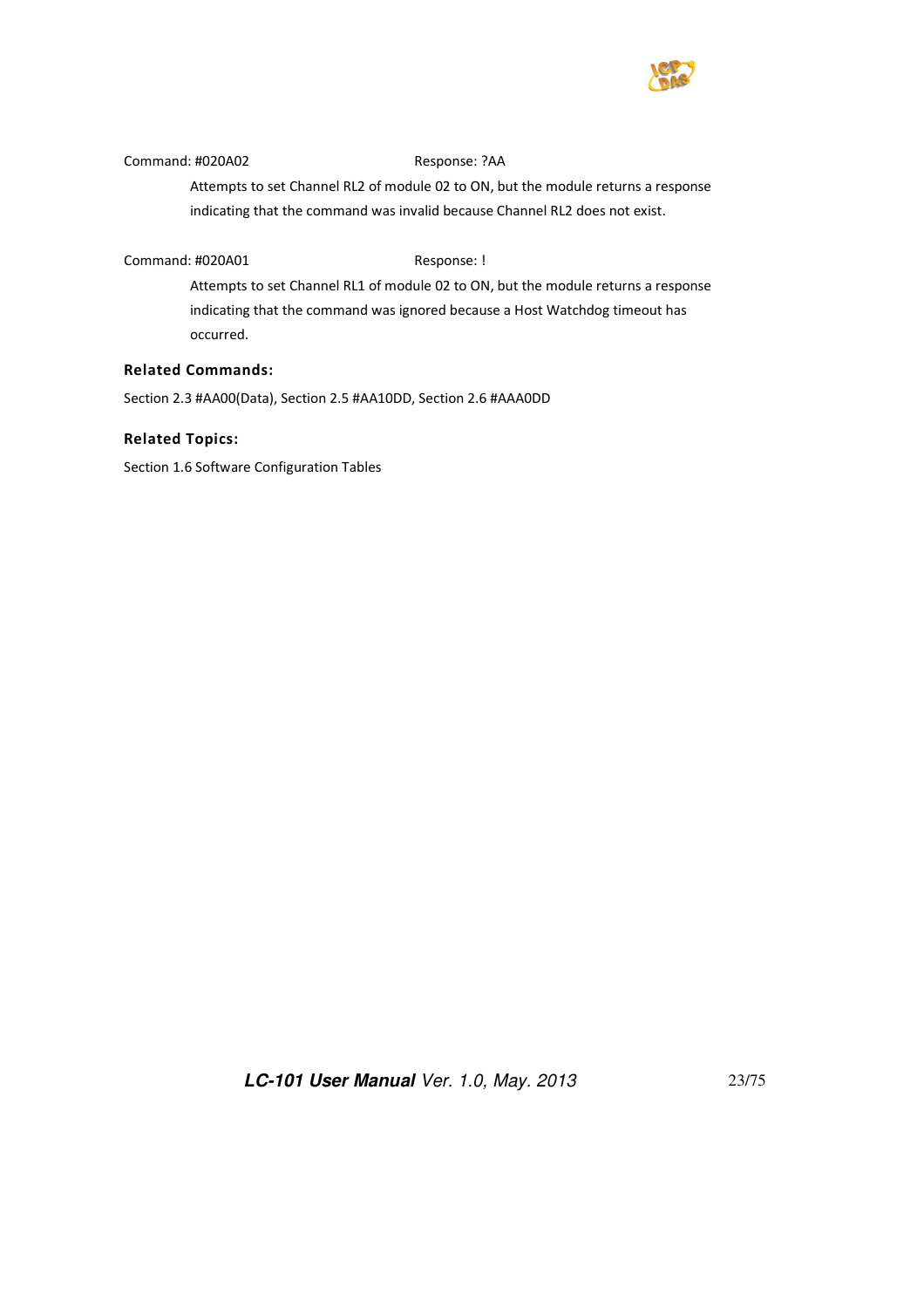

# 2.5 #AA10DD

# Description:

This command is used to set the digital output value for a single channel of a specified module.

## Syntax:

## #AA10DD[CHKSUM](CR)

- # Delimiter character
- AA The address of the module to be set in hexadecimal format (00 to FF)
- 1 The command to set the digital output for a single channel
- 0 Specifies the relay output channel to be set, zero based
- DD The command to set the relay output channel:
	- 00: Sets the relay output channel to OFF
	- 01: Sets the relay output channel to ON

#### Response:

| Valid Command:   |                  | >[CHKSUM](CR)                                                |
|------------------|------------------|--------------------------------------------------------------|
| Invalid Command: |                  | ?AA [CHKSUM](CR)                                             |
|                  | Ignored Command: | ![CHKSUM](CR)                                                |
| >                |                  | Delimiter character to indicate that the command was valid   |
| 7                |                  | Delimiter character to indicate that the command was invalid |

- ! Delimiter character to indicate the command was ignored. The command will be ignored if a Host Watchdog timeout has occurred.
- AA The address of the responding module in hexadecimal format (00 to FF)

There will be no response if the command syntax is incorrect, there is a communication error, or there is no module with the specified address.

# Examples:

Command: #021001 Response: >

 Sets Channel RL1 of module 02 to ON, and the module returns a response indicating that the command was valid.

**LC-101 User Manual** Ver. 1.0, May. 2013 24/75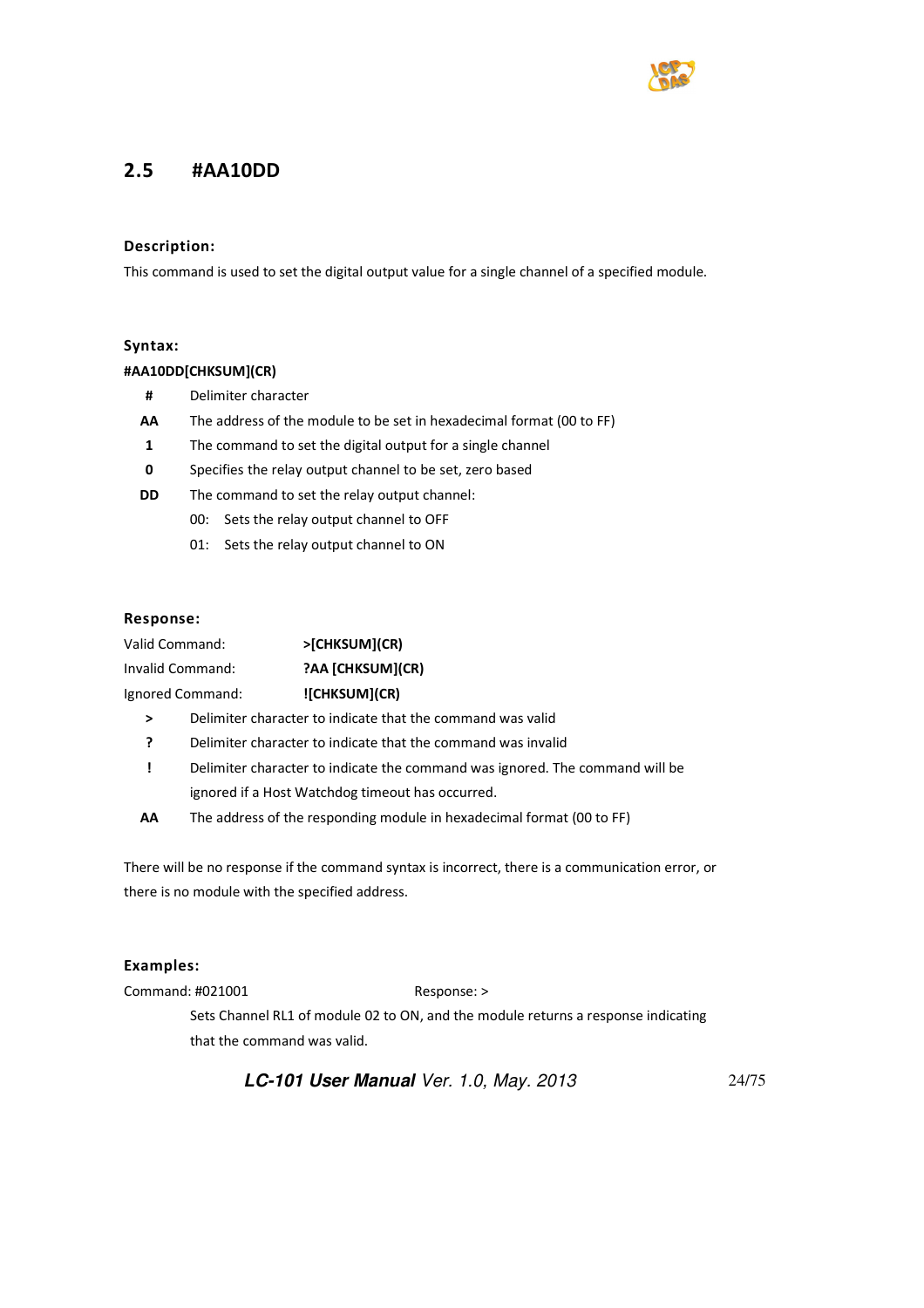

# Command: #021101 Response: ?AA

 Attempts to set Channel RL2 of module 02 to ON, but the module returns a response indicating that the command was invalid because Channel RL2 does not exist.

## Command: #021001 Response: !

 Attempts to set Channel RL1 of module 02 to ON, but the module returns a response indicating that the command was ignored because a Host Watchdog timeout has occurred.

# Related Commands:

Section 2.3 #AA00(Data), Section 2.4 #AA0A(Data), Section 2.6 #AAA0DD

# Related Topics:

Section 1.6 Software Configuration Tables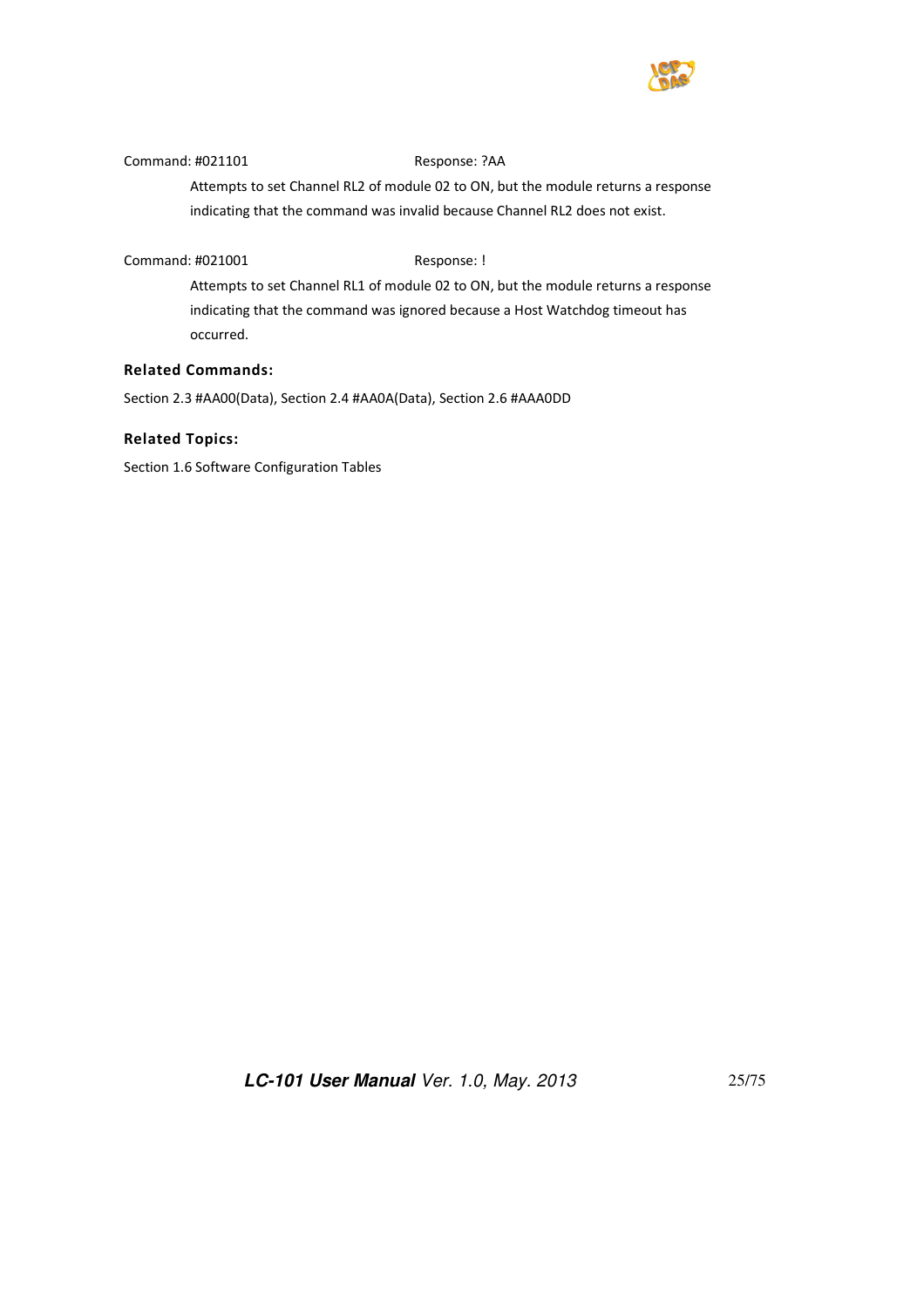

# 2.6 #AAA0DD

# Description:

This command is used to set the digital output value for a single channel of a specified module.

## Syntax:

#### #AAA0DD[CHKSUM](CR)

- # Delimiter character
- AA The address of the module to be set in hexadecimal format (00 to FF)
- A The command to set the digital output value for a single channel
- 0 Specifies the relay output channel to be set, zero based
- DD The command to set the relay output channel:
	- 00: Sets the relay output channel to OFF.
	- 01: Sets the relay output channel to ON.

#### Response:

| Valid Command: |                                                            | >[CHKSUM](CR)                                                |
|----------------|------------------------------------------------------------|--------------------------------------------------------------|
|                | Invalid Command:                                           | <b>PAA [CHKSUM](CR)</b>                                      |
|                | Ignored Command:                                           | ![CHKSUM](CR)                                                |
| >              | Delimiter character to indicate that the command was valid |                                                              |
| 7              |                                                            | Delimiter character to indicate that the command was invalid |

- ! Delimiter character to indicate the command was ignored. The command will be ignored if a Host Watchdog timeout has occurred.
- AA The address of the responding module in hexadecimal format (00 to FF)

There will be no response if the command syntax is incorrect, there is a communication error, or there is no module with the specified address.

# Examples:

Command: #02A001 Response: >

 Sets Channel RL1 of module 02 to ON, and the module returns a response indicating that the command was valid.

**LC-101 User Manual** Ver. 1.0, May. 2013 26/75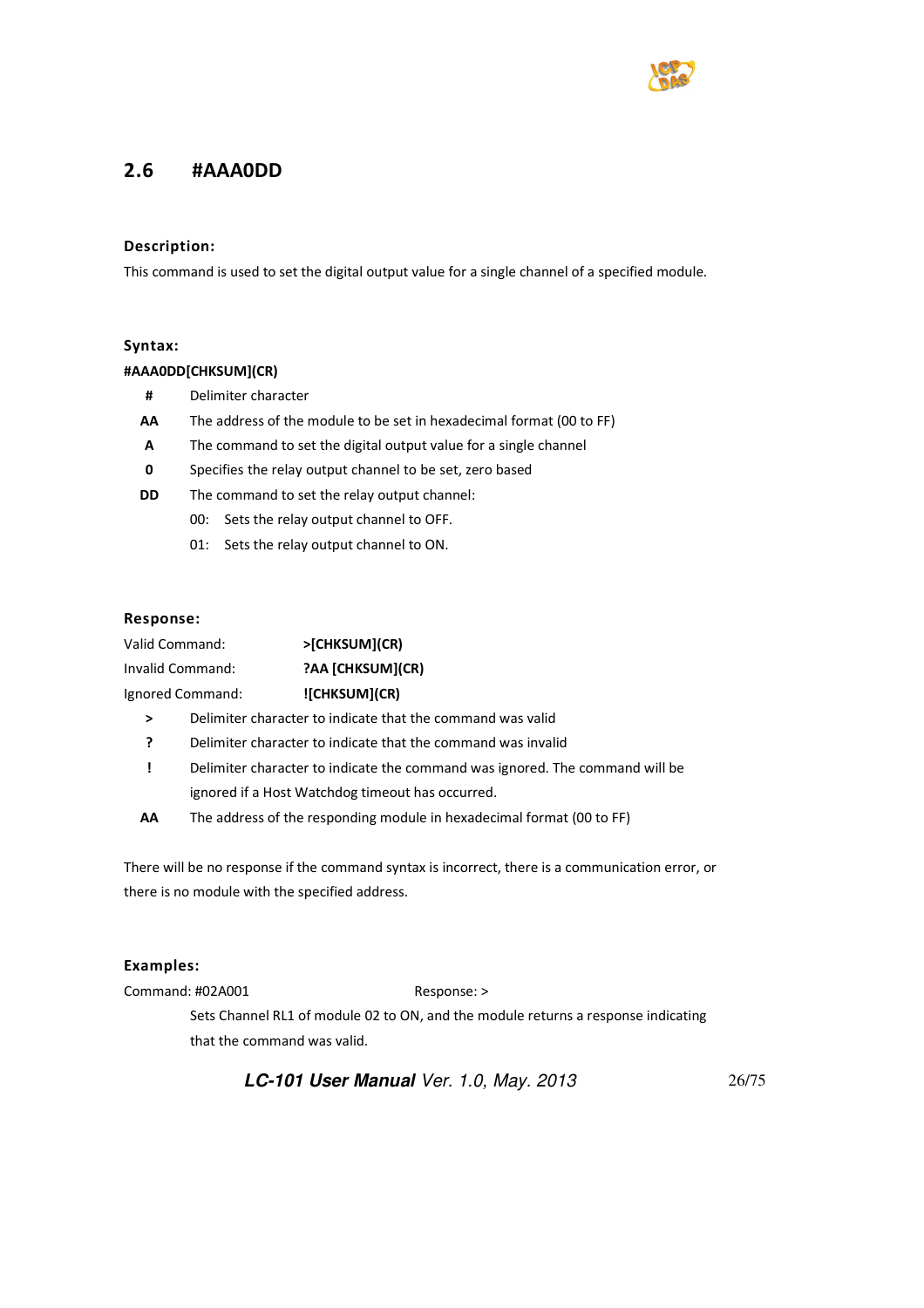

# Command: #02A101 Response: ?AA

 Attempts to set Channel RL2 of module 02 to ON, but the module returns a response indicating that the command was invalid because Channel RL2 does not exist.

#### Command: #02A001 Response: !

 Attempts to set Channel RL1 of module 02 to ON, but the module returns a response indicating that the command was ignored because a Host Watchdog timeout has occurred.

# Related Commands:

Section 2.3 #AA00(Data), Section 2.4 #AA0A(Data), Section 2.5 #AA10DD

# Related Topics:

Section 1.6 Software Configuration Tables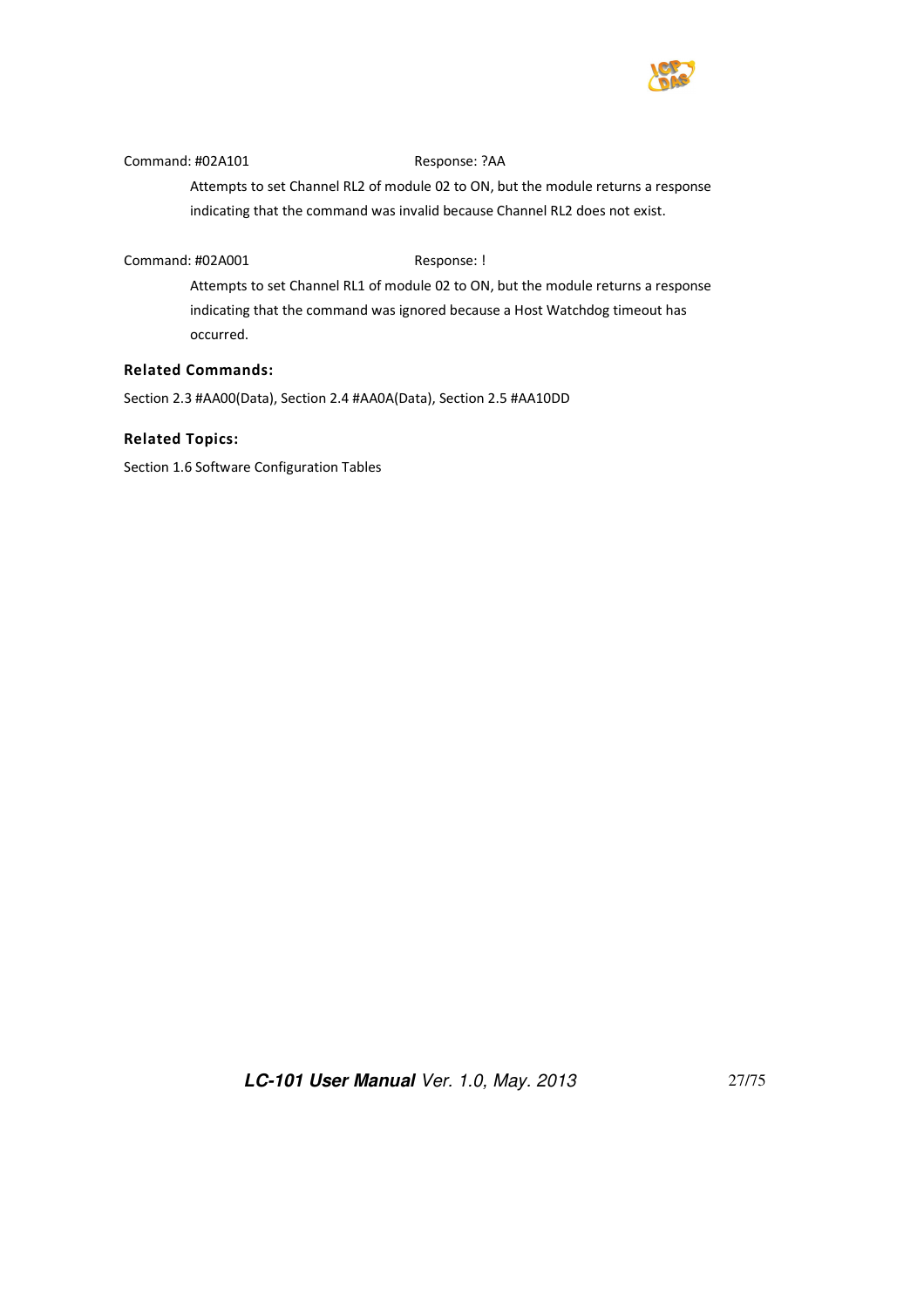

# 2.7 #AAN

# Description:

This command is used to read the digital input counter value from a specific channel of a specified module.

## Syntax:

## #AAN[CHKSUM](CR)

- # Delimiter character
- AA The address of the module to be read in hexadecimal format (00 to FF)
- N The channel to be read, zero based

#### Response:

| Valid Command: |                                                               | !AA(Data)[CHKSUM](CR)                                                              |
|----------------|---------------------------------------------------------------|------------------------------------------------------------------------------------|
|                | Invalid Command:                                              | ?AA[CHKSUM](CR)                                                                    |
|                |                                                               | Delimiter character to indicate that the command was valid.                        |
| 2              | Delimiter character to indicate that the command was invalid. |                                                                                    |
| AA             |                                                               | The address of the responding module in hexadecimal format (00 to FF)              |
| (Data)         |                                                               | Five decimal digits representing the digital input counter data from the specified |

channel (00000 to 65535)

There will be no response if the command syntax is incorrect, there is a communication error, or there is no module with the specified address.

# Examples:

Command: #030 Response: !0300103

 Reads the digital input counter value from Channel 0 of module 03 and returns a response indicating that the command was valid, with a counter value of 103.

Command: #029 Response: ?02

 Attempts to read the digital input counter value from Channel 9 of module 02, but the module returns a response indicating that the command was invalid because Channel

**LC-101 User Manual** Ver. 1.0, May. 2013 28/75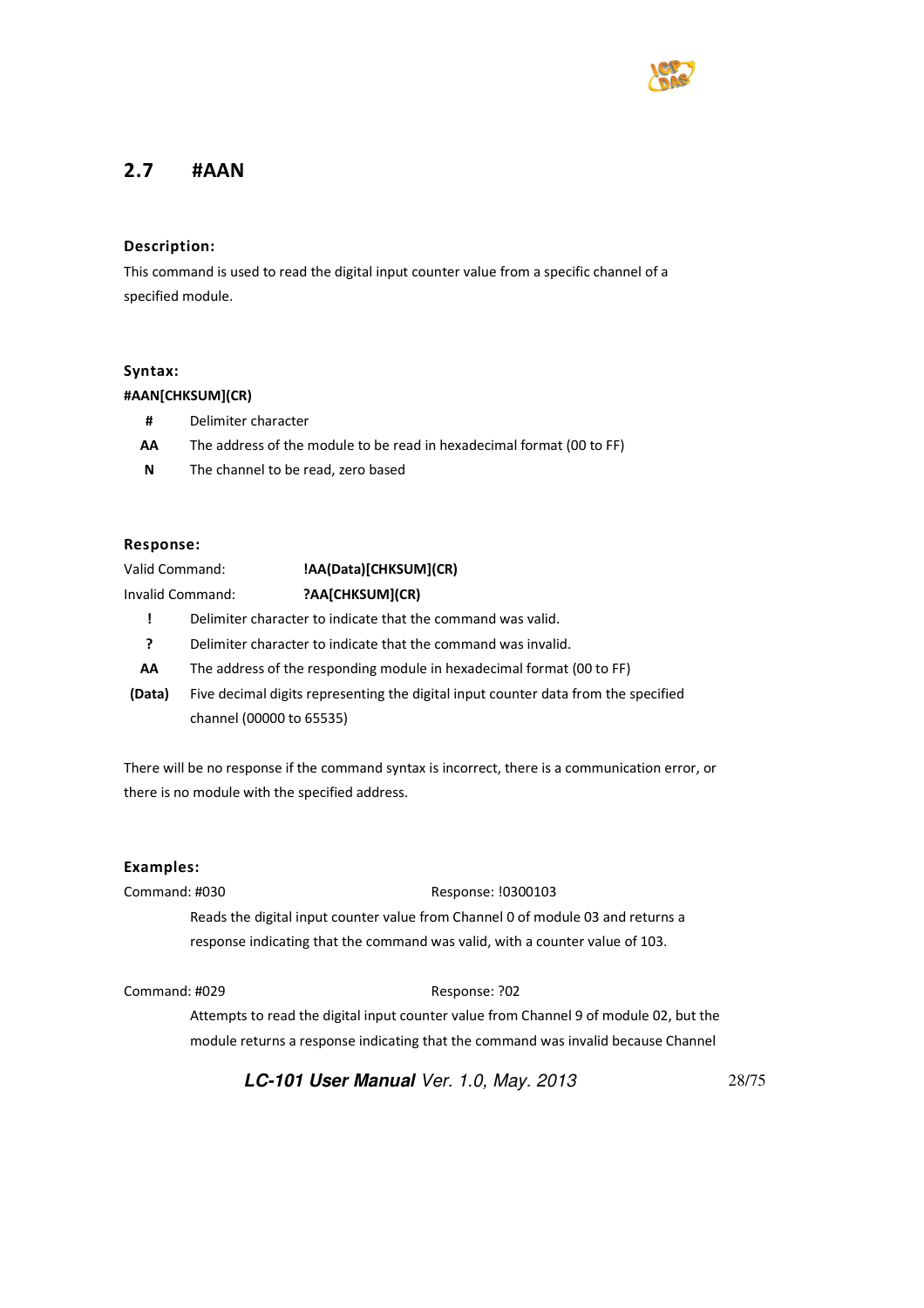

9 does not exist.

# Related Commands:

Section 2.13 #AACN

**LC-101 User Manual** Ver. 1.0, May. 2013 29/75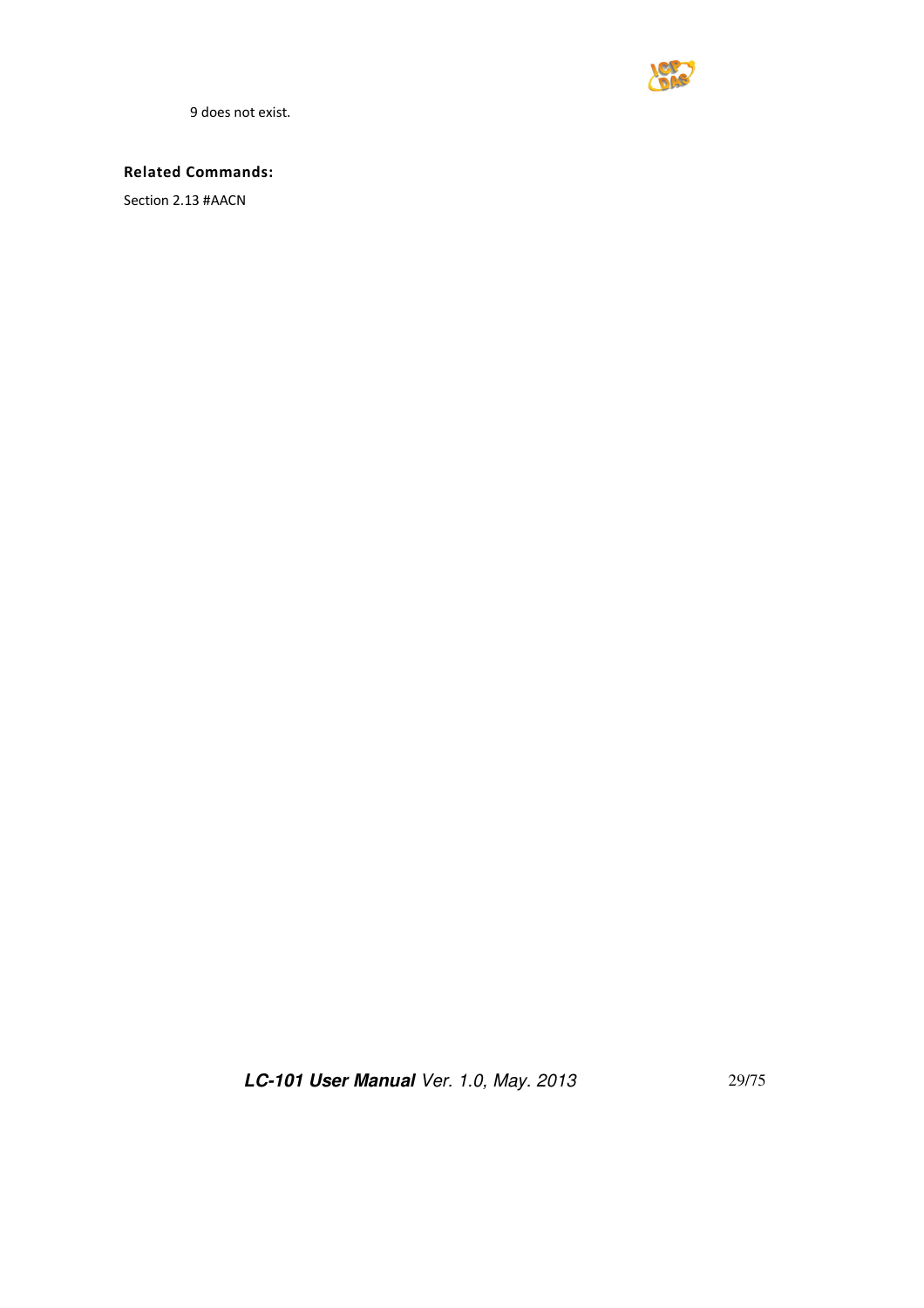

# 2.8 \$AA2

# Description:

This command is used to read the configuration of a specified module.

# Syntax:

#### \$AA2[CHKSUM](CR)

- \$ Delimiter character
- AA The address of the module to be read in hexadecimal format (00 to FF)
- 2 The command to read the configuration of the module

## Response:

Valid Command: **!AATTCCFF[CHKSUM](CR)** Invalid Command: ?AA[CHKSUM](CR)

- ! Delimiter character to indicate that the command was valid
- ? Delimiter character to indicate that the command was invalid
- AA The address of the responding module in hexadecimal format (00 to FF)
- TT The Type code for the module, which should be 40 for DIO modules
- CC The Baud Rate for the module. See Section 1.6 for details.
- FF The checksum and counter update direction settings of the module. See Section 1.6 for details.

There will be no response if the command syntax is incorrect, there is a communication error, or there is no module with the specified address.

# Examples:

#### Command: \$012 Response: !01400600

 Reads the configuration of module 01 and returns a response indicating that the command was valid, and showing that the Type code is set to 40, the Baud Rate is 9600 bps, the Checksum is Disabled and the counter update direction is Falling Edge.

Command: \$032 Response: ?03

Attempts to read the configuration of module 03, but returns a response indicating

**LC-101 User Manual** Ver. 1.0, May. 2013 **30/75**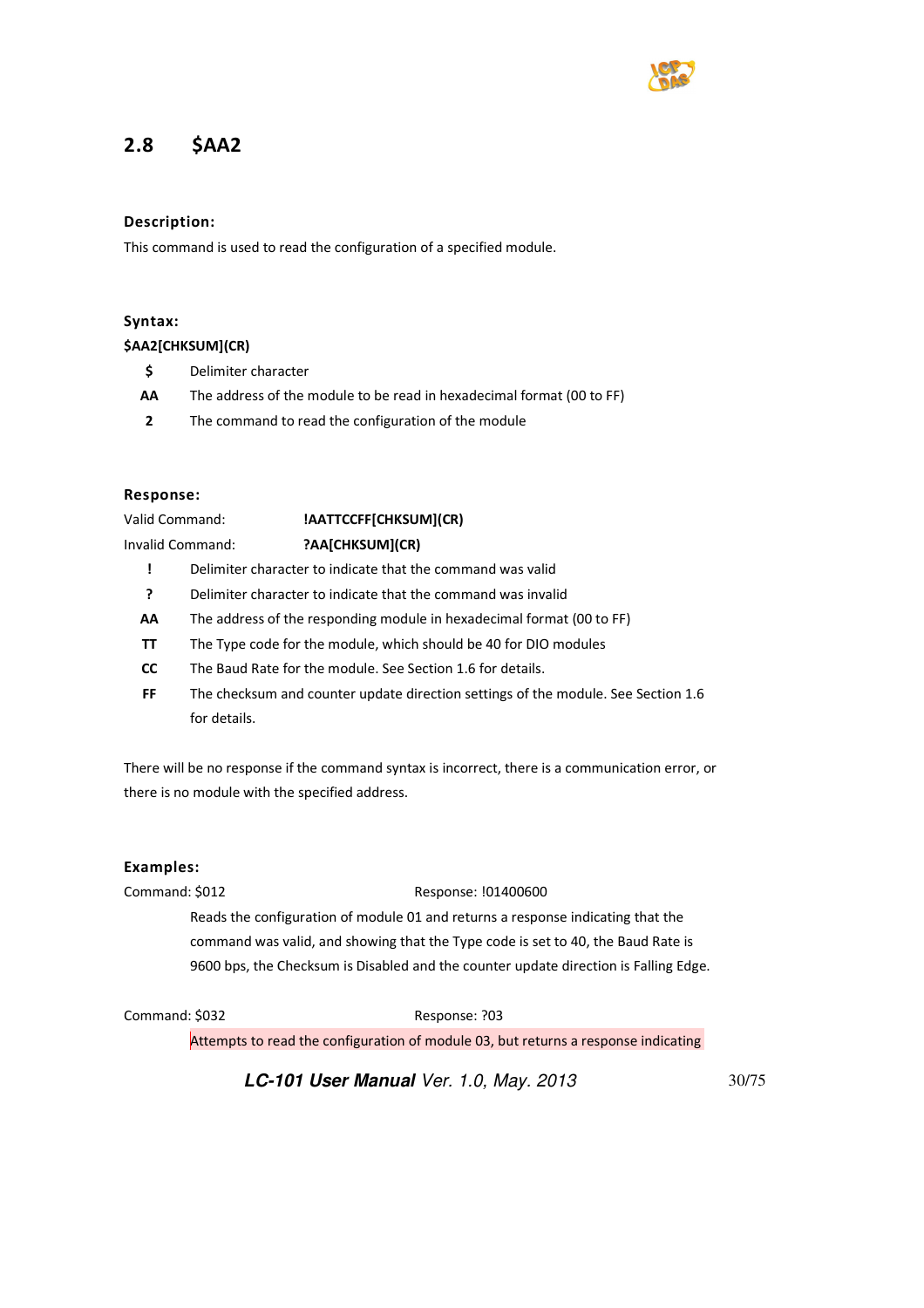

# that the command was invalid because module 03 does not exist.

# Related Commands:

Section 2.1 %AANNTTCCFF

# Related Topics:

Section 1.5 Dip Switch Configuration, Section 1.6 Software Configuration Tables

註解 [DK1]: There would be no response if the address is incorrect?

**LC-101 User Manual** Ver. 1.0, May. 2013 31/75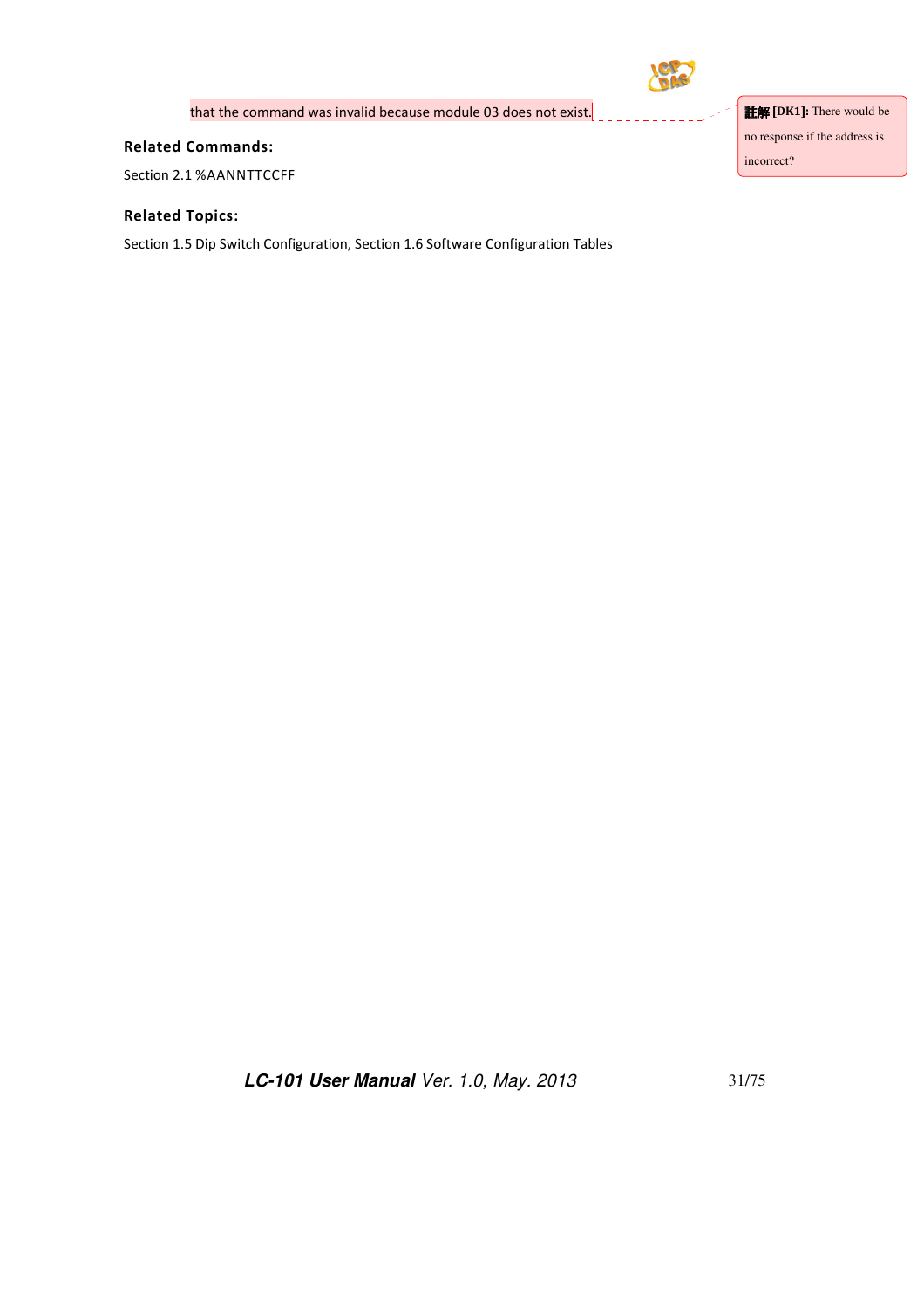

# 2.9 \$AA4

# Description:

This command is used to read the synchronized sampling data that was stored when the last #\*\* command was sent.

## Syntax:

## \$AA4[CHKSUM](CR)

- \$ Delimiter character
- AA The address of the module to be read in hexadecimal format (00 to FF)
- 4 The command to read the synchronized sampling data

#### Response:

| Valid Command:   | !S(Data)[CHKSUM](CR)                                                  |
|------------------|-----------------------------------------------------------------------|
| Invalid Command: | ?AA[CHKSUM](CR)                                                       |
|                  | Delimiter character to indicate that the command was valid            |
| ?                | Delimiter character to indicate that the command was invalid          |
| AA               | The address of the responding module in hexadecimal format (00 to FF) |
|                  |                                                                       |

- S The status of the synchronized sampling data:
	- 0: This is NOT the first time that the data has been read
	- 1: This is the first time that the data has been read
- (Data) The synchronized sampling data. See Section 1.6 for details of the data format.

There will be no response if the command syntax is incorrect, there is a communication error, or there is no module with the specified address.

# Examples:

Command: \$014 Response: ?01

 Attempts to read the synchronized sampling data for module 01, but returns a response indicating that the command was invalid because the Synchronized Sampling Command, #\*\*, was not sent in advance.

**LC-101 User Manual** Ver. 1.0, May. 2013 **32/75**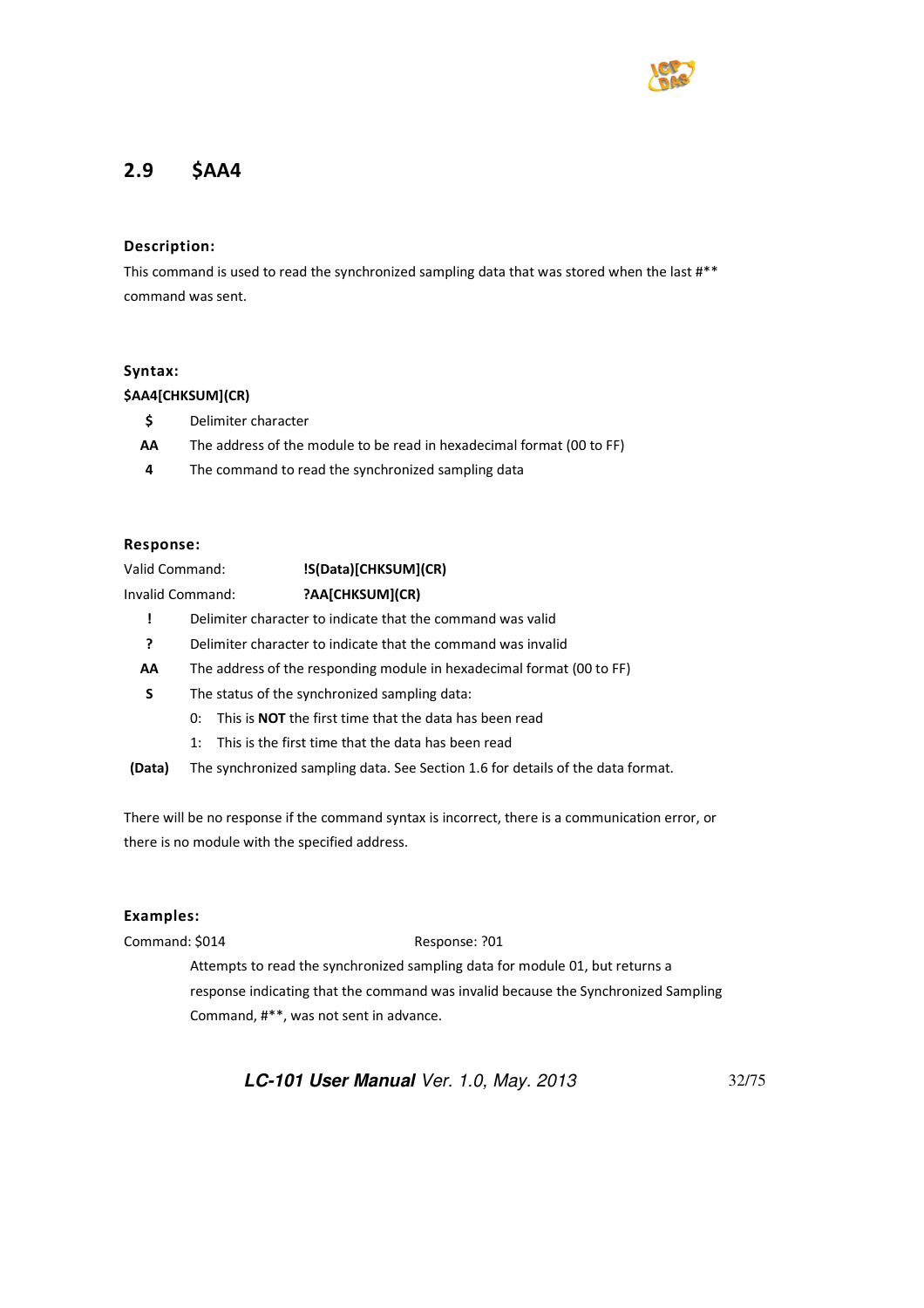

Command:  $\#$ <sup>\*</sup> **Response:** There is no response to this command. Sends the synchronized sampling command to all modules. Command: \$014 Response: !1000F00 Reads the synchronized sampling data for module 01. The module returns a response indicating that the command was valid containing the synchronized sampling data, and sets the status byte to 1 to signify that this is the first time that the synchronized sampling data has been read.

Command: \$014 Response: !0000F00

 Reads the synchronized sampling data for module 01. The module returns a response indicating that the command was valid containing the synchronized sampling data, and sets the status byte to 0 to signify that the synchronized sampling data has been read.

#### Command: \$034 Response: ?03

Attempts to read the synchronized sampling data for module 03, but returns a

response indicating that the command was invalid because module 03 does not exist.

## Related Commands:

Section 2.2 #\*\*

# Related Topics:

Section 1.6 Software Configuration Tables

註解 [DK2]: There would be no response if the address is

incorrect?

**LC-101 User Manual** Ver. 1.0, May. 2013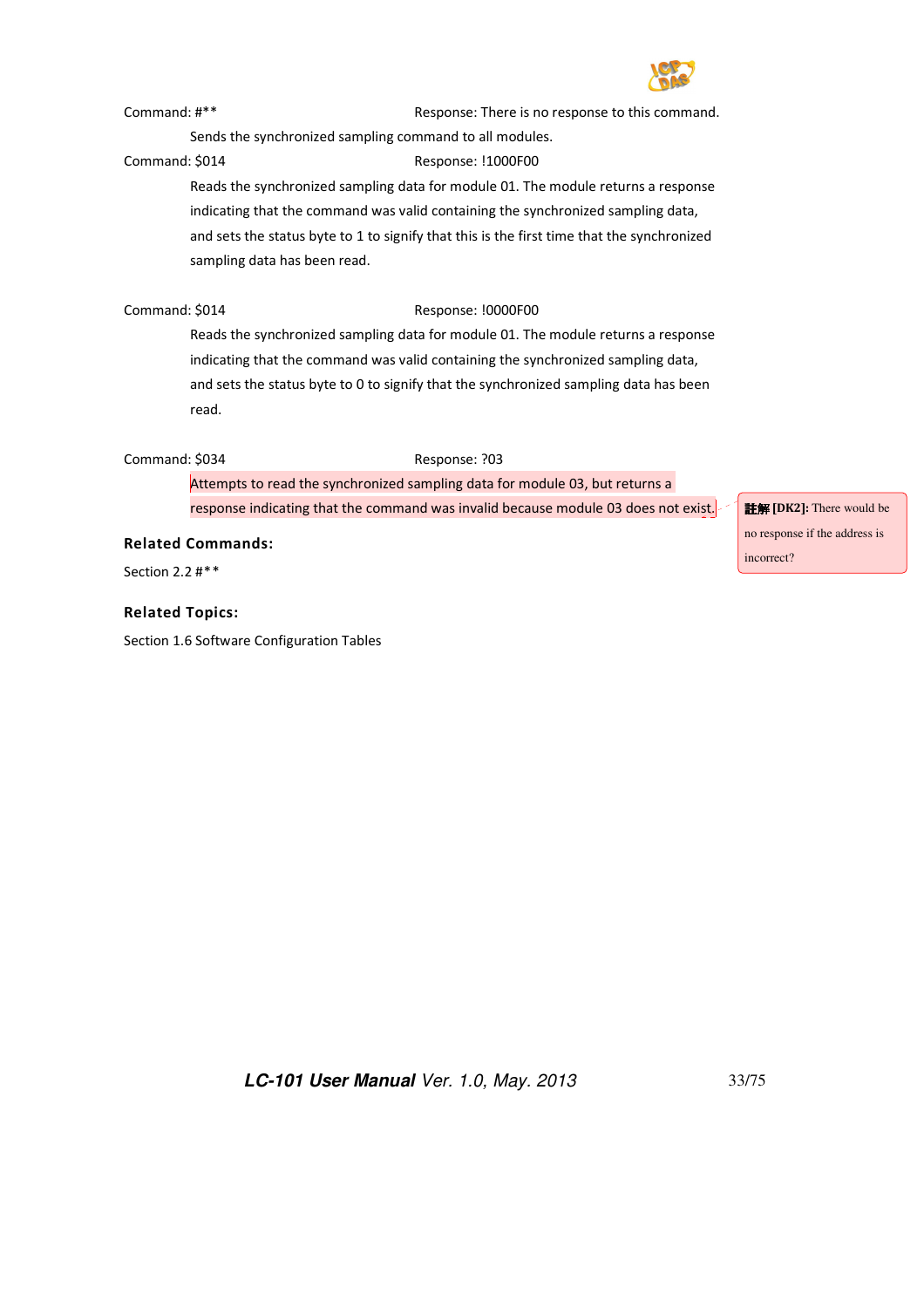

# 2.10 \$AA5

# Description:

This command is used to read the reset status for a specified module.

# Syntax:

## \$AA5[CHKSUM](CR)

- \$ Delimiter character
- AA The address of the module to be read in hexadecimal format (00 to FF)
- 5 The command to read the reset status of the module

## Response:

| Valid Command:   | !AAS[CHKSUM](CR) |
|------------------|------------------|
| Invalid Command: | ?AA[CHKSUM](CR)  |

- ! Delimiter character to indicate that the command was valid
- ? Delimiter character to indicate that the command was invalid
- AA The address of the responding module in hexadecimal format (00 to FF)
- S The reset status of the module:

0: This is **NOT** the first time the command has been sent since the module was powered on, which denotes that there has been no module reset since the last \$AA5 command was sent.

1: This is the first time the \$AA5 command has been sent since the module was powered on.

There will be no response if the command syntax is incorrect, there is a communication error, or there is no module with the specified address.

Examples:

#### Command: \$015 Response: !011

 Reads the reset status for module 01 and returns a response indicating that the command was valid, and that it is the first time the \$AA5 command has been sent since the module was powered on.

**LC-101 User Manual** Ver. 1.0, May. 2013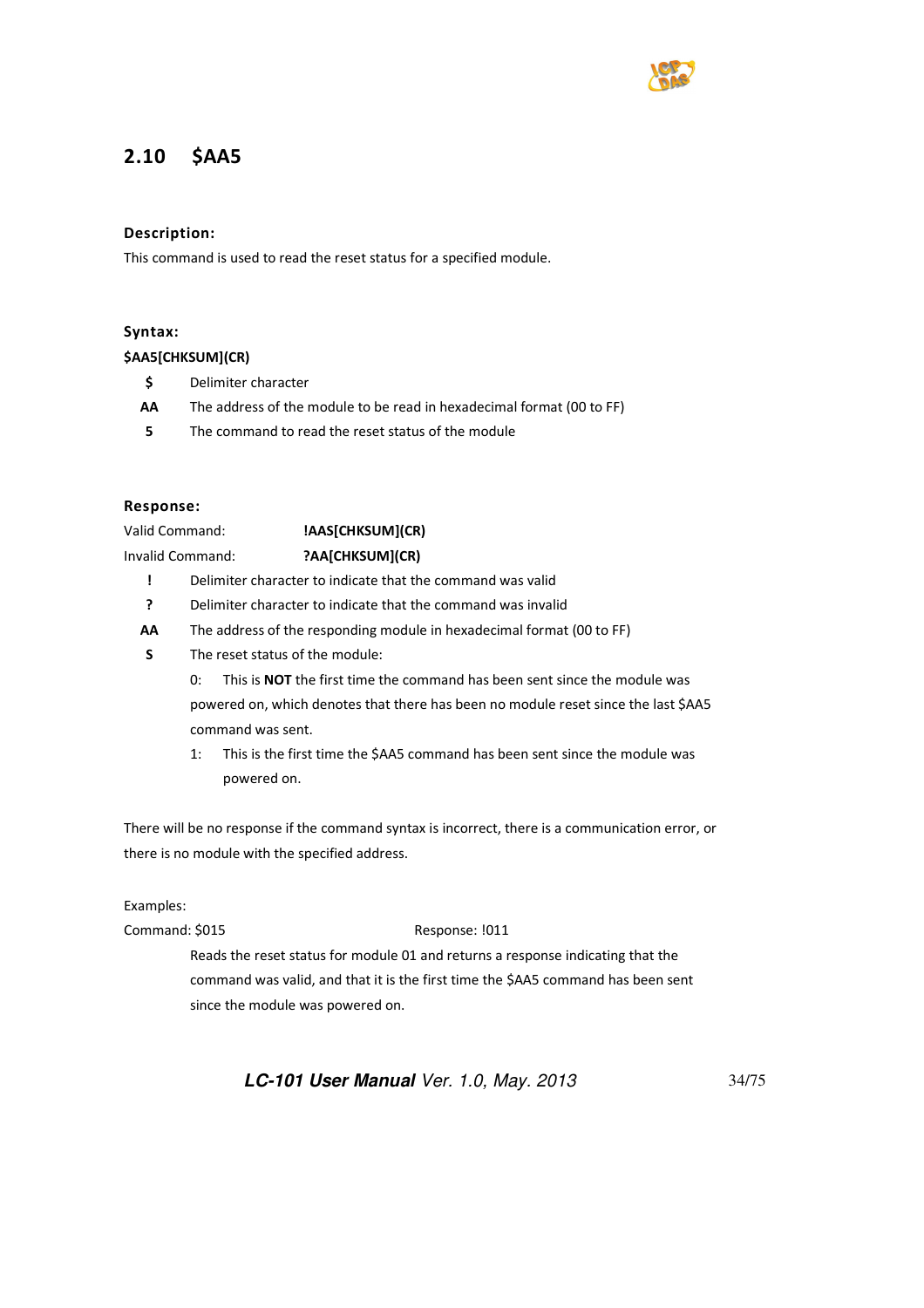

# Command: \$015 Response: !010

 Reads the reset status for module 01 and returns a response indicating that the command was valid, and that there has been no module reset since the last \$AA5 command was sent.

# Command: \$035 Response: ?03

 Attempts to read the reset status for module 03, but returns a response indicating that the command was invalid because module 03 does not exist.

**LC-101 User Manual** Ver. 1.0, May. 2013 35/75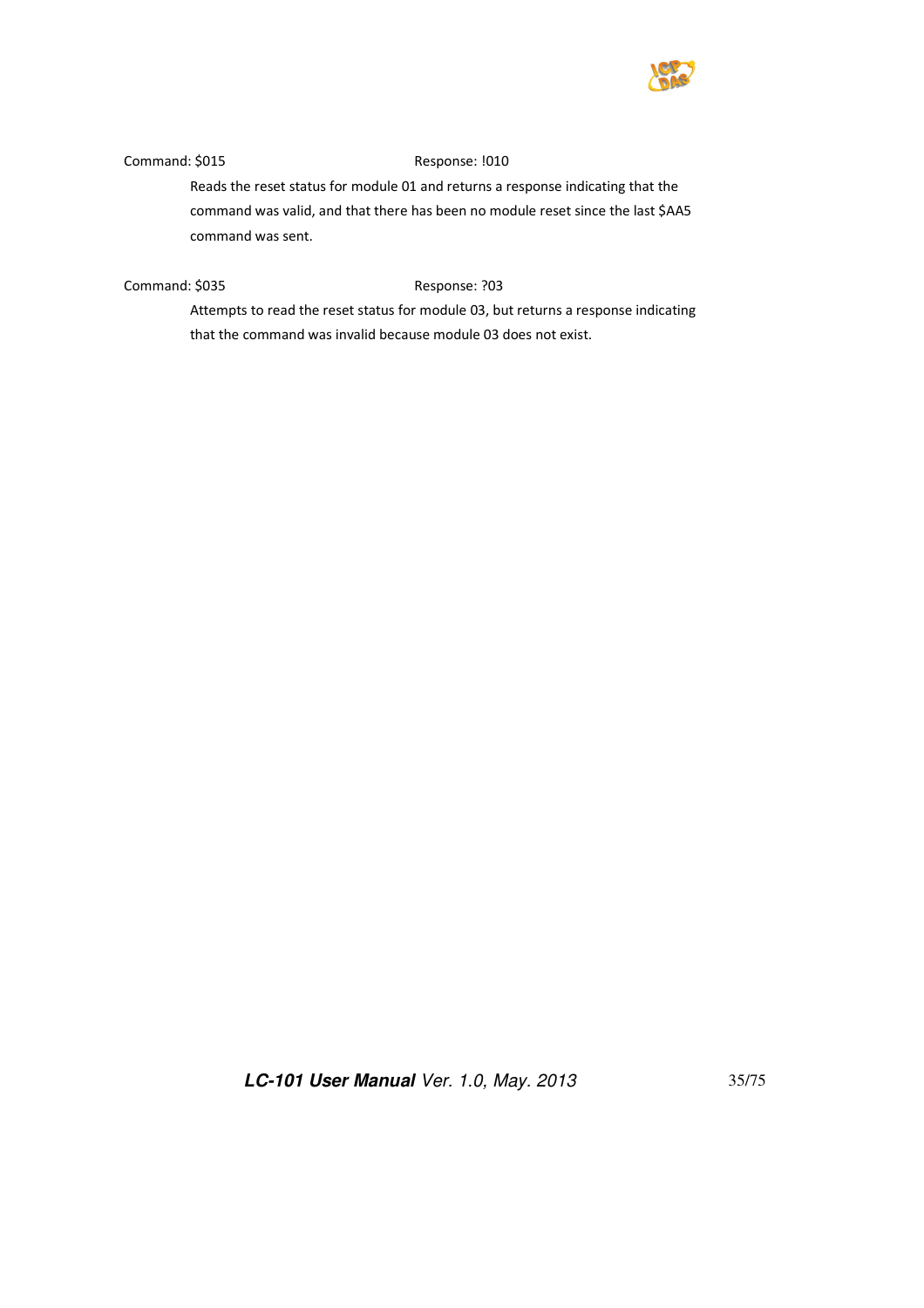

# 2.11 \$AA6

# Description:

This command is used to read the status of both the digital input and digital output channels of a specified module.

# Syntax:

#### \$AA6[CHKSUM](CR)

- \$ Delimiter character
- AA The address of the module to be read in hexadecimal format (00 to FF)
- 6 The command to read the status of the digital input and digital output channels

#### Response:

| Valid Command:   |                                                                       | !(Data)[CHKSUM](CR)                                                                     |
|------------------|-----------------------------------------------------------------------|-----------------------------------------------------------------------------------------|
| Invalid Command: |                                                                       | ?AA[CHKSUM](CR)                                                                         |
|                  | Delimiter character to indicate that the command was valid            |                                                                                         |
| 7                | Delimiter character to indicate that the command was invalid          |                                                                                         |
| AA               | The address of the responding module in hexadecimal format (00 to FF) |                                                                                         |
| (Data)           |                                                                       | The status of the digital output and digital input channels represented by a four-digit |

hexadecimal value followed by 00. The first two digits represent the status of the digital output channels and the second two represent the status of the digital input channels. See Section 1.7 for more details.

There will be no response if the command syntax is incorrect, there is a communication error, or there is no module with the specified address.

#### Examples:

#### Command: \$026 Response: !010100

 Reads the status of the digital output and digital input channels for module 02 and returns a response indicating that the command was valid and that the current digital output value is 01 and the current digital input value is 01 denoting that both the digital output and digital input channels are ON.

**LC-101 User Manual** Ver. 1.0, May. 2013 36/75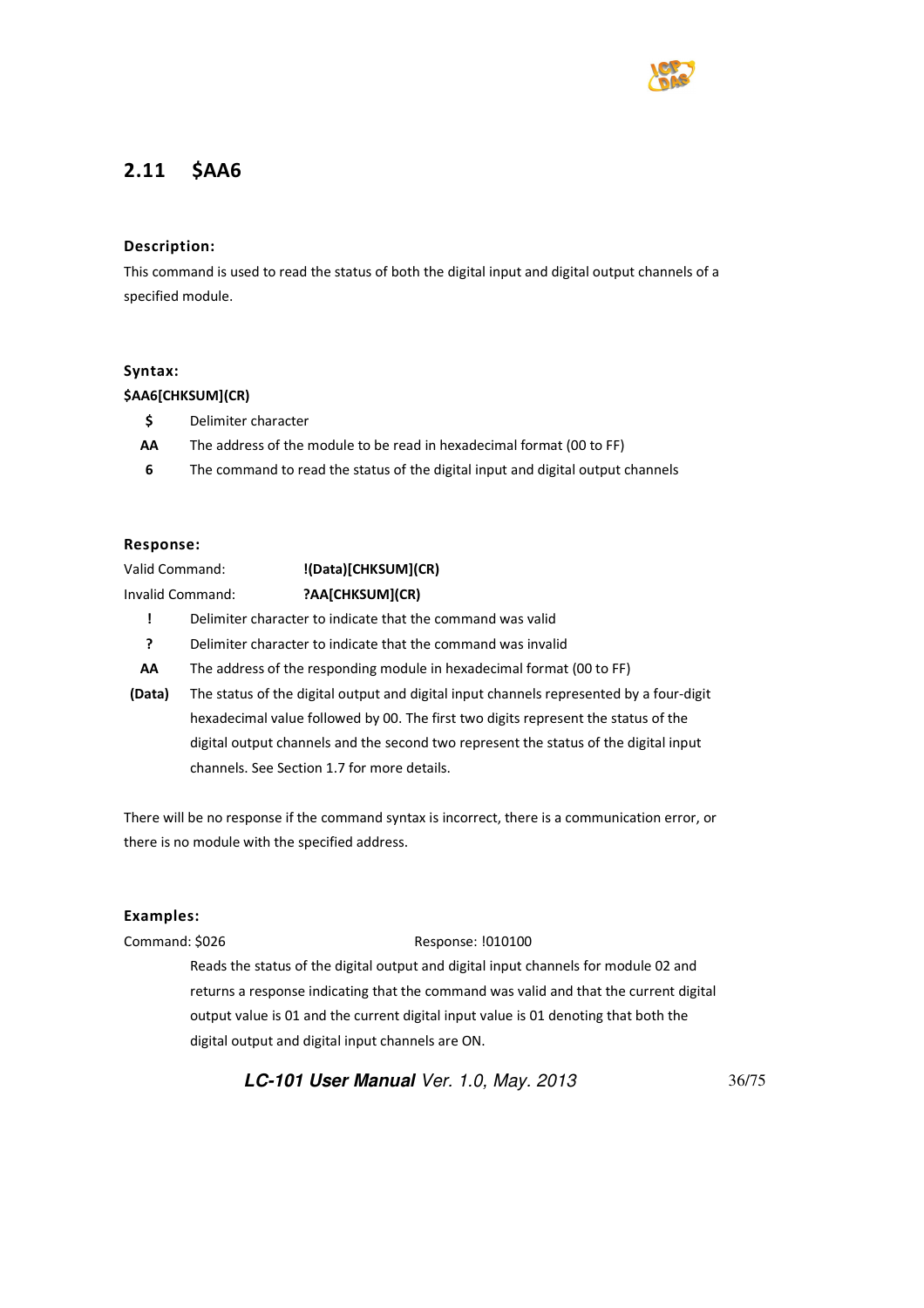

| Command: \$036 |  |
|----------------|--|
|----------------|--|

Command: \$036 Response: ?03

Attempts to read the status of the digital output and digital input channels for module 03 and returns a response indicating that the command was invalid because module 03 does not exist.

## Related Commands:

Section 2.19 @AA

#### Related Topics:

Section 1.6 Software Configuration Tables, Section 1.7 Digital Input/Output Data Format Settings

**LC-101 User Manual** Ver. 1.0, May. 2013 37/75

註解 [DK3]: There would be no response if the address is incorrect?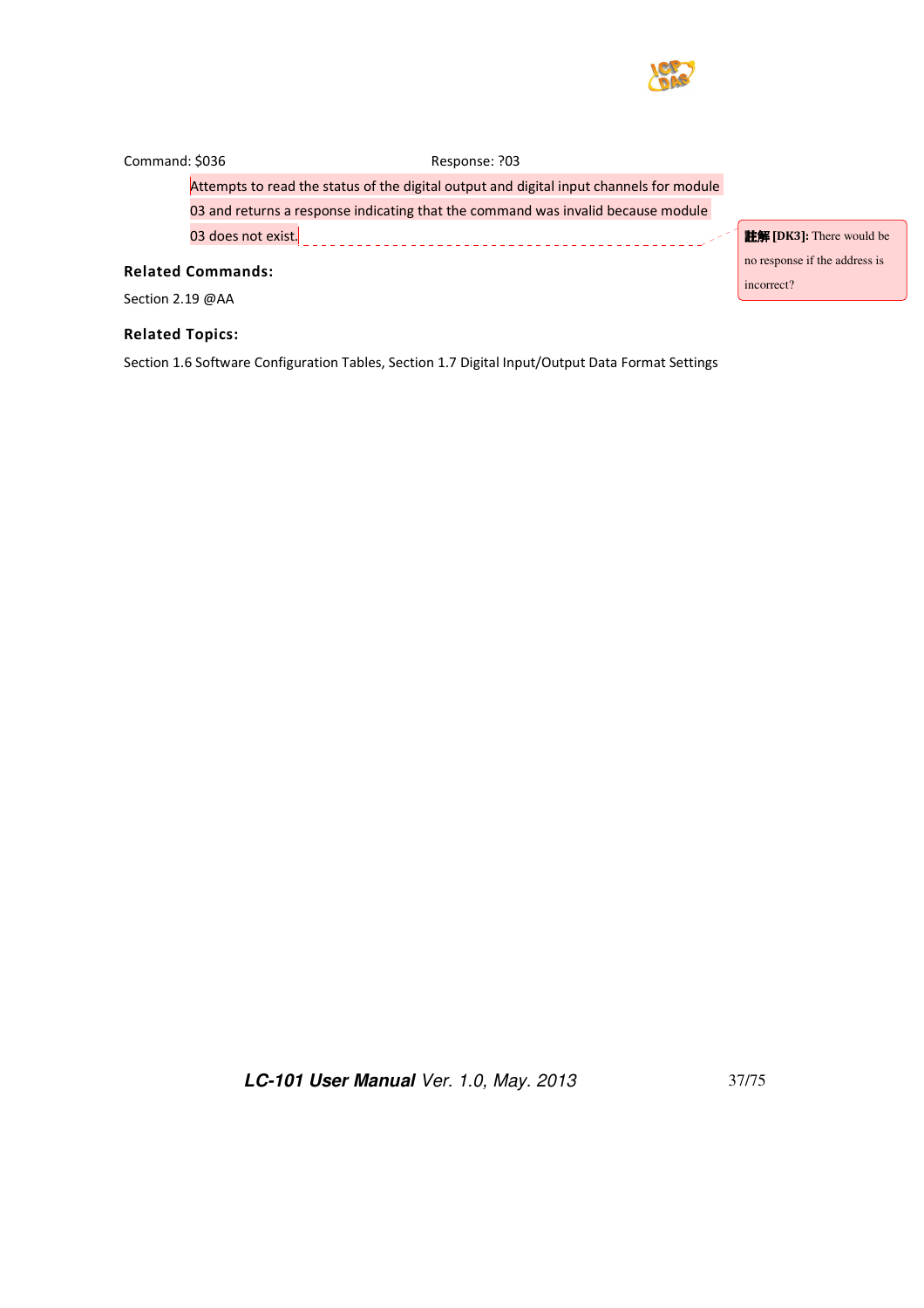

# 2.12 \$AAC

# Description:

This command is used to clear the status of the latched digital output and digital input channels of a specified module.

### Syntax:

## \$AAC[CHKSUM](CR)

- \$ Delimiter character
- AA The address of the module to be cleared in hexadecimal format (00 to FF)
- C The command to clear the status of the latched digital output and digital input channels

#### Response:

| Valid Command: |                                                            | !AA[CHKSUM](CR)                                              |  |
|----------------|------------------------------------------------------------|--------------------------------------------------------------|--|
|                | Invalid Command:                                           | ?AA[CHKSUM](CR)                                              |  |
| $\mathbf{L}$   | Delimiter character to indicate that the command was valid |                                                              |  |
| Ρ.             |                                                            | Delimiter character to indicate that the command was invalid |  |
|                |                                                            |                                                              |  |

AA The address of the responding module in hexadecimal format (00 to FF)

There will be no response if the command syntax is incorrect, there is a communication error, or there is no module with the specified address.

#### Examples:

#### Command: \$01L0 Response: !010100

 Reads the status of the low latched digital output and digital input channels of module 01 and returns a response indicating that the command was valid, with a value of 0101, which denotes that the latched values for the both the digital output and digital input channels have recently been set to ON.

Command: \$01C Response: !01

Clears the status of the latched digital input channels of module 01 and returns a

**LC-101 User Manual** Ver. 1.0, May. 2013 38/75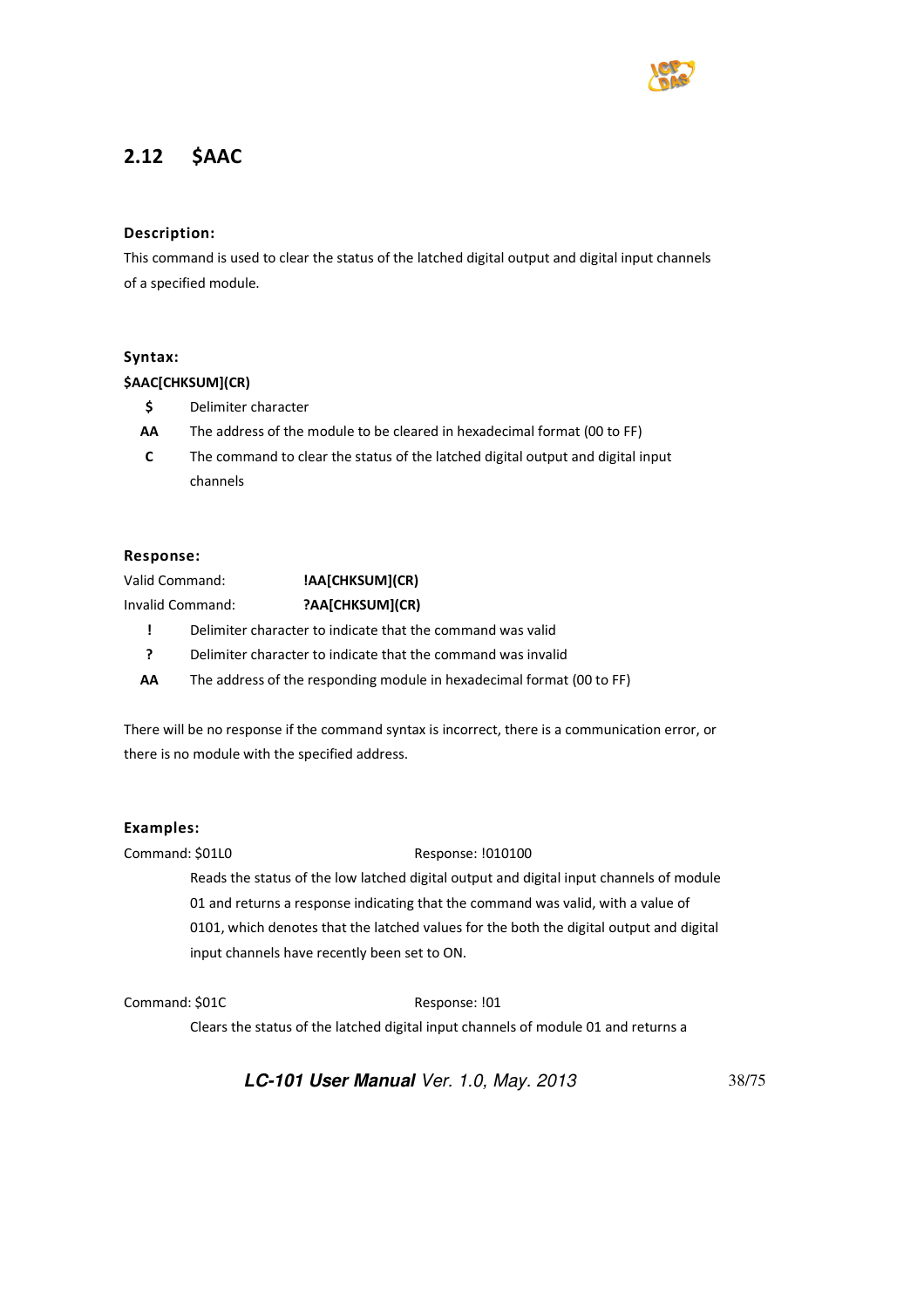

response indicating that the command was valid.

#### Command: \$01L0 Response: !000000

 Reads the status of the low latched digital output and digital input channels of module 01 and returns a response indicating that the command was valid, with a value of 0000, which denotes that the status of all low latched digital output and digital input channels has been cleared.

#### Command: \$01C Response: ?03

Attempts to clear the status of the latched digital input channels of module 03 and returns a response indicating that the command was invalid because module 03 does not exist. 

Related Commands:

Section 2.15 \$AALS

#### Related Topics:

None

# Notes:

The status of both the low and the high latched digital output and digital input channels will be cleared when using this command.

註解 [DK4]: There would be no response if the address is incorrect?

**LC-101 User Manual** Ver. 1.0, May. 2013 39/75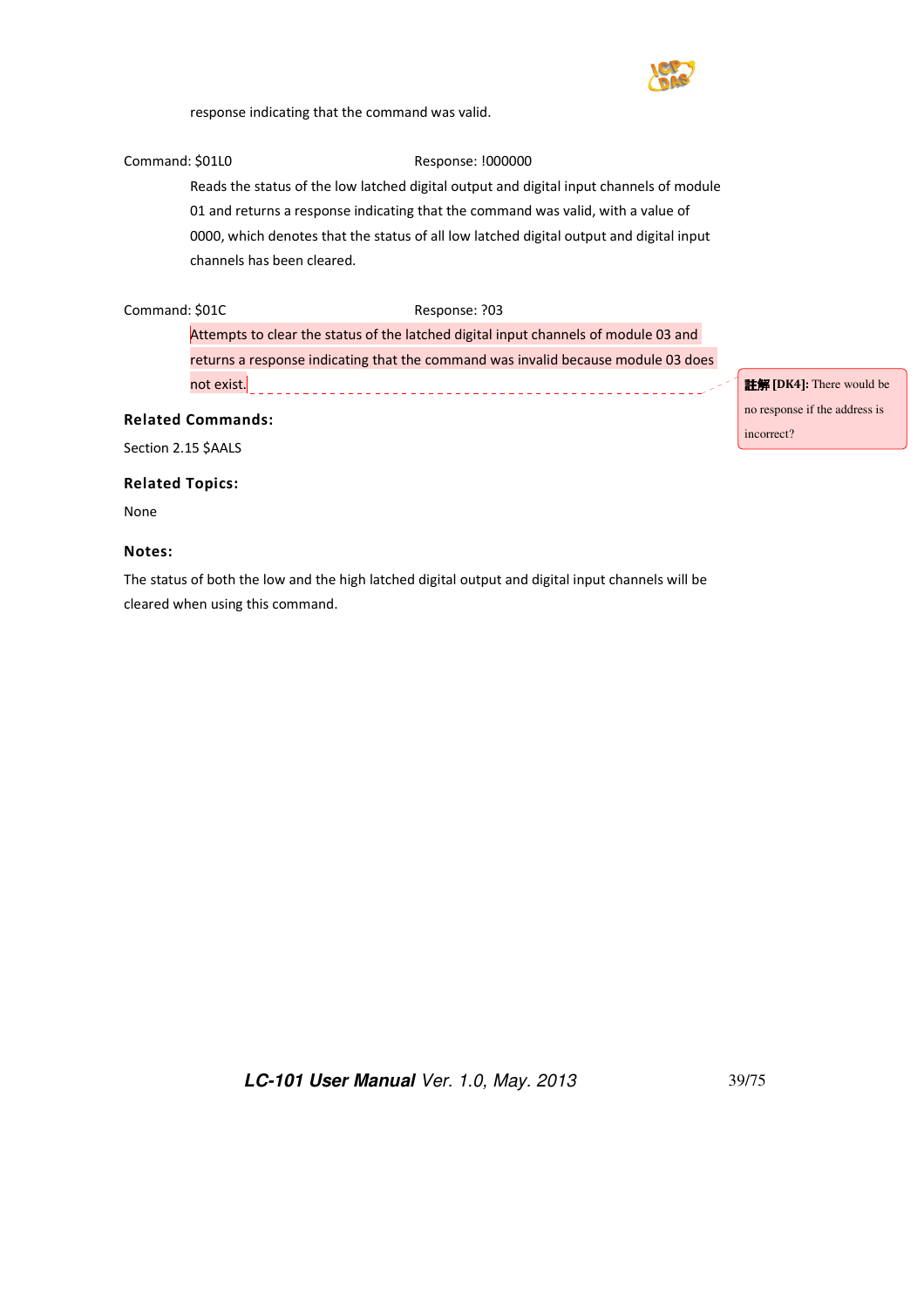

# 2.13 \$AAC0

# Description:

This command is used to clear the digital input counter for a specific channel of a specified module.

#### Syntax:

#### \$AACN[CHKSUM](CR)

- \$ Delimiter character
- AA The address of the module to be cleared in hexadecimal format (00 to FF)
- C The command to clear the digital input counter
- 0 The channel to be cleared, zero based

#### Response:

Valid Command: **!AA[CHKSUM](CR)** Invalid Command: ?AA[CHKSUM](CR)

- ! Delimiter character to indicate that the command was valid
- ? Delimiter character to indicate that the command was invalid
- AA The address of the responding module in hexadecimal format (00 to FF)

There will be no response if the command syntax is incorrect, there is a communication error, or there is no module with the specified address.

# Examples:

#### Command: #030 Response: !0300103

 Reads the counter data from channel 1 of module 03 and returns a response indicating that the command was valid, and that the counter value is 103.

Command: \$03C0 Response: !03

 Clears the counter value for channel 1 of module 03 and returns a response indicating that the command was valid.

**LC-101 User Manual** Ver. 1.0, May. 2013 40/75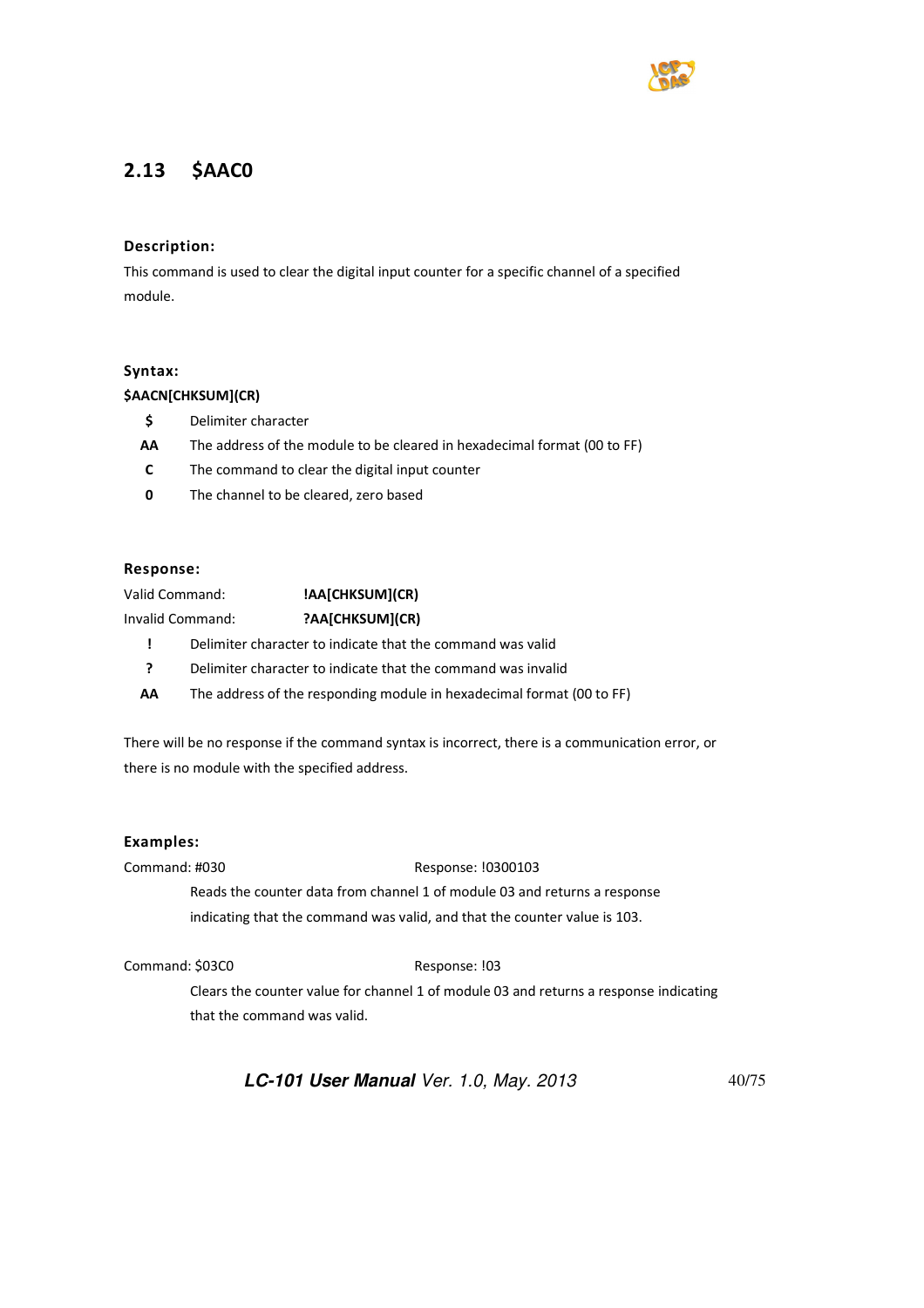

# Command: #032 Response: !0300003

 Reads the counter data from channel 2 of module 03 and returns a response indicating that the command was valid, and that the counter value is 3.

#### Command: #039 Response: ?03

 Attempts to read the counter data from channel 9 of module 03 and returns a response indicating that the command was invalid because channel 9 does not exist.

#### Related Commands:

Section 2.7 #AAN

**LC-101 User Manual** Ver. 1.0, May. 2013 41/75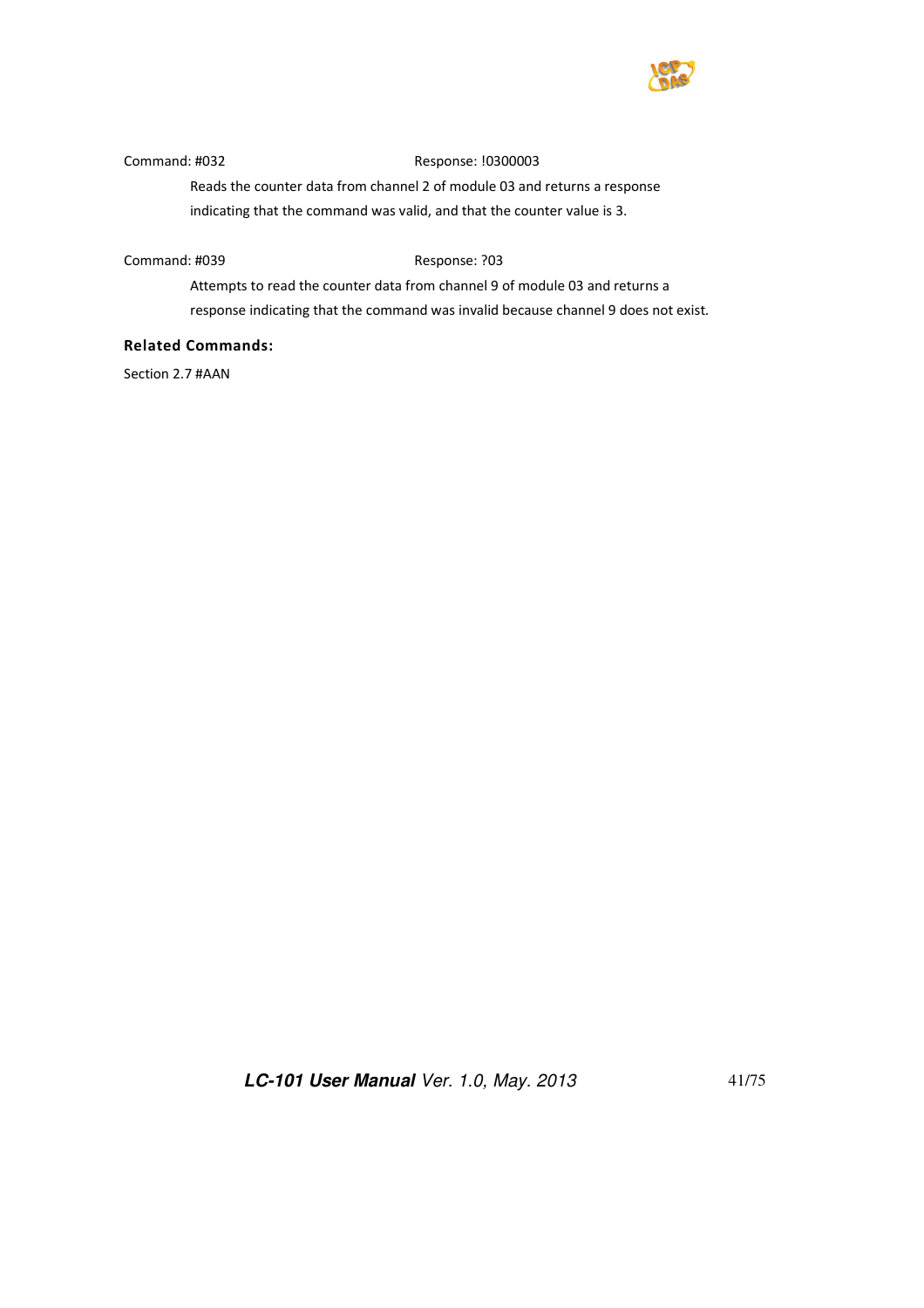

# 2.14 \$AAF

# Description:

This command is used to read the firmware version of a specified module.

#### Syntax:

# \$AAF[CHKSUM](CR)

- \$ Delimiter character
- AA The address of the module to be read in hexadecimal format (00 to FF)
- F The command to read the firmware version

# Response:

| Valid Command: |                                                                       | !AA(Data)[CHKSUM](CR)                                  |
|----------------|-----------------------------------------------------------------------|--------------------------------------------------------|
|                | Invalid Command:                                                      | ?AA[CHKSUM](CR)                                        |
|                | Delimiter character to indicate that the command was valid            |                                                        |
| ?              | Delimiter character to indicate that the command was invalid          |                                                        |
| AA             | The address of the responding module in hexadecimal format (00 to FF) |                                                        |
| (Data)         |                                                                       | A string indicating the firmware version of the module |

There will be no response if the command syntax is incorrect, there is a communication error, or there is no module with the specified address.

# Examples:

# Command: \$01F Response: !0101.00

 Reads the firmware version of module 01, and returns a response indicating that the command was valid, and that the firmware is version 01.00.

Command: \$03F Response: ?03

 Attempts to read the firmware version of module 03 and returns a response indicating that the command was invalid because module 03 does not exist.

**LC-101 User Manual** Ver. 1.0, May. 2013 42/75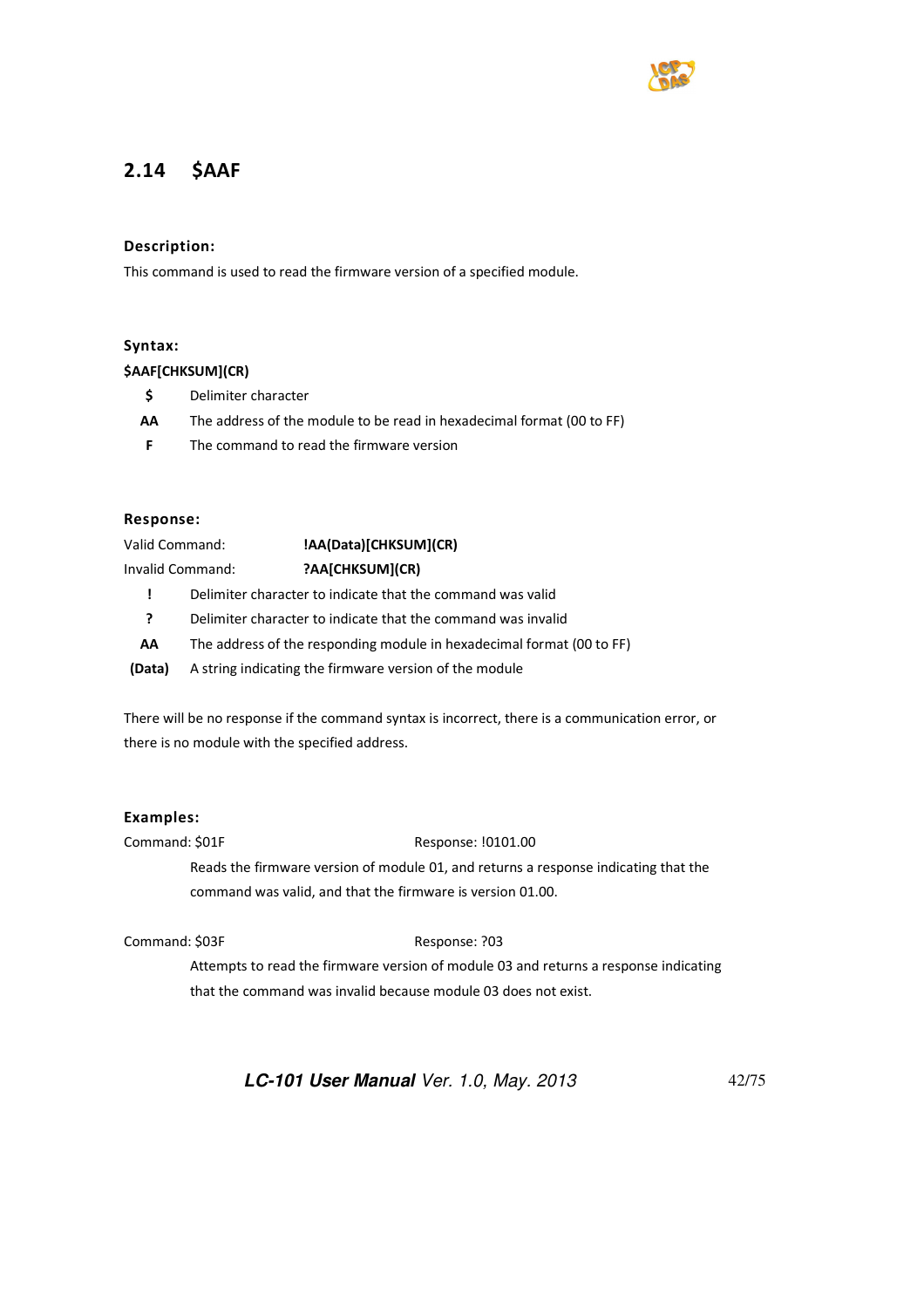

# 2.15 \$AALS

# Description:

This command is used to read the status of the latched digital output and digital input channels of a specified module.

# Syntax:

#### \$AALS[CHKSUM](CR)

- \$ Delimiter character
- AA The address of the module to be read in hexadecimal format (00 to FF)
- L The command to read the status of the latched channels
- S The status to be read:
	- 0: Reads the status of the low latched channels
	- 1: Reads the status of the high latched channels

#### Response:

| Valid Command:   | !(Data)[CHKSUM](CR)                                          |
|------------------|--------------------------------------------------------------|
| Invalid Command: | ?AA[CHKSUM](CR)                                              |
|                  | Delimiter character to indicate that the command was valid   |
| Σ.               | Delimiter character to indicate that the command was invalid |
|                  |                                                              |

- AA The address of the responding module in hexadecimal format (00 to FF)
- (Data) The status of the latched digital output and digital input channels, represented by a four-digit hexadecimal value followed by 00. See Section 1.6 for details.

There will be no response if the command syntax is incorrect, there is a communication error, or there is no module with the specified address.

#### Examples:

Command: \$01L0 Response: !010100 Reads the status of the low latched digital output and digital input channels of module 01 and returns a response indicating that the command was valid, with a value of 0101 denoting that the latched values for the both the digital output and digital input

**LC-101 User Manual** Ver. 1.0, May. 2013 43/75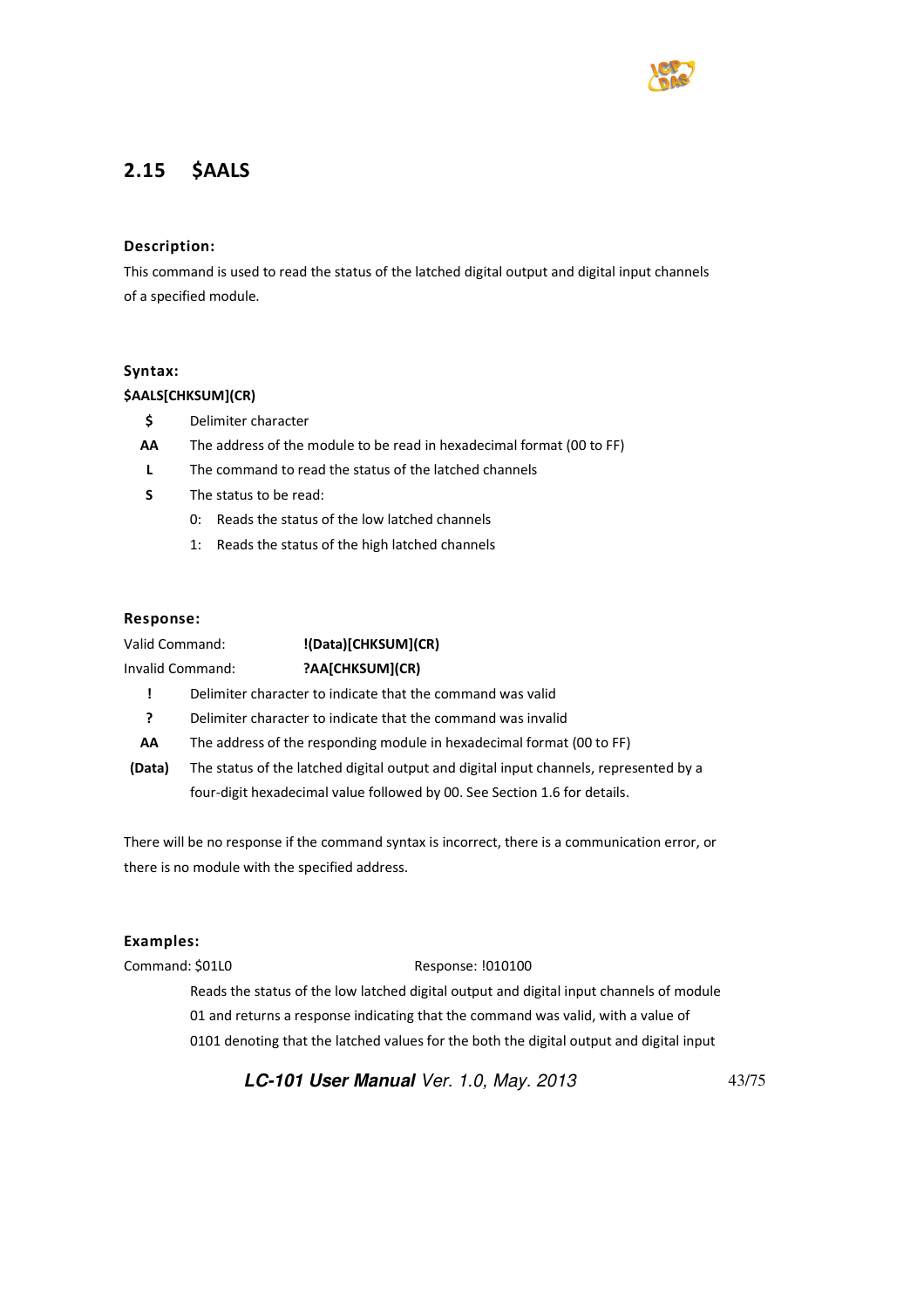

channels have recently been set to ON.

Command: \$01C Response: !01 Clears the status of the latched digital output and digital input channels of module 01 and returns a response indicating that the command was valid.

#### Command: \$01L0 Response: !000000

 Reads the status of the low latched digital output and digital input channels of module 01 and returns a response indicating that the command was valid, with a value of 0000 denoting that the latched value has recently been set to ON .

#### Command: #03C Response: ?03

Attempts to clear the status of the latched digital input channels of module 03 and returns a response indicating that the command was invalid because module 03 does not exist. 

### Related Commands:

Section 2.12 \$AAC

#### Related Topics:

Section 1.6 Software Configuration Tables

註解 [DK5]: There would be no response if the address is incorrect?

**LC-101 User Manual** Ver. 1.0, May. 2013 44/75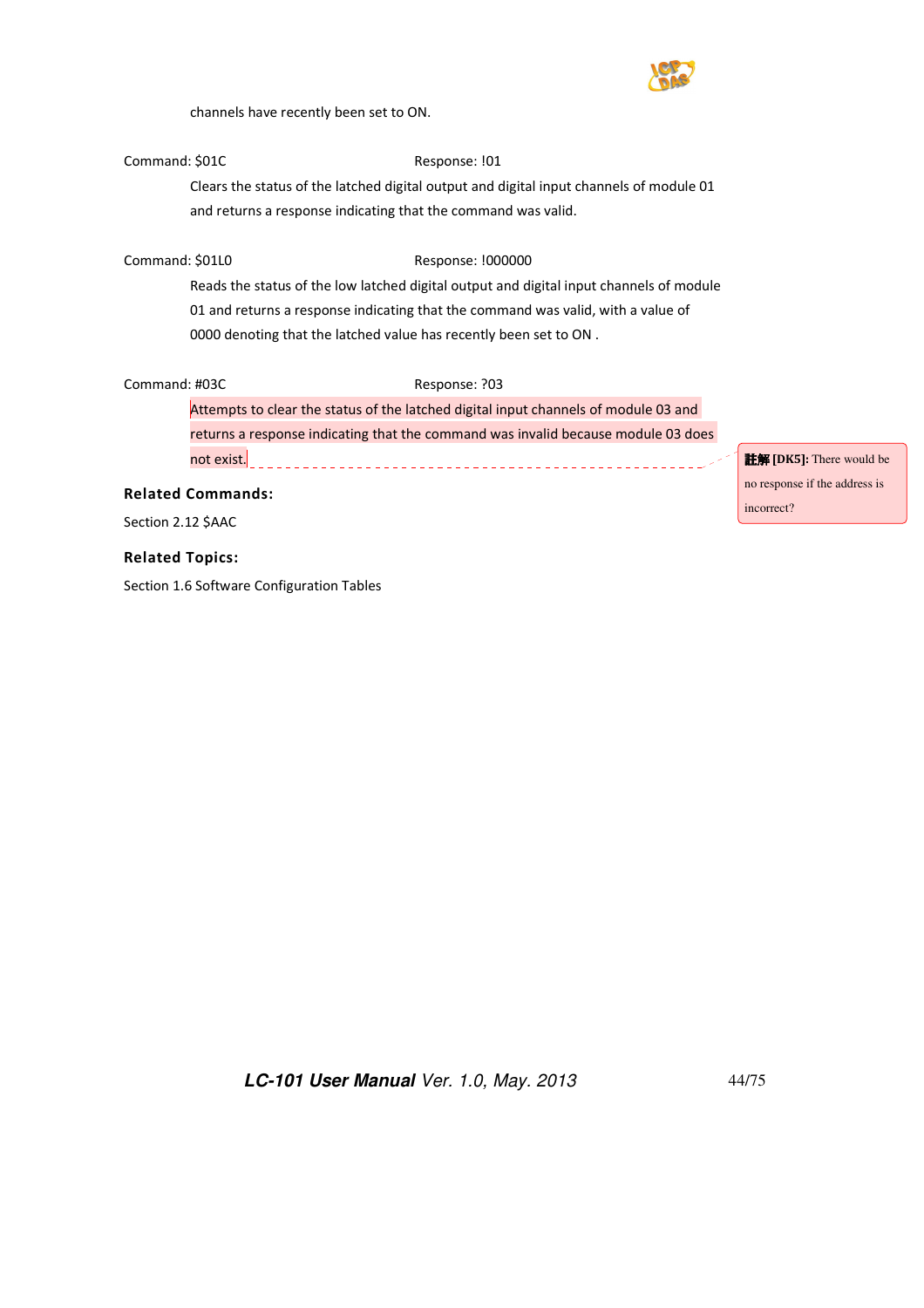

# 2.16 \$AAM

# Description:

This command is used to read the name of a specified module.

#### Syntax:

#### \$AAM[CHKSUM](CR)

- \$ Delimiter character
- AA The address of the module to be set in hexadecimal format (00 to FF)
- M The command to read the name of the module

# Response:

| Valid Command: |                                                                       | !AA(Data)[CHKSUM](CR) |
|----------------|-----------------------------------------------------------------------|-----------------------|
|                | Invalid Command:                                                      | ?AA[CHKSUM](CR)       |
|                | Delimiter character to indicate that the command was valid            |                       |
| ?              | Delimiter character to indicate that the command was invalid          |                       |
| AA             | The address of the responding module in hexadecimal format (00 to FF) |                       |
| (Data)         | A string indicating the name of the module                            |                       |

There will be no response if the command syntax is incorrect, there is a communication error, or there is no module with the specified address.

# Examples:

# Command: \$02M Response: !02LC101

 Reads the name of module 02 and returns a response indicating that the command was valid, and that the name of the module is "LC-101".

Command: \$03M Response: ?03

Attempts to read the name of module 03 and returns a response indicating that the command was invalid because module 03 does not exist.  $\frac{1}{2}$  and  $\frac{1}{2}$  if **iffs** [DK6]: There would be

no response if the address is incorrect?

**LC-101 User Manual** Ver. 1.0, May. 2013 45/75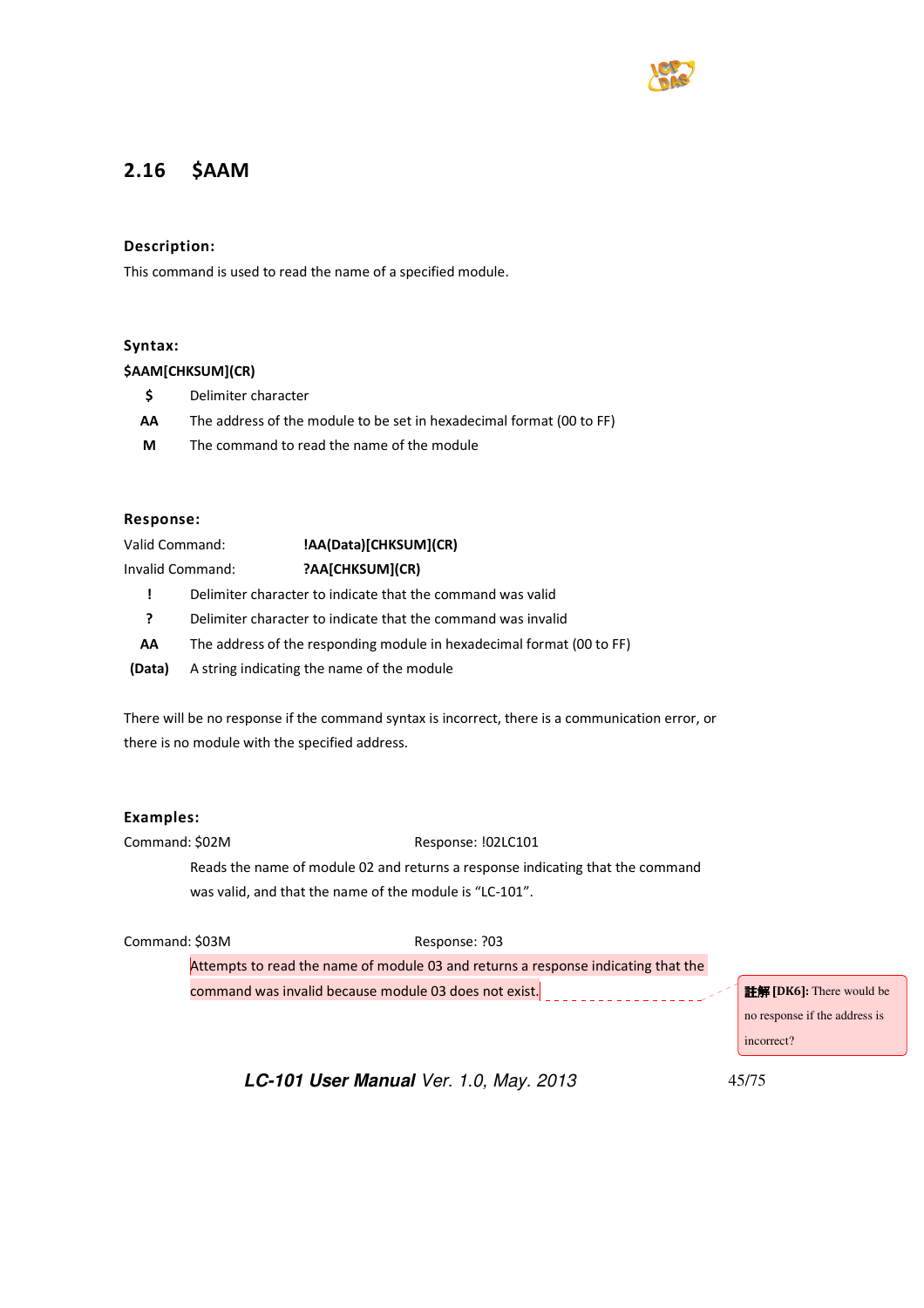

# 2.17 \$AAP

### Description:

This command is used to read the communication protocol information for a specified module.

# Syntax:

# \$AAP[CHKSUM](CR)

- \$ Delimiter character
- AA The address of the module to be read in hexadecimal format (00 to FF)
- P The command to read the communication protocol information

#### Response:

Valid Command: **!AASC[CHKSUM](CR)** Invalid Command: ?AA[CHKSUM](CR)

- ! Delimiter character to indicate that the command was valid
- ? Delimiter character to indicate that the command was invalid
- AA The address of the responding module in hexadecimal format (00 to FF)
- S The protocols supported by the module:
	- 0: Only the DCON protocol is supported
	- 1: Both the DCON and Modbus RTU protocols are supported
- C The current protocol that is saved in the EEPROM that will be used at the next power-on reset:
	- 0: The protocol saved in the EEPROM is DCON
	- 1: The protocol saved in the EEPROM is Modbus RTU

There will be no response if the command syntax is incorrect, there is a communication error, or there is no module with the specified address.

#### Examples:

#### Command: \$01P Response: !0110

 Reads the communication protocol information for module 01 returns a response indicating that the command was valid, with a value of 10, which denotes that the module supports both the DCON and Modbus RTU protocols and that the protocol

**LC-101 User Manual** Ver. 1.0, May. 2013 46/75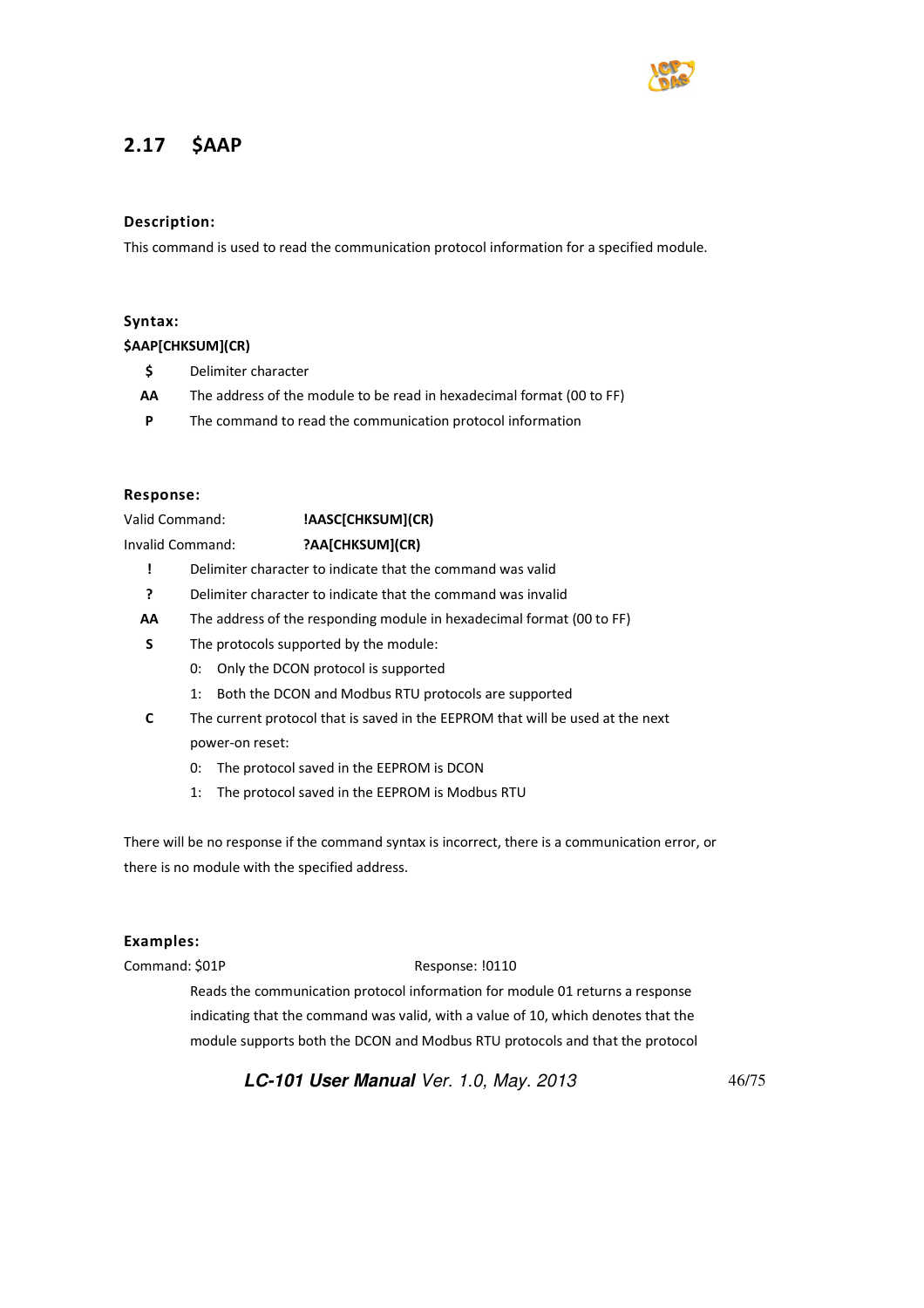

that will be used at the next power-on reset is DCON.

## Command: \$03P Response: ?03

Attempts to read the communication protocol information for module 03 and returns

a response indicating that the command was invalid because module 03 does not

exist. 

# Related Commands:

Section 2.18 \$AAPN

# Related Topics:

Section 1.5 Dip Switch Configuration

註解 [DK7]: There would be no response if the address is

incorrect?

**LC-101 User Manual** Ver. 1.0, May. 2013 47/75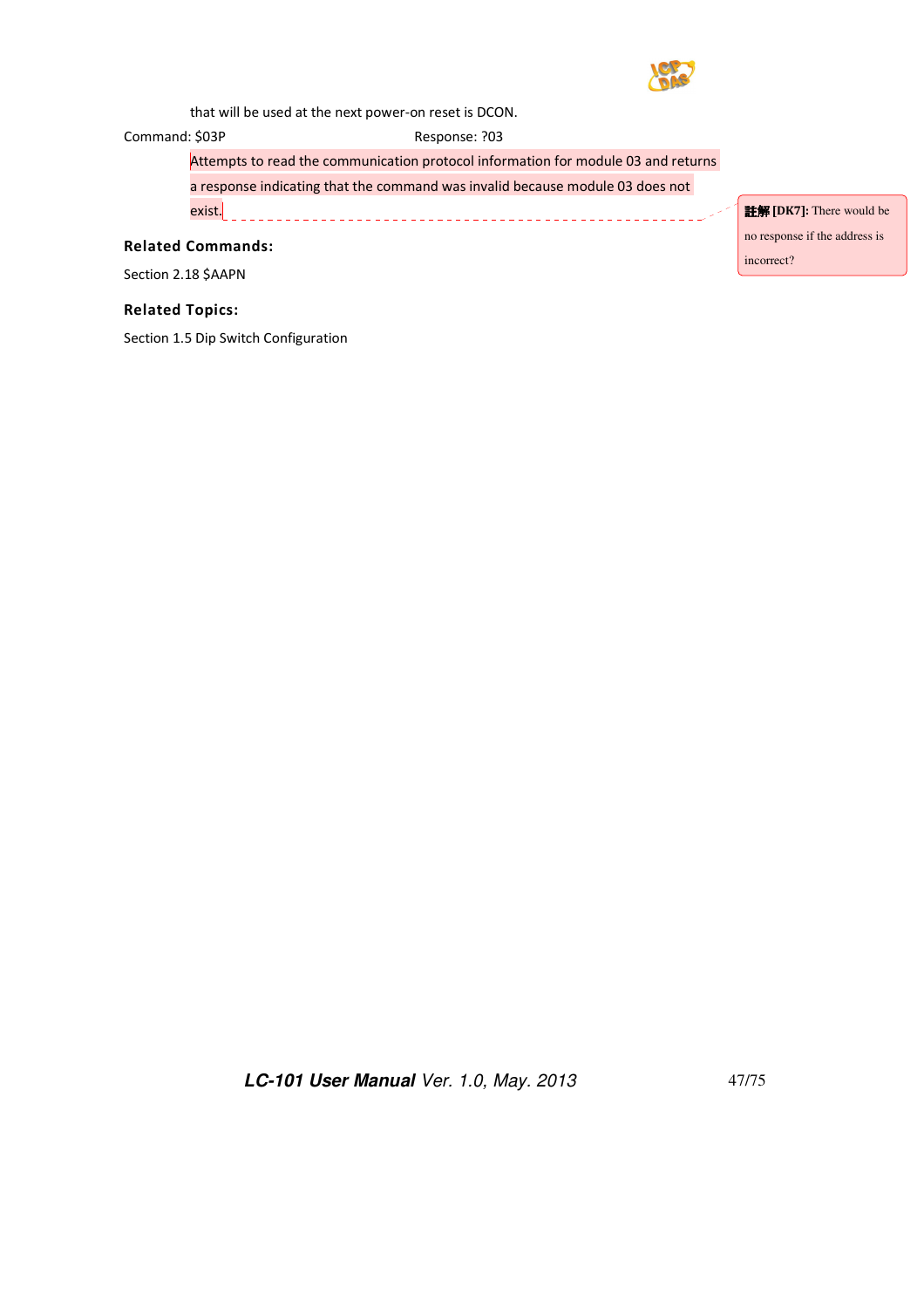

# 2.18 \$AAPN

# Description:

This command is used to set the communication protocol for a specified module.

#### Syntax:

#### \$AAPN[CHKSUM](CR)

- \$ Delimiter character
- AA The address of the module to be read in hexadecimal format (00 to FF)
- P The command to set the communication protocol
- N The protocol to be used:
	- 0: DCON Protocol
	- 1: Modbus RTU Protocol

Note that before using this command, the rear slide switch must be in the INIT position. The new protocol information will be saved in the EEPROM and will become effective after the next power-on reset.

#### Response:

| Valid Command:   | !AA[CHKSUM](CR) |
|------------------|-----------------|
| Invalid Command: | ?AA[CHKSUM](CR) |

- ! Delimiter character to indicate that the command was valid
- ? Delimiter character to indicate that the command was invalid
- AA The address of the responding module in hexadecimal format (00 to FF)

There will be no response if the command syntax is incorrect, there is a communication error, or there is no module with the specified address.

# Examples:

Command: \$01P1 Response: ?01

 Attempts to set the communication protocol to be used for module 01 to Modbus RTU, but returns a response indicating that the command was invalid

**LC-101 User Manual** Ver. 1.0, May. 2013 48/75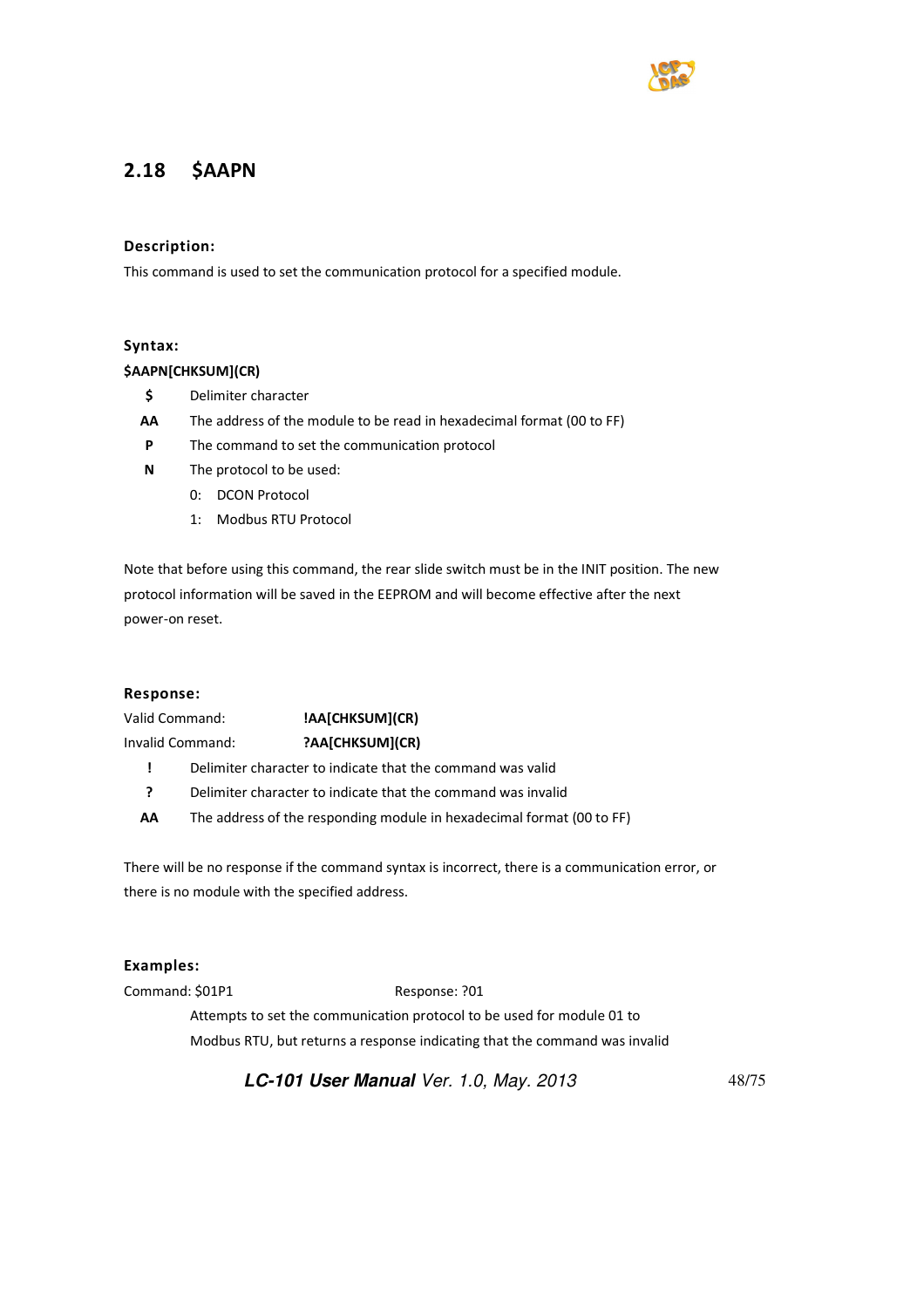

because the module is not in INIT mode.

### Command: \$01P1 Response: !01

 Sets the communication protocol to be used for module 01 to Modbus RTU and returns a response indicating that the command was valid.

# Related Commands:

Section 2.17 \$AAP

# Related Topics:

Section 1.5 Dip Switch Configuration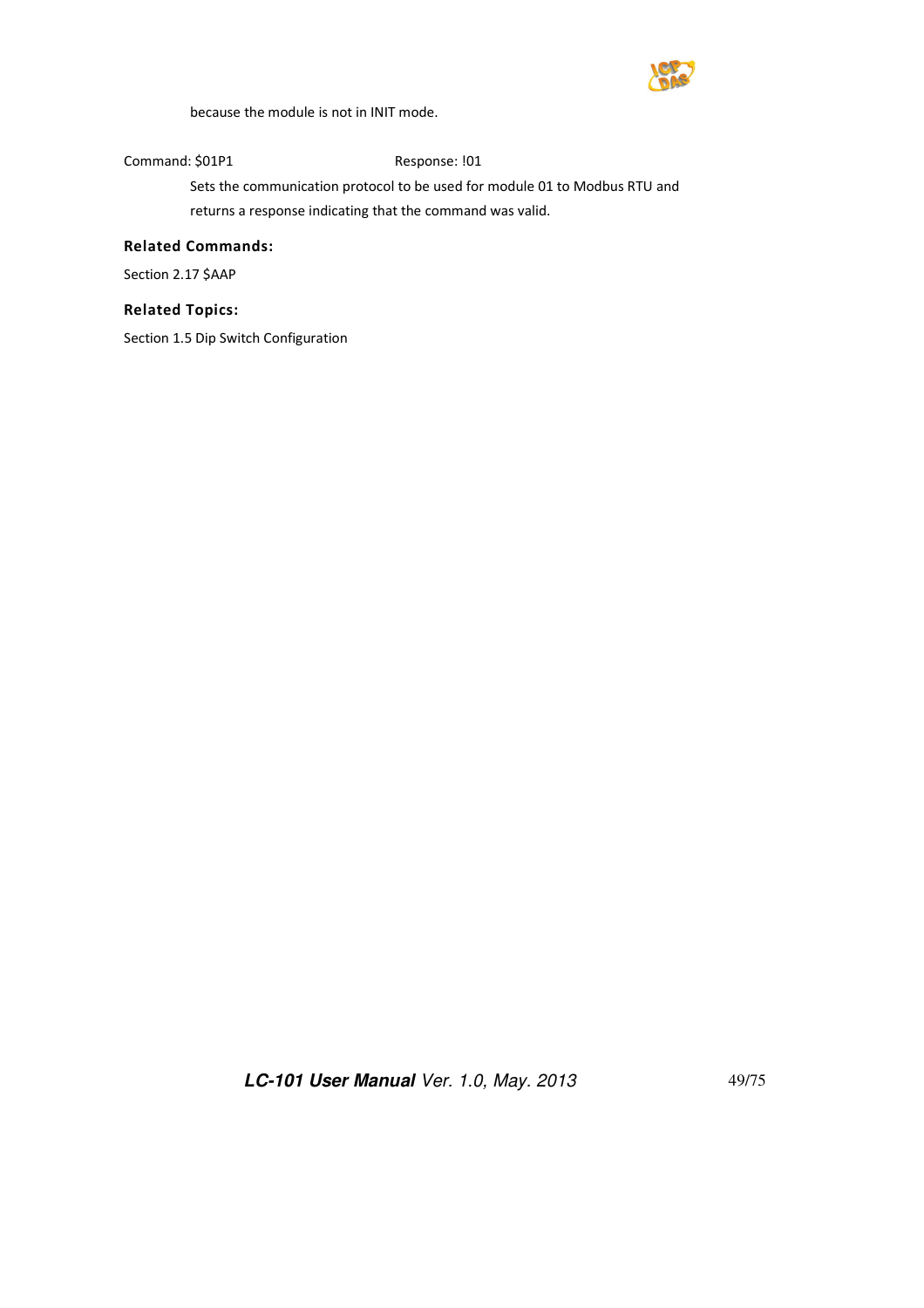

# 2.19 @AA

### Description:

This command is used to read the status of both the digital output and digital input channels of a specified module.

## Syntax:

#### @AA[CHKSUM](CR)

- @ Delimiter character
- AA The address of the module to be read in hexadecimal format (00 to FF)

#### Response:

| Valid Command:   | >(Data)[CHKSUM](CR) |  |
|------------------|---------------------|--|
| Invalid Command: | ?AA[CHKSUM](CR)     |  |
|                  |                     |  |

- > Delimiter character to indicate that the command was valid
- ? Delimiter character to indicate that the command was invalid
- AA The address of the responding module in hexadecimal format (00 to FF)
- (Data) The status of the digital output and digital input channels represented by a four-digit hexadecimal value. The first two digits represent the status of the digital output channels and the second two represent the status of the digital input channels. See Section 1.7 for more details.

There will be no response if the command syntax is incorrect, there is a communication error, or there is no module with the specified address.

# Examples:

#### Command: @02 Response: >0101

 Reads the status of the digital output and digital input channels for module 02 and returns a response indicating that the command was valid, and that the current digital output value is 01 and the current digital input value is 01 denoting that both the digital output and digital input channels are ON..

**LC-101 User Manual** Ver. 1.0, May. 2013 50/75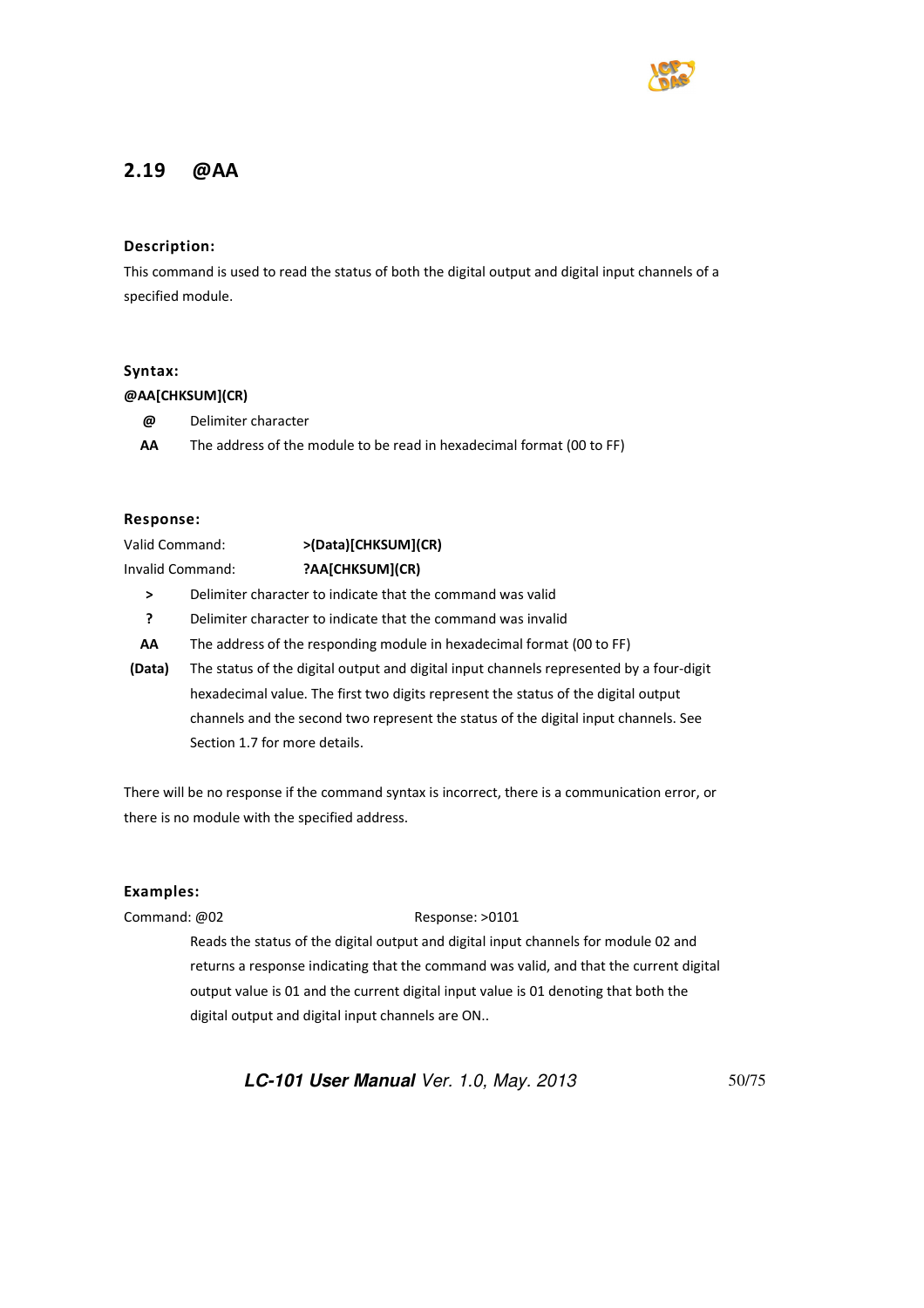

| Command: @03 |  |
|--------------|--|
|--------------|--|

Besponse: ?03

Attempts to read the status of the digital output and digital input channels for module 03 and returns a response indicating that the command was invalid because module 03 does not exist. 

#### Related Commands:

Section 2.11 \$AA6, Section 2.20 @AA(Data)

# Related Topics:

Section 1.7 Digital Input/Output Data Format Settings

註解 [DK8]: There would be no response if the address is incorrect?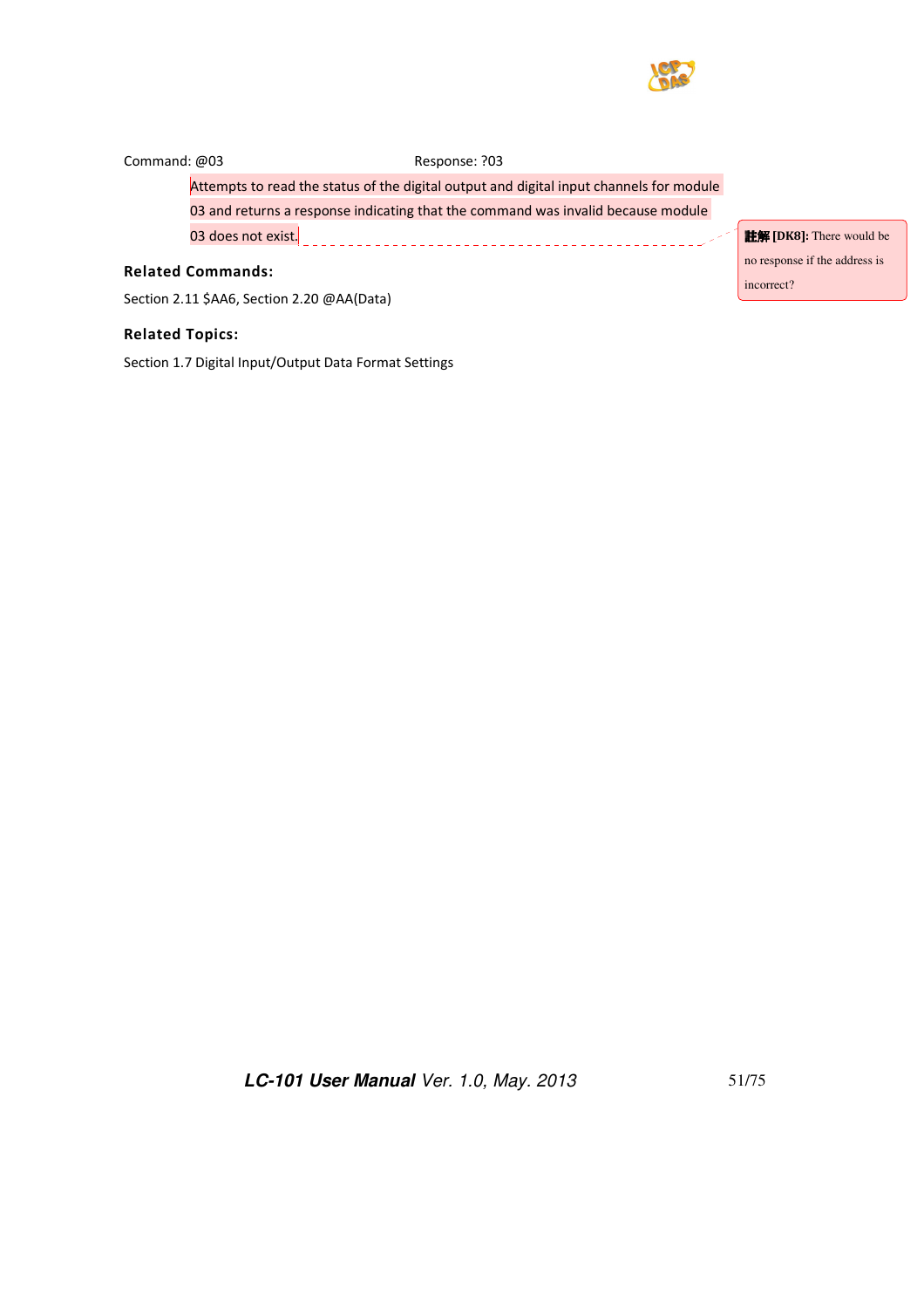# 2.20 @AA(Data)



# Description:

This command is used to set the value for all digital output channels of a specified module.

註解 [DK9]: And input?

#### Syntax:

#### @AA(Data)[CHKSUM](CR)

- @ Delimiter character
- AA The address of the module to be set in hexadecimal format (00 to FF)
- (Data) A single-digit hexadecimal value representing the data to be written to the digital output channels, where bit 0 of the value corresponds to channel RL1. When the bit is 0, it denotes that the digital output channel is set to OFF, and 1 denotes that the digital output channel is set to ON. 註解 [DK10]: And input?

#### Response:

| Valid Command:   | >[CHKSUM](CR)   |
|------------------|-----------------|
| Invalid Command: | ?AA[CHKSUM](CR) |
| Ignored Command: | ![CHKSUM](CR)   |

- > Delimiter character to indicate that the command was valid
- ? Delimiter character to indicate that the command was invalid
- ! Delimiter character to indicate the command was ignored. The command will be ignored if a Host Watchdog timeout has occurred.
- AA The address of the responding module in hexadecimal format (00 to FF)

There will be no response if the command syntax is incorrect, there is a communication error, or there is no module with the specified address.

## Examples:

Command: @021 Response: >

 Sets Channel RL1 of module 02 to ON, and the module returns a response indicating that the command was valid.

**LC-101 User Manual** Ver. 1.0, May. 2013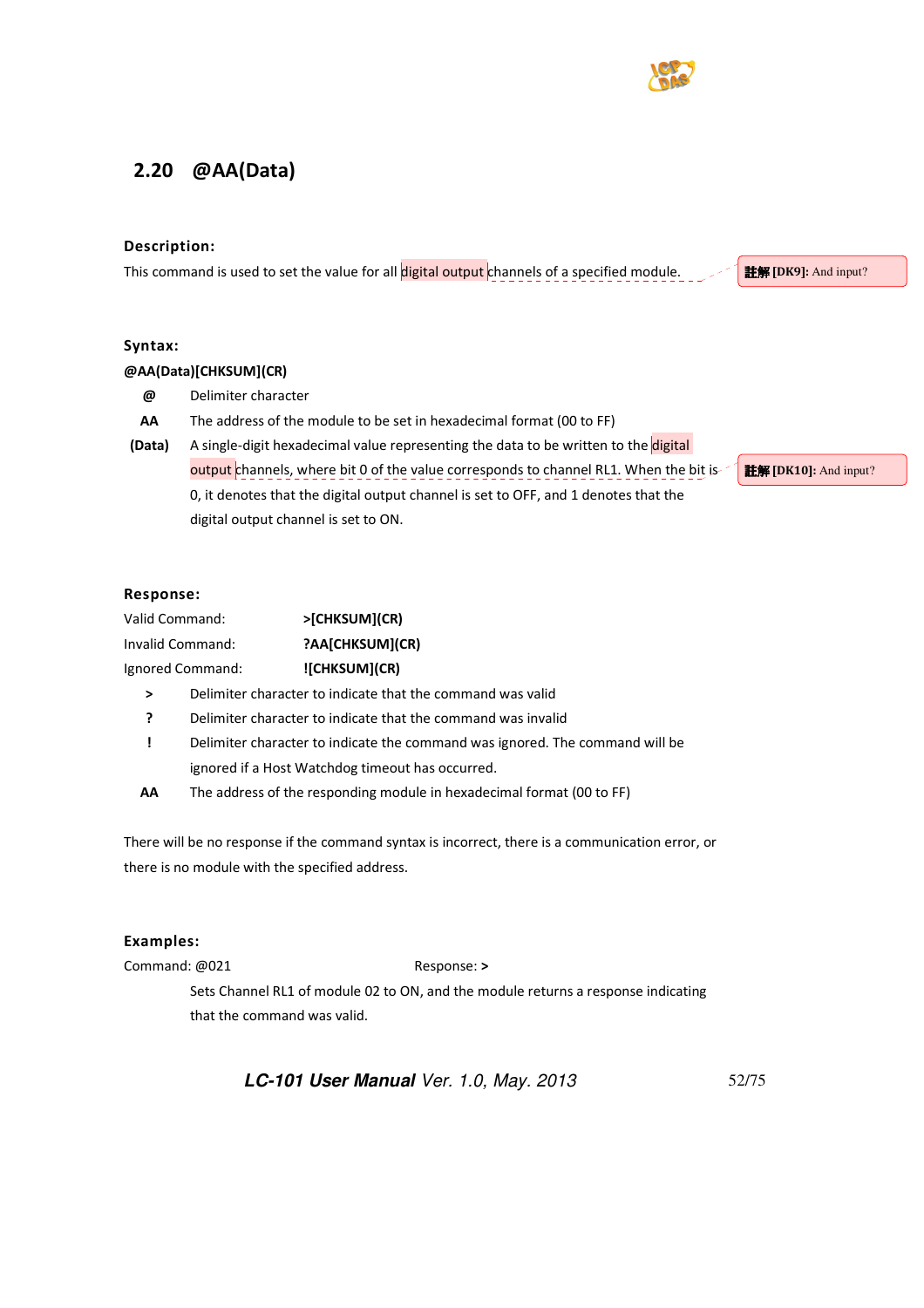

### Command: #020A02 Response: ?02

 Attempts to set Channel RL2 of module 02 to ON, but the module returns a response indicating that the command was invalid because Channel RL2 does not exist.

#### Command: #020A01 Response: !

 Attempts to set Channel RL1 of module 02 to ON, but the module returns a response indicating that the command was ignored because a Host Watchdog timeout has occurred.

## Related Commands:

Section 2.3 #AA00(Data), Section 2.4 #AA0A(Data), Section 2.5 #AA10DD, Section 2.6 #AAA0DD, Section 2.19 @AA

### Related Topics:

Section 1.7 Digital Input/Output Data Format Settings

#### Notes:

This command is only applicable to modules that contain digital output channels. 註解 [DK11]: Why do we

need this note?

**LC-101 User Manual** Ver. 1.0, May. 2013 53/75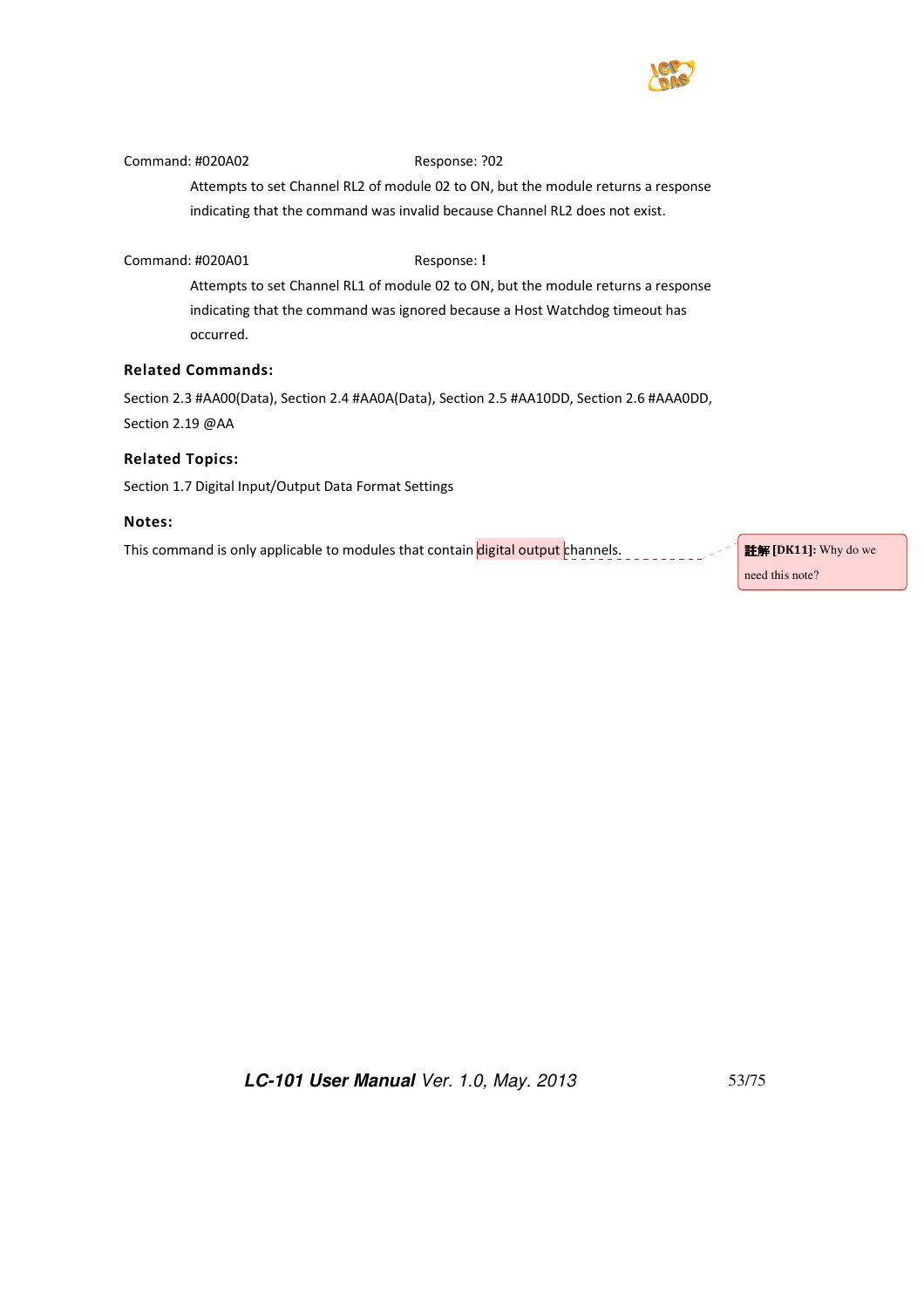

# 3 Modbus RTU Protocol

The Modbus protocol was originally developed for Modicon controllers by Modicon Inc. Detailed information related to the Modbus RTU protocol can be found at http://www.modicon.com/techpubs/toc7.html. Visit http://www.modbus.org for more valuable information.

The LC-101 module supports the Modbus RTU protocol, with communication Baud Rates ranging from 1200 bps to 115200 bps. The parity, data bits and stop bits are fixed as no parity, 8 data bits and 1 stop bit. The following Modbus functions are supported.

| <b>Function Code</b> | <b>Description</b>               | <b>Section</b> |
|----------------------|----------------------------------|----------------|
| 0x01                 | <b>Reads the Coils</b>           | 2.1            |
| 0x02                 | Reads the Discrete Inputs        | 2.2            |
| 0x03                 | Reads Multiple Registers         | 2.3            |
| 0x04                 | Reads Multiple Input Registers   | 2.4            |
| 0x05                 | Writes a Single Coil             | 2.5            |
| 0x0F                 | <b>Writes Multiple Coils</b>     | 2.6            |
| 0x46                 | Reads/writes the Module Settings | 2.7            |

If the function specified in the message is not supported, then the module responds as below. Note that the address mapping for the Modbus protocol is Base 0.

# Error Response

| <b>Byte</b> | <b>Description</b>    | Length<br>(in Bytes) | Value                |
|-------------|-----------------------|----------------------|----------------------|
| 00          | Address               |                      | 1 - 247              |
| 01          | <b>Function Code</b>  |                      | Function Code + 0x80 |
| 02          | <b>Exception Code</b> |                      | 01                   |

Note: If a CRC mismatch occurs, the module will not respond.

**LC-101 User Manual** Ver. 1.0, May. 2013 54/75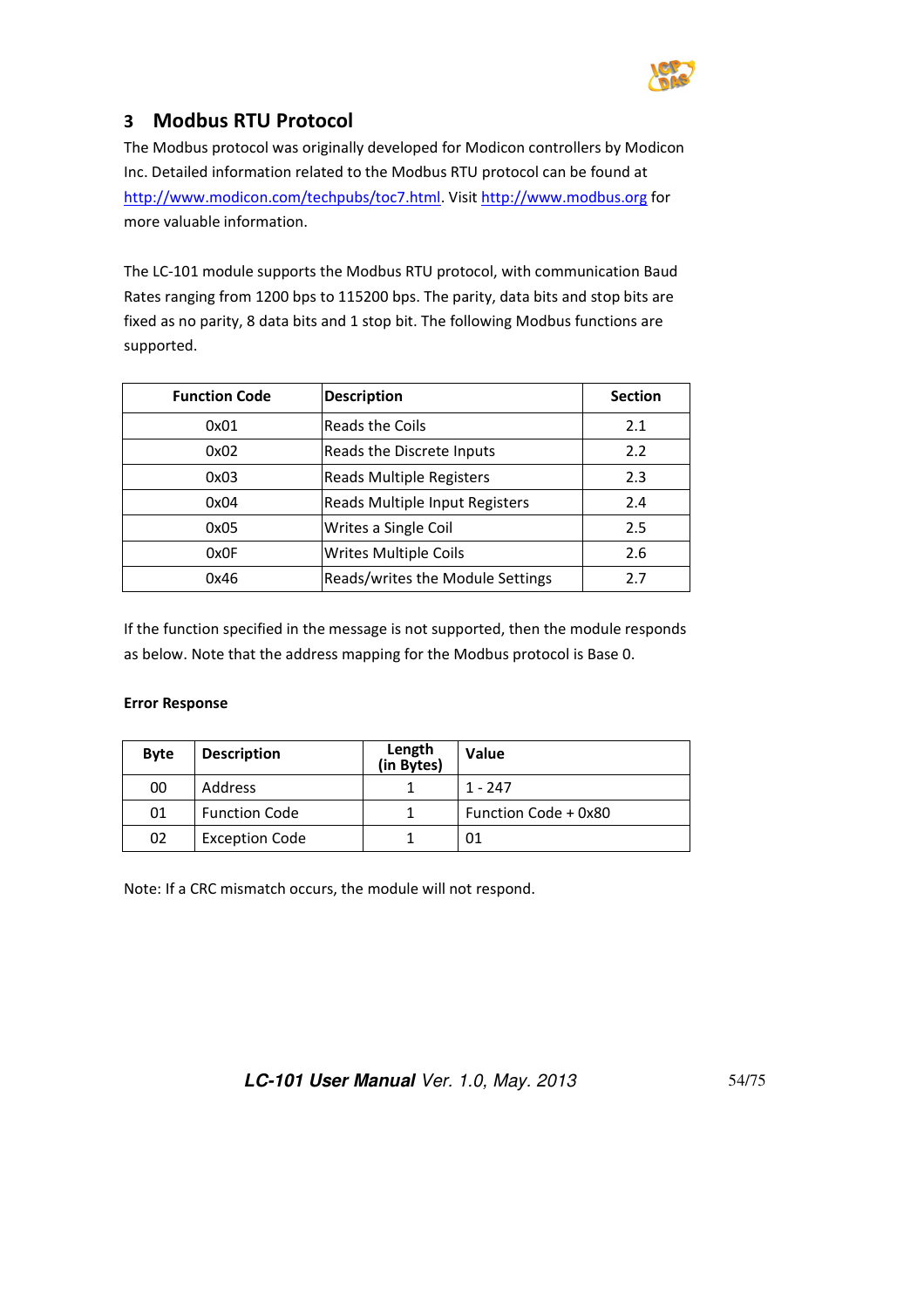

# 3.1 01 (0x01) Read Coils

This function code is used to read the current digital output values from the LC-101 DIO module.

# Request

| <b>Byte</b> | <b>Description</b>                | Length<br>(in Bytes) | Value                                                                        |
|-------------|-----------------------------------|----------------------|------------------------------------------------------------------------------|
| 00          | Address                           | 1                    | $1 - 247$                                                                    |
| 01          | <b>Function Code</b>              | 1                    | 0x01                                                                         |
| $02 - 03$   | <b>Starting Channel</b><br>Number | $\overline{2}$       | 0x0000 - 0x001F for the Digital Output<br>Value                              |
|             |                                   |                      | 0x0020 - 0x003F for the Digital Input Value                                  |
|             |                                   |                      | 0x0040 - 0x005F for the Digital Output and<br>Digital Input Latch High Value |
|             |                                   |                      | 0x0060 - 0x007F for the Digital Output and<br>Digital Input Latch Low Value  |
| $04 - 05$   | <b>Output Channel</b><br>Number   | $\mathfrak{p}$       | 0x0001 - 0x001F                                                              |

## Response

| <b>Byte</b> | <b>Description</b>      | Length<br>(in Bytes) | Value                               |
|-------------|-------------------------|----------------------|-------------------------------------|
| 00          | Address                 | 1                    | $1 - 247$                           |
| 01          | <b>Function Code</b>    | 1                    | 0x01                                |
| 02          | <b>Byte Count</b>       |                      |                                     |
| 03          | Output Channel<br>Value | $\mathbf{1}$         | Refer to the Remarks section below. |

# Error Response

| <b>Byte</b> | <b>Description</b>    | Length<br>(in Bytes) | Value                                             |
|-------------|-----------------------|----------------------|---------------------------------------------------|
| 00          | Address               |                      | $1 - 247$                                         |
| 01          | <b>Function Code</b>  | 1                    | 0x81                                              |
| 02          | <b>Exception Code</b> | 1                    | Refer to the Modbus standard for more<br>details. |

**LC-101 User Manual** Ver. 1.0, May. 2013 55/75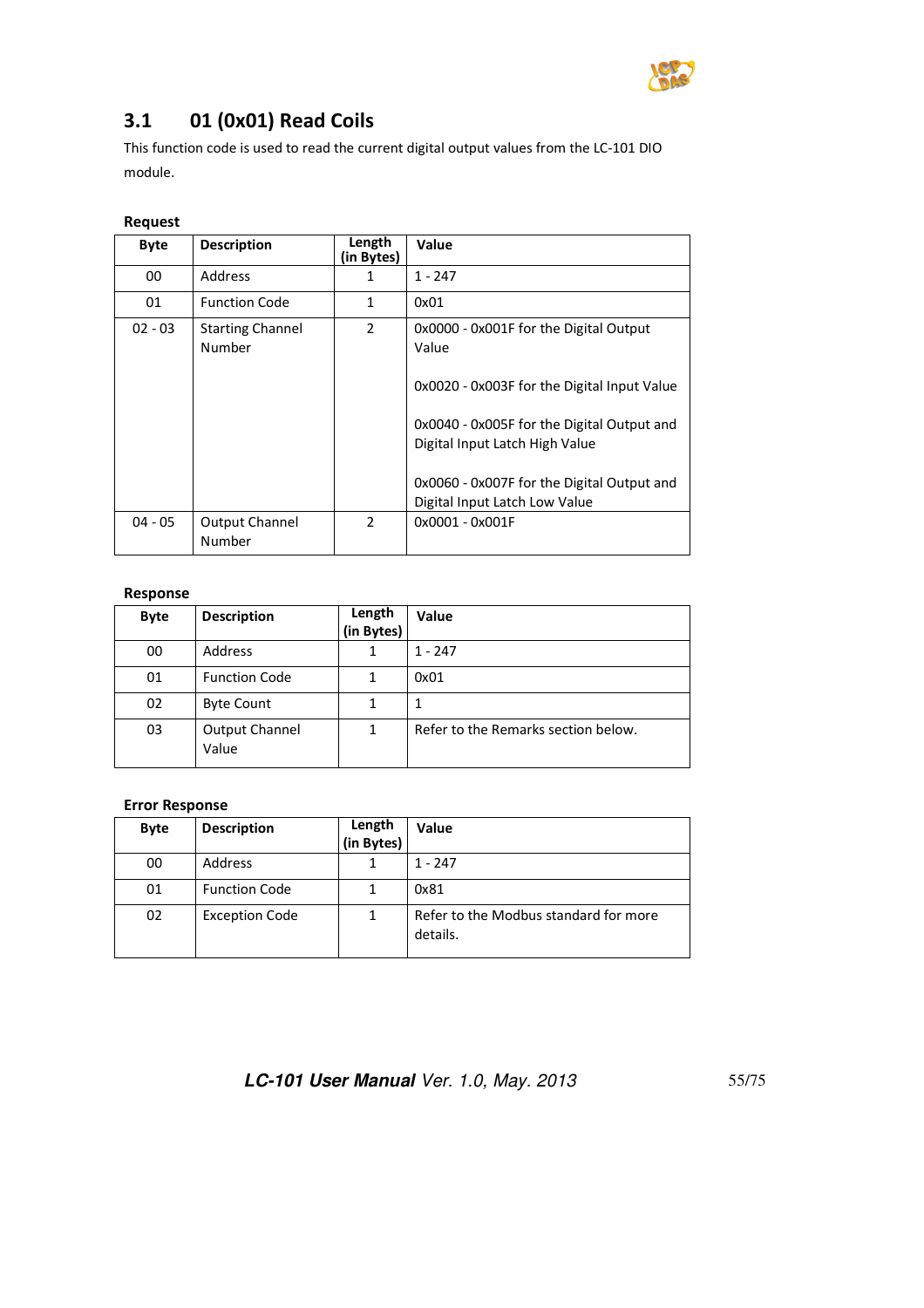

# Remarks

LC-101:

|                               | 0x0000 for the Digital Output Value            |  |  |  |
|-------------------------------|------------------------------------------------|--|--|--|
|                               | 0x0020 for the Digital Input Value             |  |  |  |
|                               | 0x0040 for the Digital Input Latch High Value  |  |  |  |
| <b>Valid Starting Channel</b> | 0x0044 for the Digital Output Latch High Value |  |  |  |
|                               | 0x0060 for the Digital Input Latch Low Value   |  |  |  |
|                               | 0x0064 for the Digital Output Latch Low Value  |  |  |  |

 $\frac{1}{\text{Examples:}}$  Examples:  $\frac{1}{\text{Examples:}}$  in other

manuals, i.e., the ZT-2060, there were examples of the usage of these commands. Should we include similar things in this manual?

**LC-101 User Manual** Ver. 1.0, May. 2013 56/75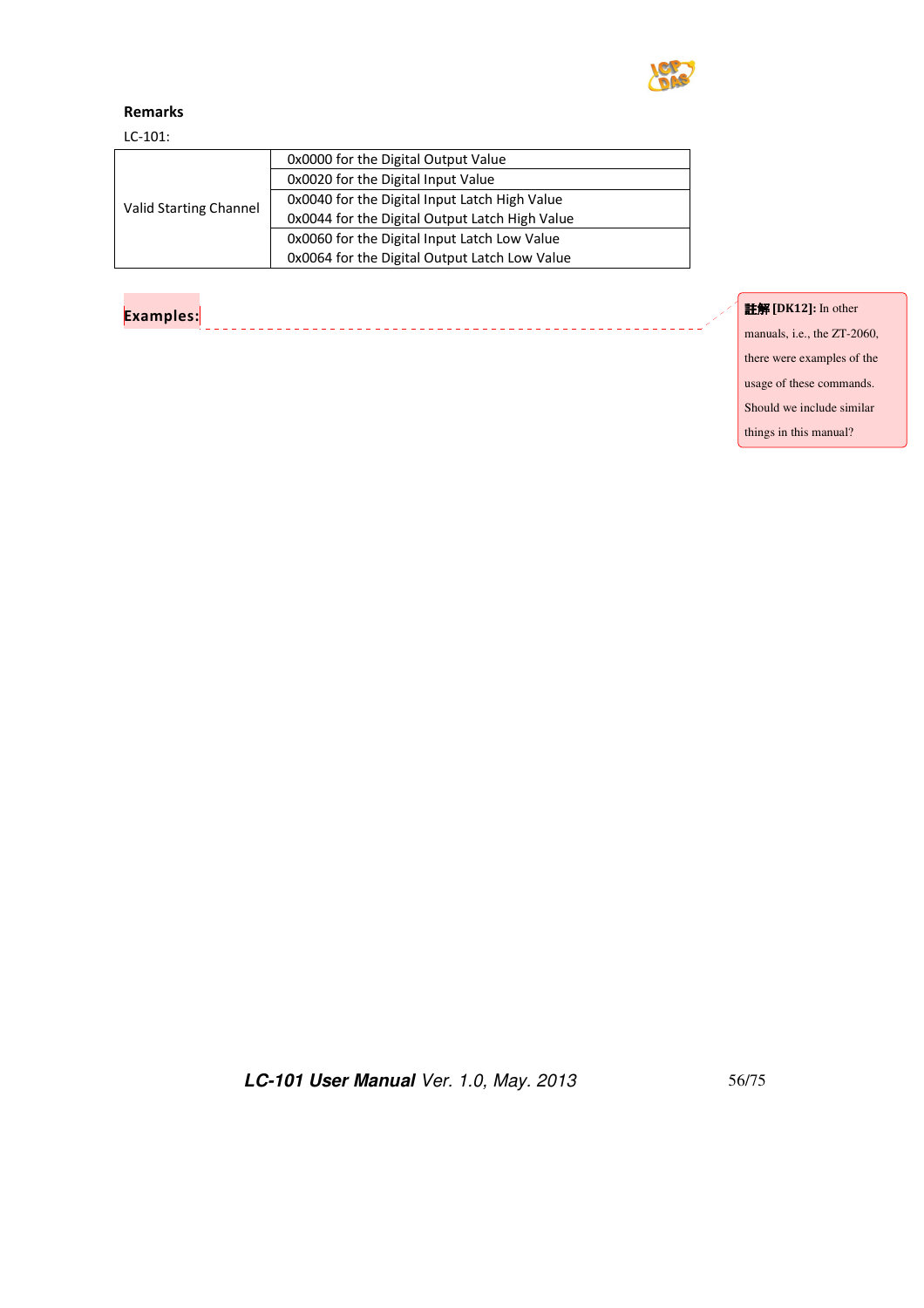

# 3.2 02 (0x02) Read Discrete Inputs

This function code is used to read the current digital input value from the LC-101 DIO module.

# Request

| <b>Byte</b> | <b>Description</b>      | Length<br>(in Bytes) | Value           |
|-------------|-------------------------|----------------------|-----------------|
| 00          | Address                 | 1                    | $1 - 247$       |
| 01          | <b>Function Code</b>    | 1                    | 0x02            |
| $02 - 03$   | <b>Starting Channel</b> | 2                    | 0x0020 - 0x003F |
|             | Number                  |                      |                 |
| $04 - 05$   | Input Channel           | 2                    | 0x0001 - 0x0020 |
|             | Number                  |                      |                 |

# Response

| <b>Byte</b> | <b>Description</b>   | Length<br>(in Bytes) | Value                               |
|-------------|----------------------|----------------------|-------------------------------------|
| 00          | Address              |                      | $1 - 247$                           |
| 01          | <b>Function Code</b> |                      | 0x02                                |
| 02          | <b>Byte Count</b>    |                      |                                     |
| 03          | Input Channel Data   |                      | Refer to the Remarks section below. |

# Error Response

| <b>Byte</b> | <b>Description</b>    | Length<br>(in Bytes) | Value                                             |
|-------------|-----------------------|----------------------|---------------------------------------------------|
| 00          | Address               |                      | $1 - 247$                                         |
| 01          | <b>Function Code</b>  | 1                    | 0x82                                              |
| 02          | <b>Exception Code</b> |                      | Refer to the Modbus standard for more<br>details. |

# Remarks

LC-101:

| <b>Valid Starting Channel</b> | 0x0020 for the Digital Input value |  |
|-------------------------------|------------------------------------|--|
|                               |                                    |  |

Examples:

**LC-101 User Manual** Ver. 1.0, May. 2013 57/75

註解 [DK13]: In other manuals, i.e., the ZT-2060,

there were examples of the usage of these commands. Should we include similar things in this manual?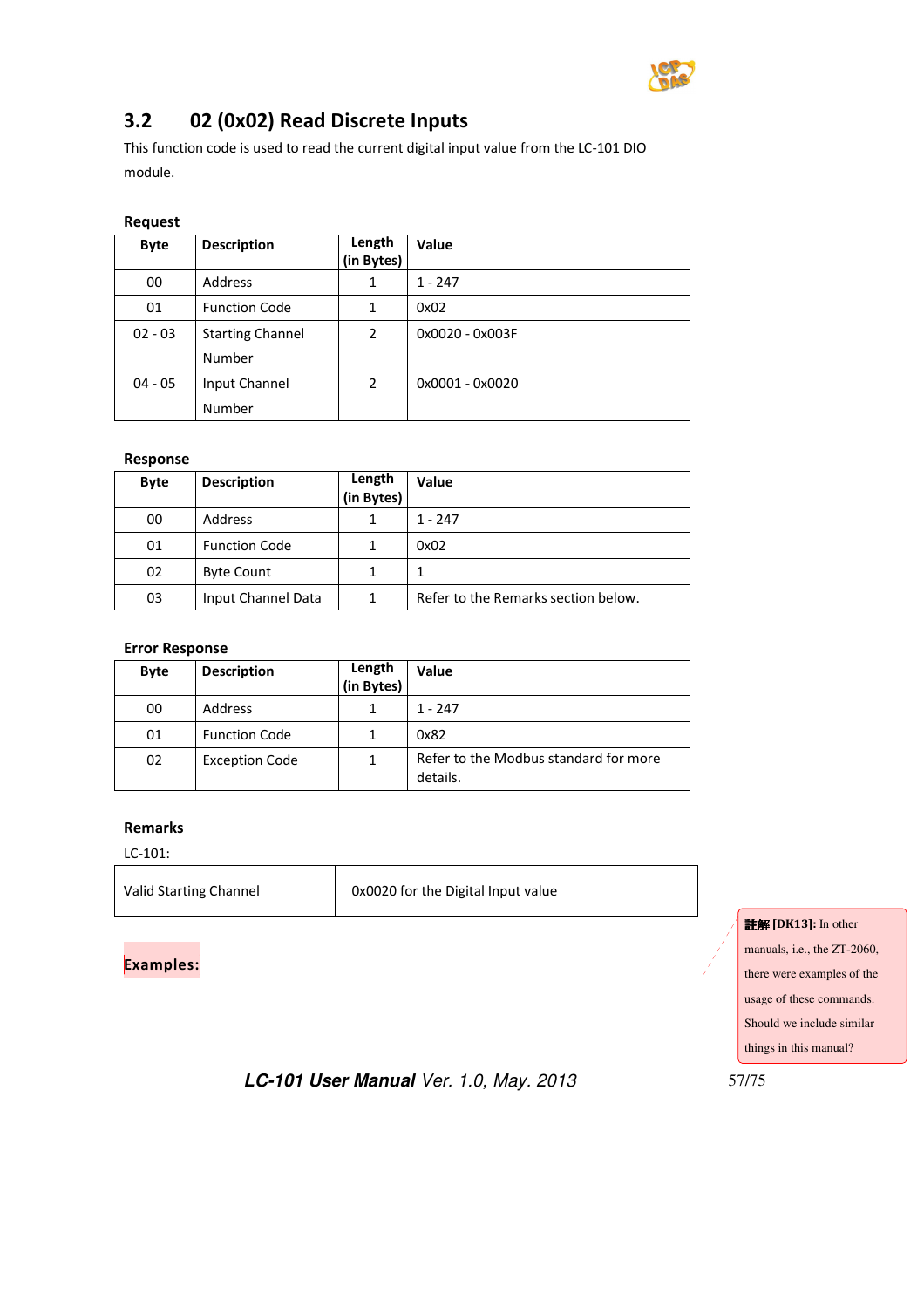

# 3.3 03 (0x03) Read Multiple Registers

This function code is used to read the current digital input count value from the LC-101 DIO module.

# Request

| <b>Byte</b> | <b>Description</b>                | Length<br>(in Bytes) | Value           |
|-------------|-----------------------------------|----------------------|-----------------|
| 00          | <b>Address</b>                    |                      | $1 - 247$       |
| 01          | <b>Function Code</b>              |                      | 0x03            |
| $02 - 03$   | <b>Starting Channel</b><br>Number | 2                    | 0x0000 - 0x001F |
| $04 - 05$   | Input Channel<br>Number           | $\mathfrak{p}$       | 0x0001 - 0x0020 |

# Response

| <b>Byte</b> | <b>Description</b>           | Length<br>(in Bytes) | Value                                                                               |
|-------------|------------------------------|----------------------|-------------------------------------------------------------------------------------|
| 00          | Address                      |                      | $1 - 247$                                                                           |
| 01          | <b>Function Code</b>         |                      | 0x03                                                                                |
| 02          | <b>Byte Count</b>            |                      | 1                                                                                   |
| $03 -$      | Input Channel Count<br>Value | $*$ N x 2            | Each channel can record the count value<br>up to a maximum of 65535 (OxFFFF) bytes. |

\*N = Number of Input Channels

#### Error Response

| <b>Byte</b> | <b>Description</b>    | Length<br>(in Bytes) | Value                                             |
|-------------|-----------------------|----------------------|---------------------------------------------------|
| 00          | Address               |                      | $1 - 247$                                         |
| 01          | <b>Function Code</b>  | 1                    | 0x83                                              |
| 02          | <b>Exception Code</b> | 1                    | Refer to the Modbus standard for more<br>details. |

## Remarks

LC-101:

| Valid Starting Channel | 0x0000 for the Digital Input Count Value |  | 註解 $[DK14]$ : In other     |
|------------------------|------------------------------------------|--|----------------------------|
|                        |                                          |  | manuals, i.e., the ZT-2060 |
|                        |                                          |  |                            |

Examples:

**LC-101 User Manual** Ver. 1.0, May. 2013 58/75

manuals, i.e., the ZT-2060, there were examples of the usage of these commands. Should we include similar things in this manual?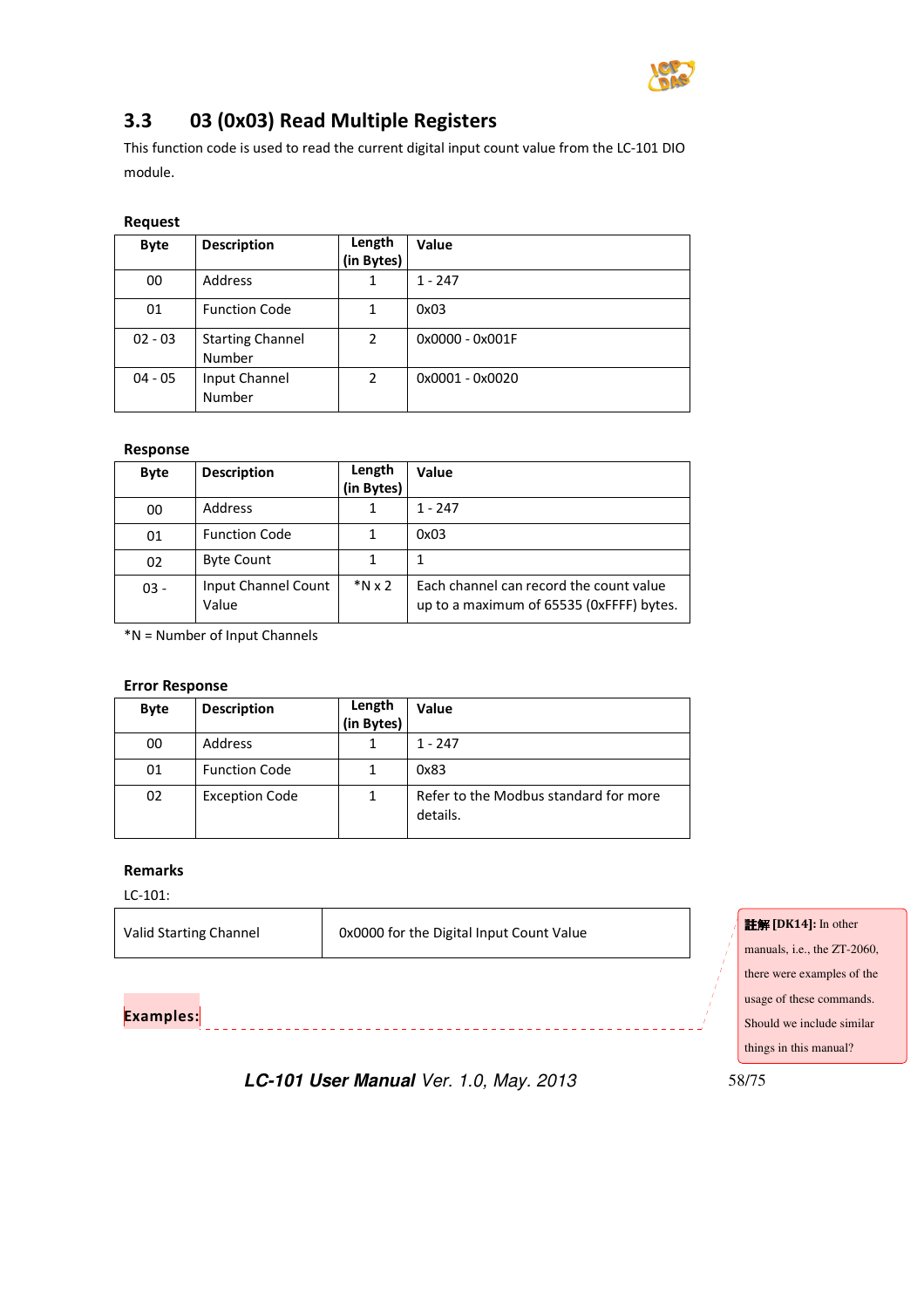

# 3.4 04 (0x04) Read Multiple Input Registers

This function code is used to read the current digital input count values from the LC-101 DIO module.

# Request

| <b>Byte</b> | <b>Description</b>                | Length<br>(in Bytes) | Value           |
|-------------|-----------------------------------|----------------------|-----------------|
| 00          | <b>Address</b>                    |                      | $1 - 247$       |
| 01          | <b>Function Code</b>              |                      | 0x04            |
| $02 - 03$   | <b>Starting Channel</b><br>Number | $\overline{2}$       | 0x0000 - 0x001F |
| $04 - 05$   | Input channel<br>number           | $\overline{2}$       | 0x0001 - 0x0020 |

# Response

| <b>Byte</b> | <b>Description</b>           | Length<br>(in Bytes) | Value                                                                               |
|-------------|------------------------------|----------------------|-------------------------------------------------------------------------------------|
| 00          | Address                      |                      | $1 - 247$                                                                           |
| 01          | <b>Function Code</b>         | 1                    | 0x04                                                                                |
| 02          | <b>Byte Count</b>            |                      | 1                                                                                   |
| $03 -$      | Input Channel Count<br>Value | $*$ N x 2            | Each channel can record the count value<br>up to a maximum of 65535 (OxFFFF) bytes. |
|             |                              |                      |                                                                                     |

\*N = Number of Input Channels

# Error Response

| <b>Byte</b> | <b>Description</b>    | Length<br>(in Bytes) | Value                                             |
|-------------|-----------------------|----------------------|---------------------------------------------------|
| 00          | Address               |                      | $1 - 247$                                         |
| 01          | <b>Function Code</b>  |                      | 0x84                                              |
| 02          | <b>Exception Code</b> | 1                    | Refer to the Modbus standard for more<br>details. |

#### Remarks

LC-101:

| Valid Starting Channel | 0x0000 for the Digital Input Count Value | 註解 $[DK15]$ : In other      |
|------------------------|------------------------------------------|-----------------------------|
|                        |                                          | manuals, i.e., the ZT-2060, |
| <b>Examples:</b>       |                                          | there were examples of the  |
|                        |                                          | usage of these commands     |

**LC-101 User Manual** Ver. 1.0, May. 2013 59/75

usage of these commands. Should we include similar things in this manual?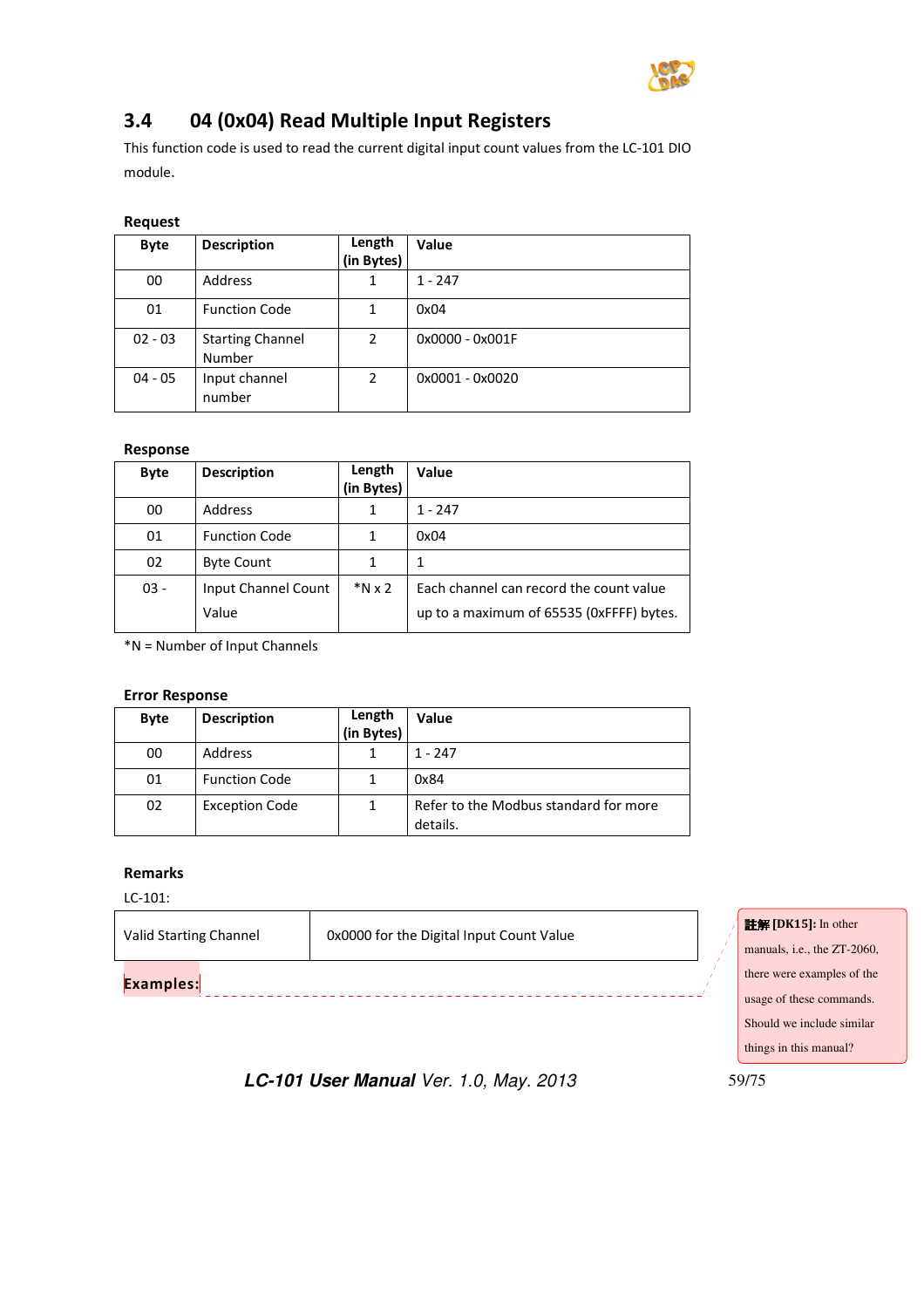

# 3.5 05 (0x05) Write Single Coil

This function code is used to write the digital output value for the LC-101 DIO module.

| <b>Request</b> |                                   |                      |                                                                                                                                                        |
|----------------|-----------------------------------|----------------------|--------------------------------------------------------------------------------------------------------------------------------------------------------|
| <b>Byte</b>    | <b>Description</b>                | Length<br>(in Bytes) | Value                                                                                                                                                  |
| 00             | Address                           | 1                    | $1 - 247$                                                                                                                                              |
| 01             | <b>Function Code</b>              | 1                    | 0x05                                                                                                                                                   |
| $02 - 03$      | <b>Starting Channel</b><br>Number | $\mathcal{P}$        | 0x0000 - 0x001F<br>0x0100 to clear the Latch Value<br>0x0200-0x0220 to clear the Digital Input<br>Count Value                                          |
| $04 - 05$      | <b>Output Value</b>               | $\mathcal{P}$        | A value of 0xFF00 will set the output to<br>ON. A value of 0x0000 will set it to OFF. All<br>other values are invalid and will not affect<br>the coil. |

# Response

| <b>Byte</b> | <b>Description</b>    | Length         | Value                                    |  |
|-------------|-----------------------|----------------|------------------------------------------|--|
|             |                       | (in Bytes)     |                                          |  |
| 00          | <b>Address</b>        | 1              | $1 - 247$                                |  |
| 01          | <b>Function Code</b>  | 1              | 0x05                                     |  |
| $02 - 03$   | <b>Output Channel</b> | 2              | The value is the same as bytes 02 and 03 |  |
|             | Number                |                | of the Request                           |  |
| $04 - 05$   | <b>Output Value</b>   | $\overline{2}$ | The value is the same as bytes 04 and 05 |  |
|             |                       |                | of the Request                           |  |

## Error Response

| <b>Byte</b> | <b>Description</b>    | Length<br>(in Bytes) | Value                                 |
|-------------|-----------------------|----------------------|---------------------------------------|
| 00          | Address               | 1                    | $1 - 247$                             |
| 01          | <b>Function Code</b>  | 1                    | 0x85                                  |
| 02          | <b>Exception Code</b> | $\mathbf{1}$         | Refer to the Modbus standard for more |
|             |                       |                      | details.                              |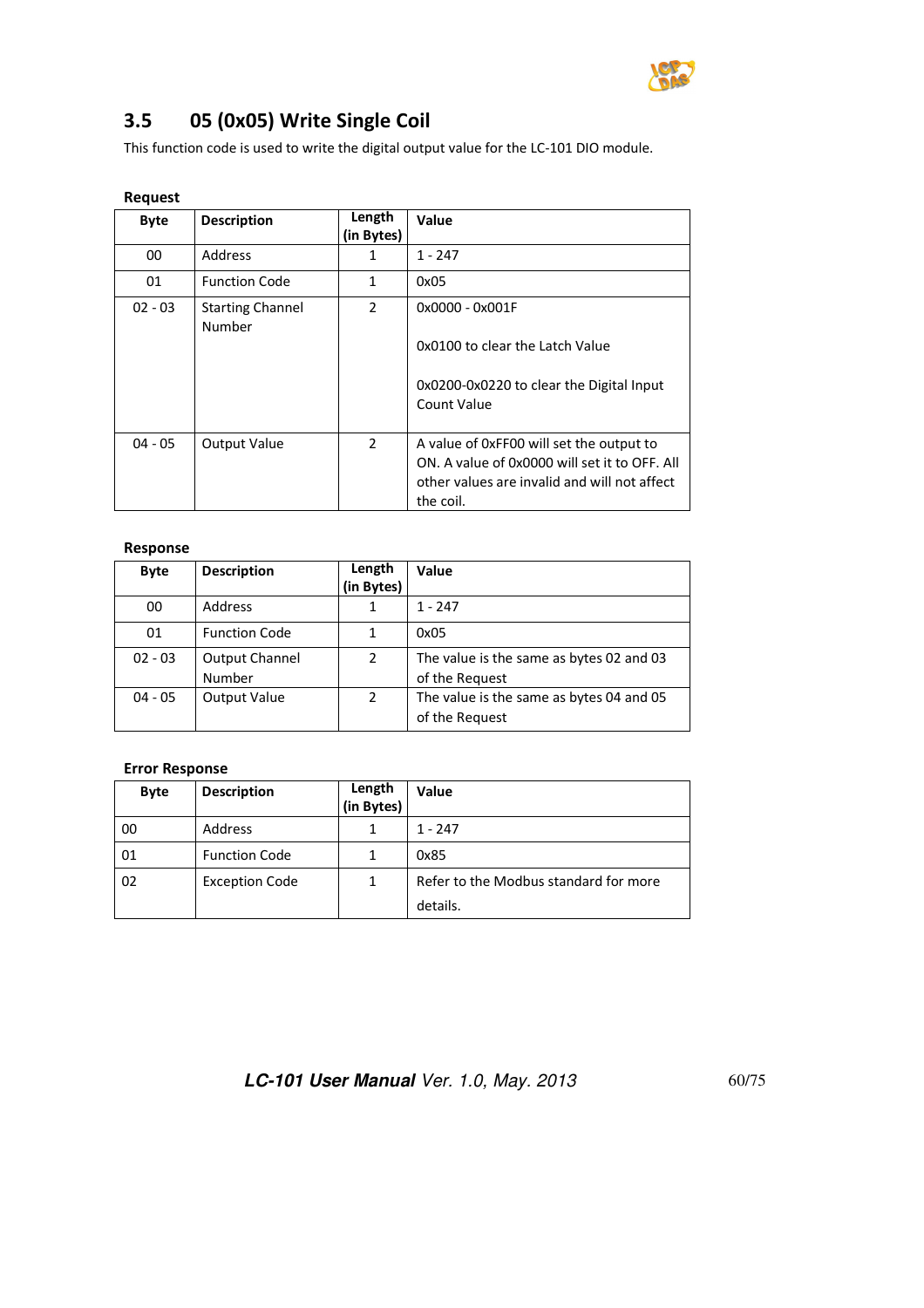

# Remarks

LC-101:

|                      | 0x0000 for the Digital Output Channel RL1.            |
|----------------------|-------------------------------------------------------|
|                      | 0x0100 to clear the Digital Output and Digital Input  |
|                      | latch value. If setting this channel to ON, the latch |
| Valid Output Channel | value will be set to 0.                               |
|                      |                                                       |
|                      | 0x0200 to clear the Digital Input count value.        |

المستقاد المستقاد المستقاد المستقاد المستقاد المستقاد المستقاد المستقاد المستقاد المستقاد المستقاد المستقاد ا<br>المستقاد المستقاد المستقاد المستقاد المستقاد المستقاد المستقاد المستقاد المستقاد المستقاد المستقاد المستقاد ا manuals, i.e., the ZT-2060, there were examples of the usage of these commands. Should we include similar things in this manual?

**LC-101 User Manual** Ver. 1.0, May. 2013 61/75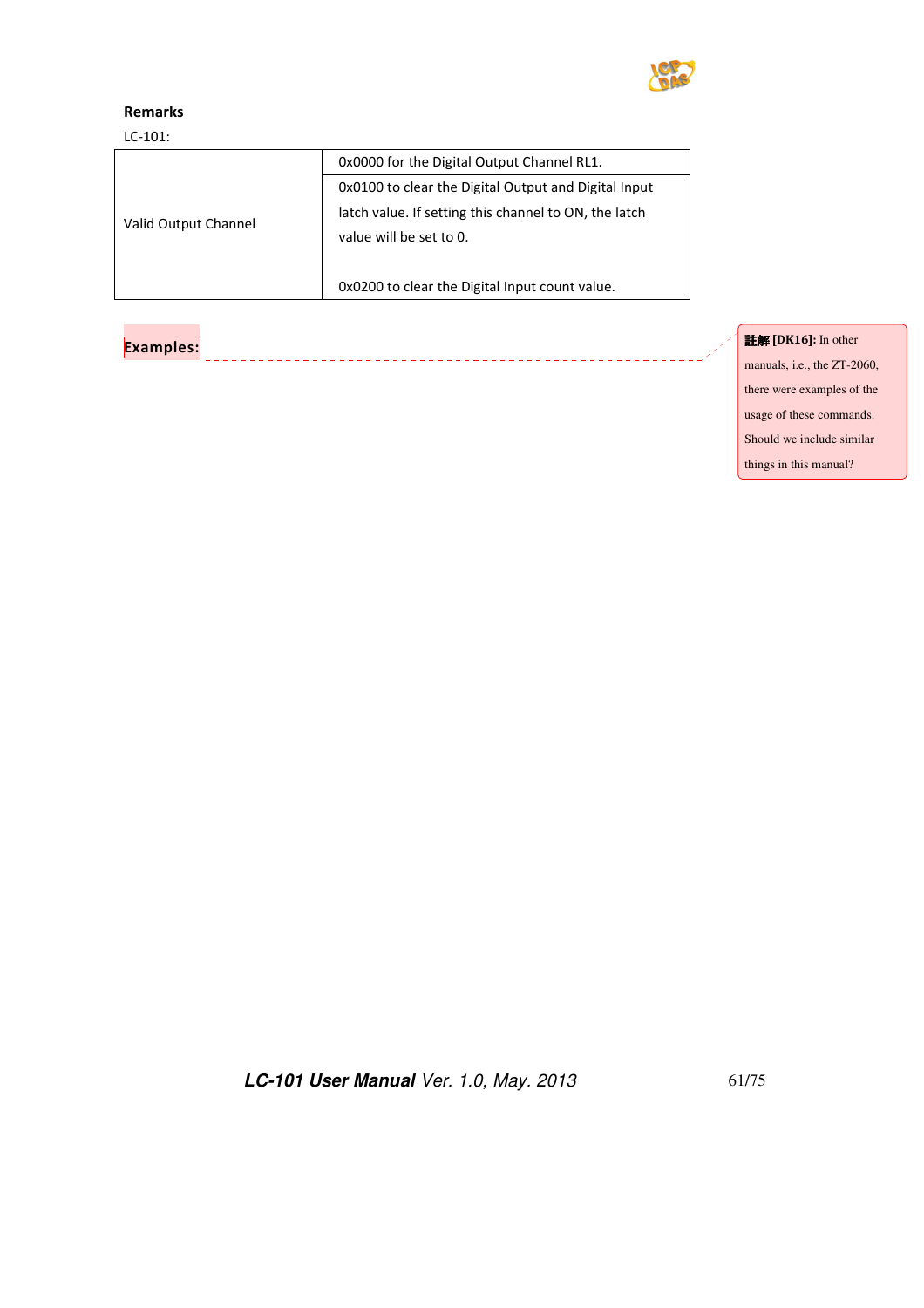

# 3.6 15 (0x0F) Write Multiple Coils

This function code is used to write the digital output values for the LC-101 DIO module.

| <b>Request</b> |                                   |                      |                                                                                                                                                                             |
|----------------|-----------------------------------|----------------------|-----------------------------------------------------------------------------------------------------------------------------------------------------------------------------|
| <b>Byte</b>    | <b>Description</b>                | Length<br>(in Bytes) | Value                                                                                                                                                                       |
| 00             | <b>Address</b>                    | 1                    | $1 - 247$                                                                                                                                                                   |
| 01             | <b>Function Code</b>              | 1                    | 0x0F                                                                                                                                                                        |
| $02 - 03$      | <b>Starting Channel</b><br>Number | 2                    | 0x0000 - 0x001F for the Digital Output                                                                                                                                      |
|                |                                   |                      | 0x0200 - 0x0220 to clear the Digital Input<br>Count Value                                                                                                                   |
| $04 - 05$      | <b>Output Channel</b><br>Number   | $\overline{2}$       | 0x0001 - 0x0020                                                                                                                                                             |
| 06             | <b>Byte Count</b>                 | 1                    | 1                                                                                                                                                                           |
| 07             | Output Value                      | 1                    | A bit corresponds to a channel. If the bit is<br>1, it denotes that the channel that was set<br>is ON. If the bit is 0, it denotes that the<br>channel that was set is OFF. |

# Response

| <b>Byte</b> | <b>Description</b>                | Length<br>(in Bytes) | Value                                                     |
|-------------|-----------------------------------|----------------------|-----------------------------------------------------------|
| 00          | Address                           |                      | $1 - 247$                                                 |
| 01          | <b>Function Code</b>              |                      | 0x0F                                                      |
| $02 - 03$   | <b>Starting Channel</b><br>Number | 2                    | The value is the same as byte 02 and 03 of<br>the Request |
| $04 - 05$   | Input Channel<br>Number           | 2                    | The value is the same as byte 04 and 05 of<br>the Request |

# Error Response

| <b>Byte</b> | <b>Description</b>    | Length<br>(in Bytes) | Value                                             |
|-------------|-----------------------|----------------------|---------------------------------------------------|
| 00          | <b>Address</b>        |                      | $1 - 247$                                         |
| 01          | <b>Function Code</b>  |                      | 0x8F                                              |
| 02          | <b>Exception Code</b> | 1                    | Refer to the Modbus standard for more<br>details. |

**LC-101 User Manual** Ver. 1.0, May. 2013 62/75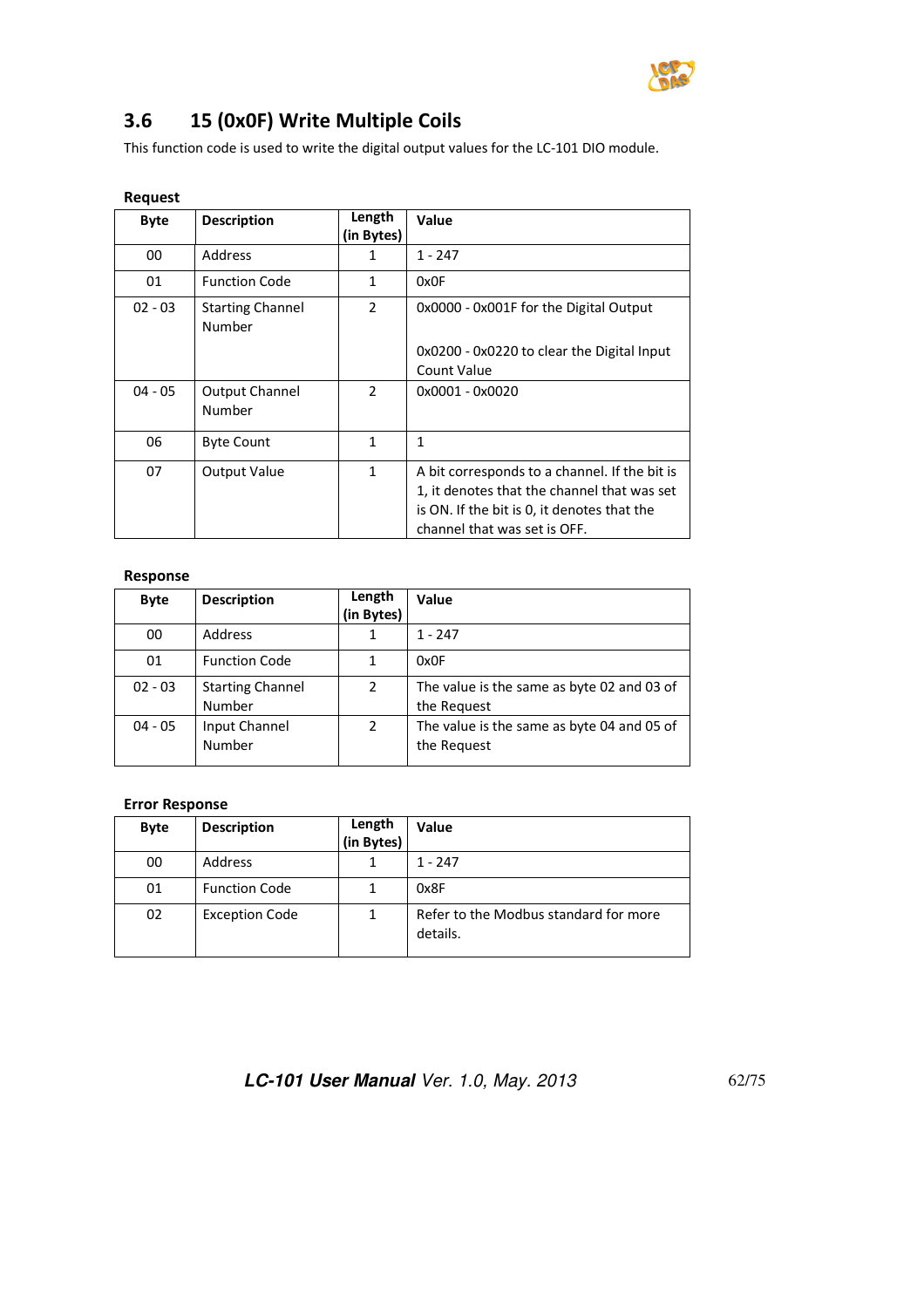

# Remarks

LC-101:

| <b>Valid Starting Channel</b> | Write 0x0000 for the Digital Output                 |
|-------------------------------|-----------------------------------------------------|
|                               | Write 0x0200 to clear the Digital Input Count Value |

Examples: **يستمر السياسية التي يستمر السياسية التي يستمر السياسية التي يتم التي يتم التي يتم التي يتم التي يتم**<br>يتم التي يتم التي يتم التي يتم التي يتم التي يتم التي يتم التي يتم التي يتم التي يتم التي يتم التي يتم التي

manuals, i.e., the ZT-2060, there were examples of the usage of these commands. Should we include similar things in this manual?

**LC-101 User Manual** Ver. 1.0, May. 2013 63/75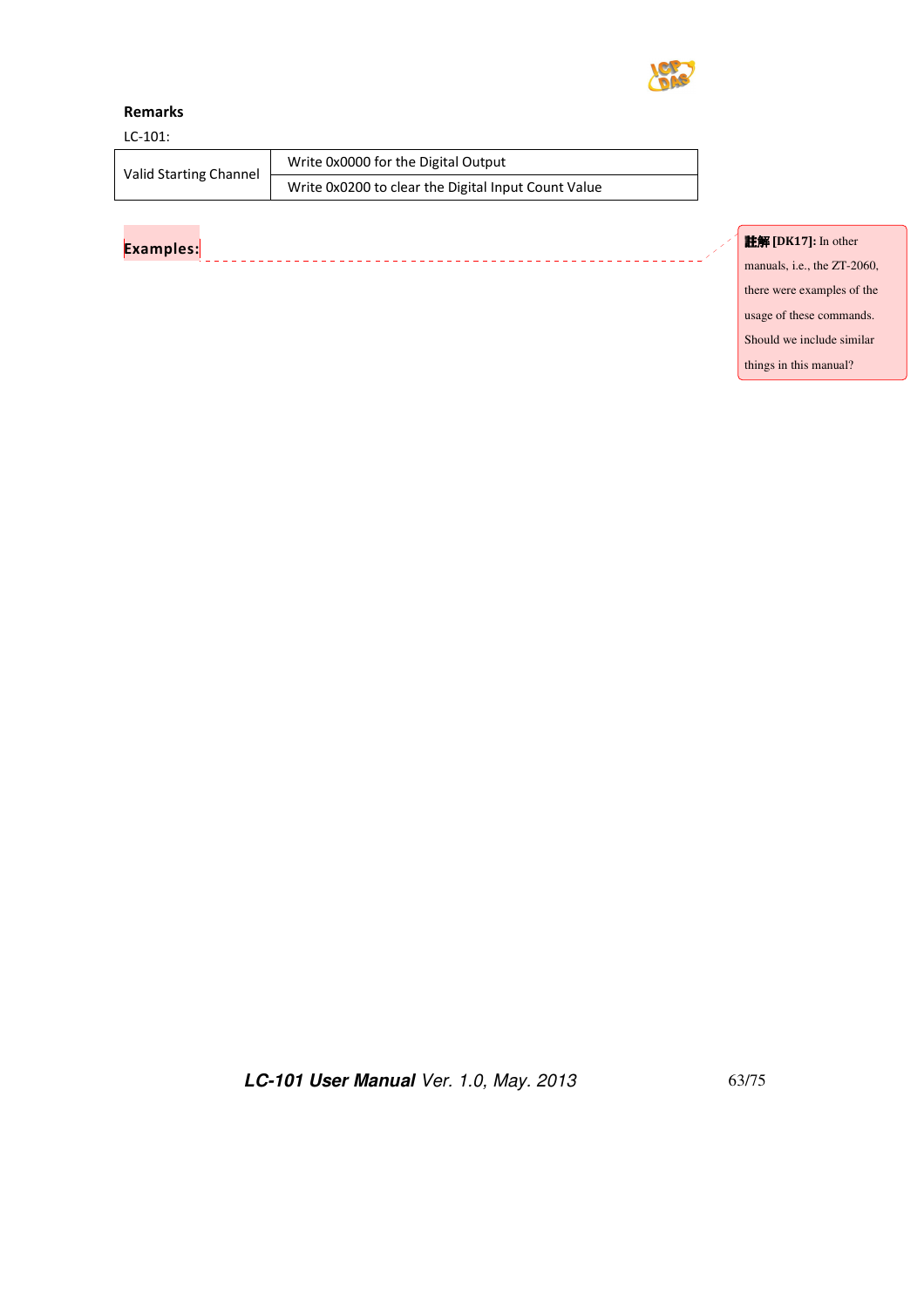

# 3.7 70 (0x46) Read/Write Module Settings

This function code is used to read the configuration settings from the module or to change the settings for the module. The following sub-function codes are supported.

| <b>Sub-function Code</b> | <b>Description</b>                      | <b>Section</b> |
|--------------------------|-----------------------------------------|----------------|
| 00 (0x00)                | Reads the Module Name                   | 3.7.1          |
| 04 (0x04)                | Sets the Module Address                 | 3.7.2          |
| 05 (0x05)                | Reads the Communication Settings        | 3.7.3          |
| 06 (0x06)                | Sets the Communication Settings         | 3.7.4          |
| 32 (0x20)                | Reads the Firmware Version              | 3.7.5          |
| 33 (0x21)                | Sets the Digital Input Counter Edge     | 3.7.6          |
| 34 (0x22)                | Reads the Digital Input Counter Edge    | 3.7.7          |
|                          | Settings Value                          |                |
| 39 (0x27)                | Sets the Digital Output Power-on Value  | 3.7.8          |
| 40 (0x28)                | Reads the Digital Output Power-on Value | 3.7.9          |

If the module does not support the sub-function code specified in the message, then it will respond as follows:

# Error Response

| <b>Byte</b> | <b>Description</b>    | Length<br>(in Bytes) | Value                                             |
|-------------|-----------------------|----------------------|---------------------------------------------------|
| 00          | <b>Address</b>        |                      | $1 - 247$                                         |
| 01          | <b>Function Code</b>  |                      | 0xC6                                              |
| 02          | <b>Exception Code</b> |                      | Refer to the Modbus standard for more<br>details. |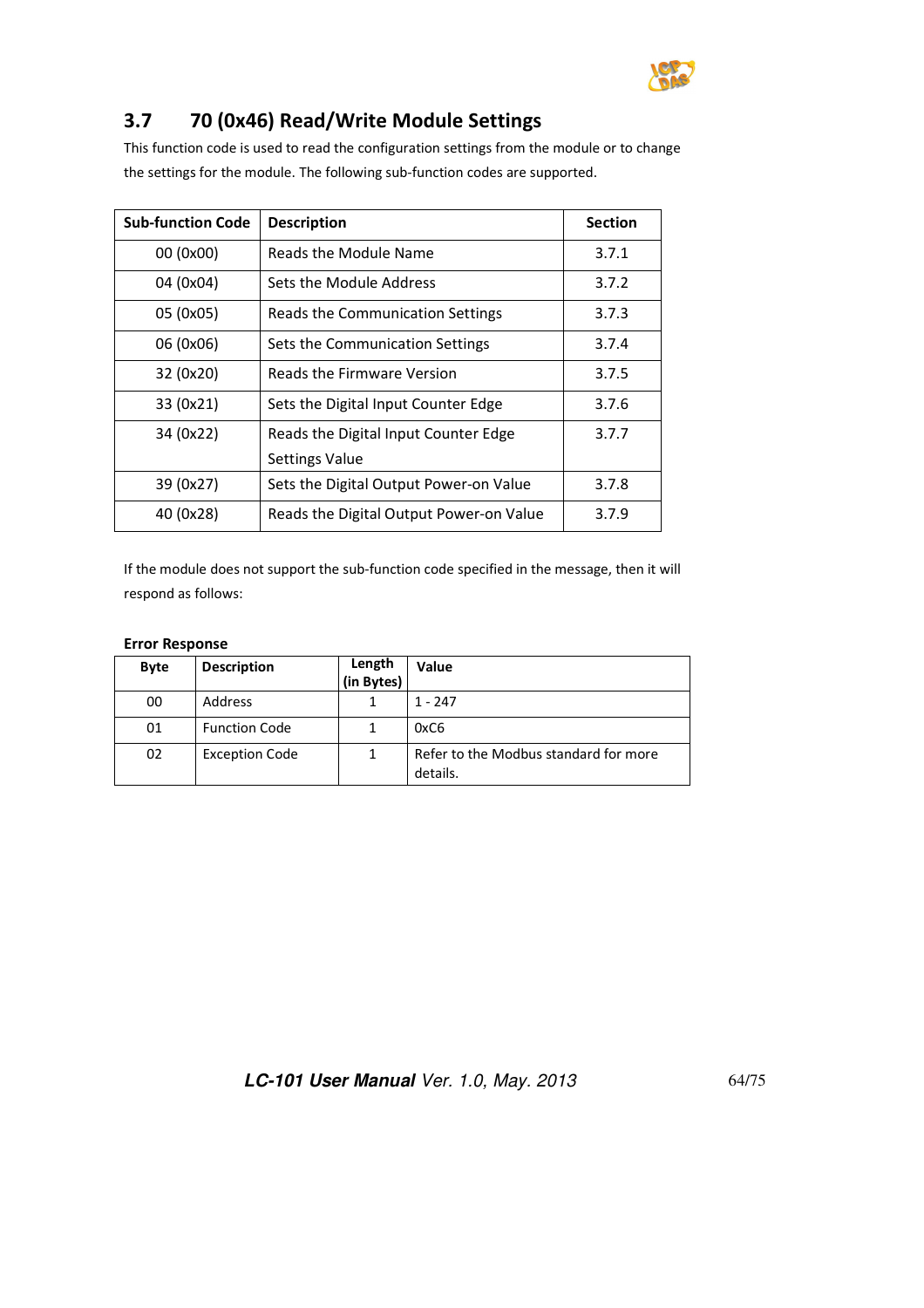

# 3.7.1 Sub-function 00 (0x00) Read Module Name

This sub-function code is used to read the name of the LC-101 module.

# Request

| <b>Byte</b> | <b>Description</b>   | Length<br>(in Bytes) | Value     |
|-------------|----------------------|----------------------|-----------|
| 00          | Address              |                      | $1 - 247$ |
| 01          | <b>Function Code</b> |                      | 0x46      |
| 02          | Sub-function Code    |                      | 0x00      |

## Response

| <b>Byte</b> | <b>Description</b>   | Length     | Value               |
|-------------|----------------------|------------|---------------------|
|             |                      | (in Bytes) |                     |
| 00          | <b>Address</b>       |            | $1 - 247$           |
| 01          | <b>Function Code</b> | 1          | 0x46                |
| 02          | Sub-function Code    | 1          | 0x00                |
| $03 - 06$   | Module Name          | 4          | 0x00 0x01 0x01 0x00 |

# Error Response

| <b>Byte</b> | <b>Description</b>    | Length<br>(in Bytes) | Value                                             |
|-------------|-----------------------|----------------------|---------------------------------------------------|
| 00          | Address               |                      | $1 - 247$                                         |
| 01          | <b>Function Code</b>  | 1                    | 0xC6                                              |
| 02          | <b>Exception Code</b> | 1                    | Refer to the Modbus standard for more<br>details. |

Examples: **يستطرح السابقة التي يستطرح السابقة التي يستطرح السابقة التي يتم التي يتم التي يتم التي يتم التي يتم<br>يتم التي يتم التي يتم التي يتم التي يتم التي يتم التي يتم التي يتم التي يتم التي يتم التي يتم التي يتم التي ي** manuals, i.e., the ZT-2060, there were examples of the usage of these commands. Should we include similar things in this manual?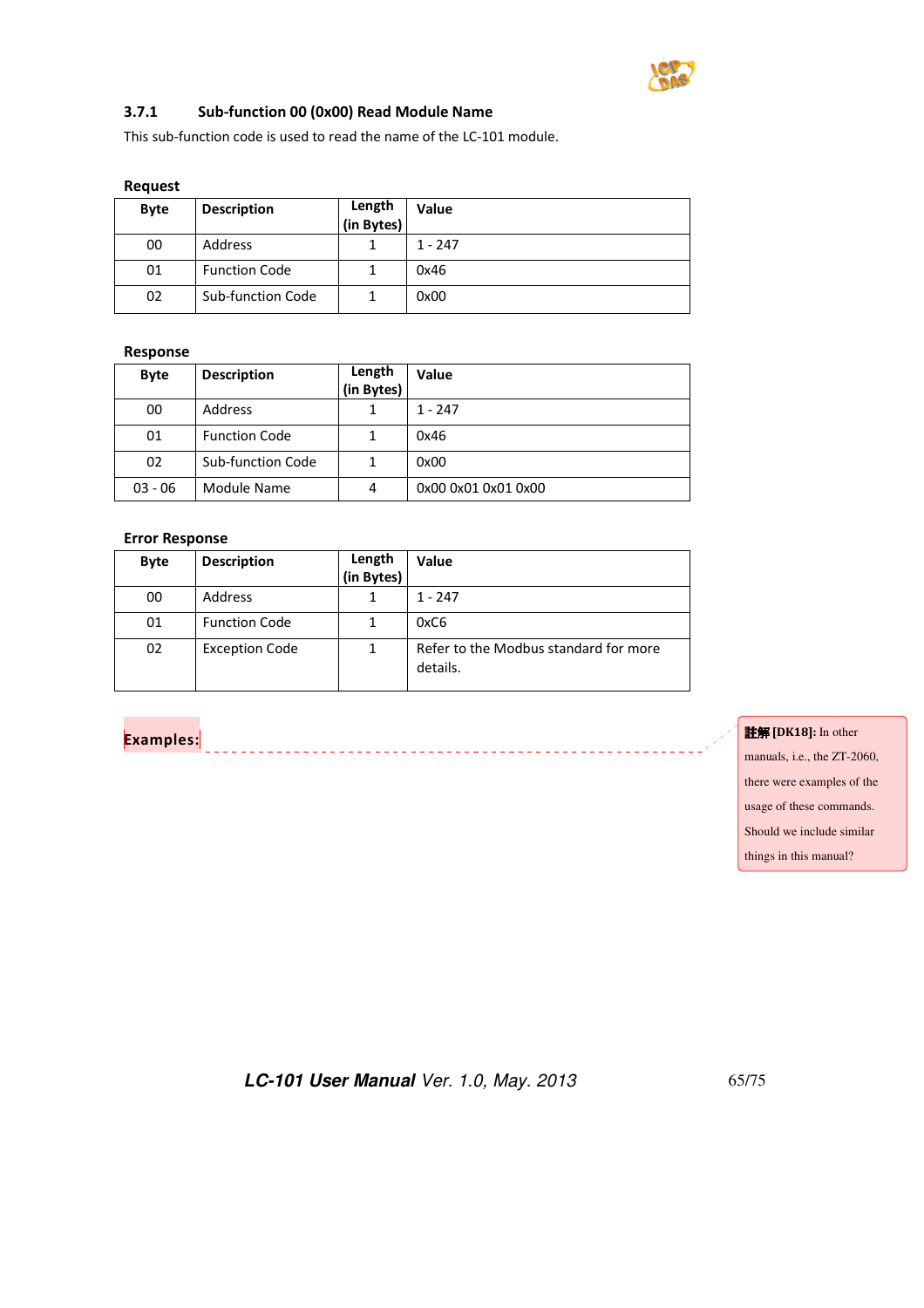

# 3.7.2 Sub-function 04 (0x04) Write Module Address

This sub-function code is used to set the address of the LC-101 module.

# Request

| <b>Byte</b> | <b>Description</b>   | Length<br>(in Bytes) | Value          |
|-------------|----------------------|----------------------|----------------|
| 00          | Address              | 1                    | $1 - 247$      |
| 01          | <b>Function Code</b> | 1                    | 0x46           |
| 02          | Sub-function Code    | 1                    | 0x04           |
| 03          | <b>New Address</b>   | 1                    | $1 - 247$      |
| $04 - 06$   | Reserved             | 3                    | 0x00 0x00 0x00 |

## Response

| <b>Byte</b> | <b>Description</b>   | Length<br>(in Bytes) | Value                  |
|-------------|----------------------|----------------------|------------------------|
| 00          | Address              | 1                    | $1 - 247$              |
| 01          | <b>Function Code</b> | 1                    | 0x46                   |
| 02          | Sub-function Code    | 1                    | 0x04                   |
| 03          | New Address          | $\mathbf{1}$         | 0: OK<br>Others: Error |
| $04 - 06$   | Reserved             | 3                    | 0x00 0x00 0x00         |

#### Error Response

| <b>Byte</b> | <b>Description</b>    | Length<br>(in Bytes) | Value                                             |
|-------------|-----------------------|----------------------|---------------------------------------------------|
| 00          | <b>Address</b>        |                      | $1 - 247$                                         |
| 01          | <b>Function Code</b>  |                      | 0xC6                                              |
| 02          | <b>Exception Code</b> | 1                    | Refer to the Modbus standard for more<br>details. |

Examples: 註解 [DK19]: In other manuals, i.e., the ZT-2060, there were examples of the

usage of these commands. Should we include similar things in this manual?

**LC-101 User Manual** Ver. 1.0, May. 2013 66/75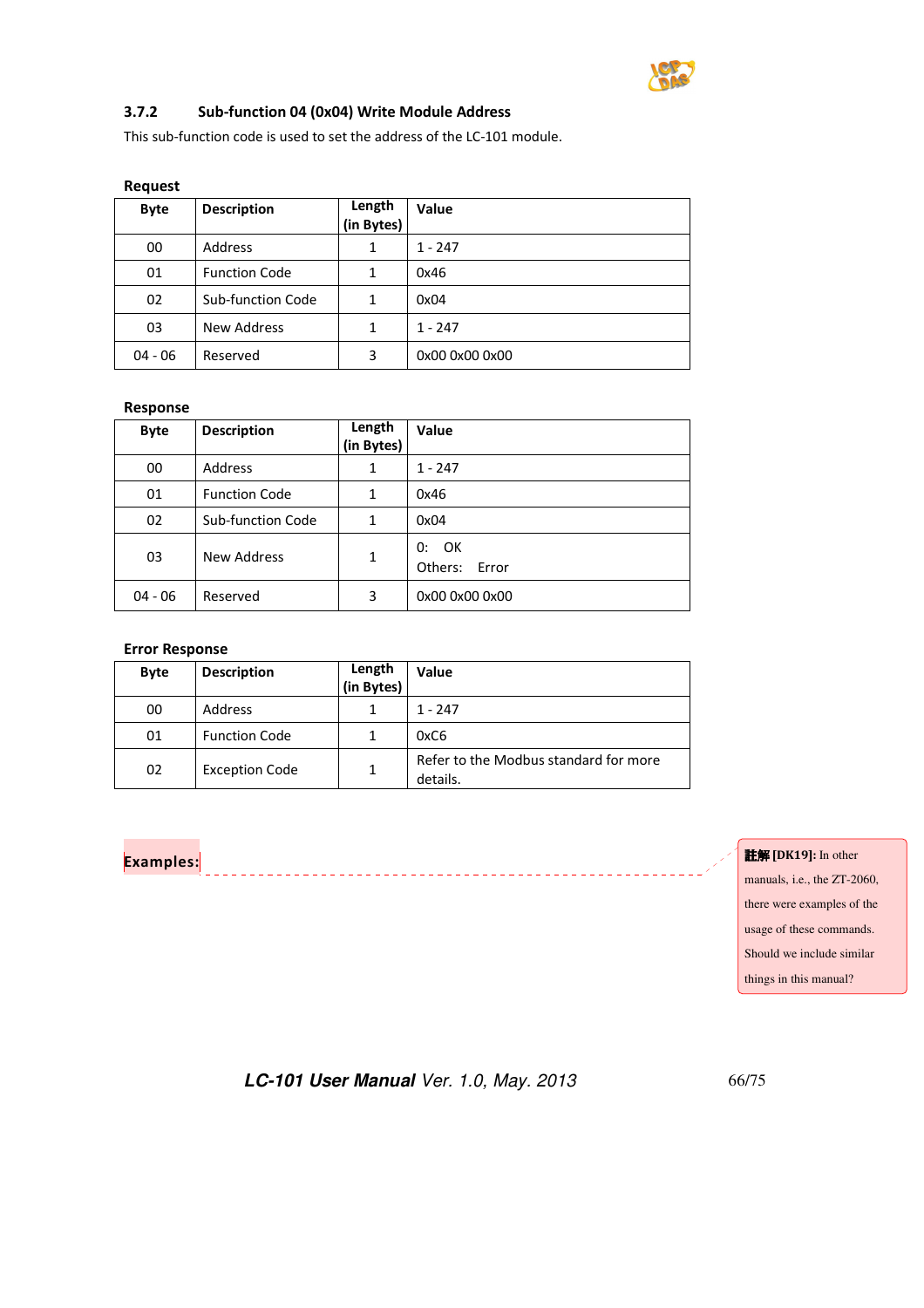

# 3.7.3 Sub-function 05 (0x05) Read Communication Settings

This sub-function code is used to read the communication protocol settings for the LC-101 module.

# Request

| <b>Byte</b> | <b>Description</b>   | Length<br>(in Bytes) | Value     |
|-------------|----------------------|----------------------|-----------|
|             |                      |                      |           |
| 00          | Address              |                      | $1 - 247$ |
| 01          | <b>Function Code</b> | 1                    | 0x46      |
| 02          | Sub-function Code    | 1                    | 0x05      |
| 03          | Reserved             | 1                    | 0x00      |

#### Response

| <b>Byte</b> | <b>Description</b>   | Length<br>(in Bytes) | Value                                                                       |
|-------------|----------------------|----------------------|-----------------------------------------------------------------------------|
| 00          | Address              | 1                    | $1 - 247$                                                                   |
| 01          | <b>Function Code</b> | 1                    | 0x46                                                                        |
| 02          | Sub-function Code    | 1                    | 0x05                                                                        |
| 03          | Reserved             | 1                    | 0x00                                                                        |
| 04          | <b>Baud Rate</b>     | 1                    | Refer to the Baud Rate Settings table 錯<br>誤! 尚未指定書籤名稱 • below for details. |
| $05 - 07$   | Reserved             | 3                    | 0x00 0x00 0x00                                                              |
| 08          | Mode                 | 1                    | <b>DCON Protocol</b><br>0:                                                  |
|             |                      |                      | <b>Modbus RTU Protocol</b><br>1:                                            |
| $09 - 10$   | Reserved             | $\mathfrak{p}$       | 0x00 0x00                                                                   |

Note: This information is the data saved in the EEPROM and will be used for the next power-on reset. It is not the currently used settings.

#### Baud Rate Settings:

| Value            | 03   | 04   | 05   | 06   | 07    | 08    | 09    | 0Α     |
|------------------|------|------|------|------|-------|-------|-------|--------|
| <b>Baud Rate</b> | 1200 | 2400 | 4800 | 9600 | 19200 | 38400 | 57600 | 115200 |

#### Error Response

| <b>Byte</b>      | <b>Description</b>    | Length<br>(in Bytes) | Value                                             |
|------------------|-----------------------|----------------------|---------------------------------------------------|
| 00               | Address               | 1                    | $1 - 247$                                         |
| 01               | <b>Function Code</b>  | 1                    | 0xC6                                              |
| 02               | <b>Exception Code</b> | $\mathbf{1}$         | Refer to the Modbus standard for more<br>details. |
| <b>Examples:</b> |                       |                      |                                                   |

**LC-101 User Manual** Ver. 1.0, May. 2013 67/75

<u>. . . . . . . . . .</u>

註解 [DK20]: In other manuals, i.e., the ZT-2060, there were examples of the usage of these commands. Should we include similar things in this manual?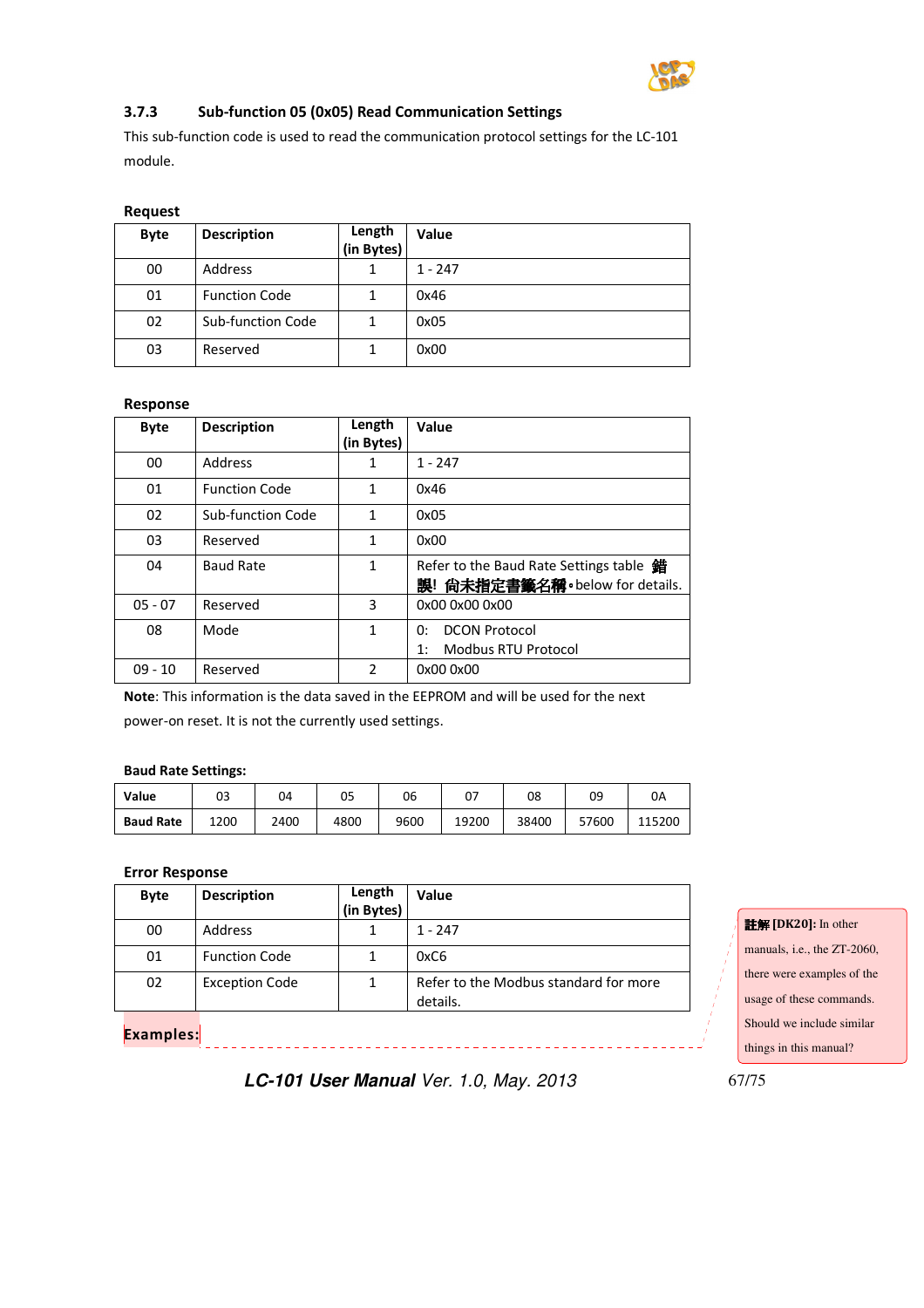

# 3.7.4 Sub-function 06 (0x06) Write Communication Settings

This sub-function code is used to configure the communication protocol for the LC-101 module.

# Request

| <b>Byte</b> | <b>Description</b>   | Length         | Value                                 |
|-------------|----------------------|----------------|---------------------------------------|
|             |                      | (in Bytes)     |                                       |
| 00          | <b>Address</b>       | 1              | $1 - 247$                             |
| 01          | <b>Function Code</b> | 1              | 0x46                                  |
| 02          | Sub-function Code    | 1              | 0x06                                  |
| 03          | Reserved             | 1              | 0x00                                  |
| 04          | <b>Baud Rate</b>     | $\mathbf{1}$   | Refer to the Baud Rate Settings table |
|             |                      |                | above for details.                    |
| $05 - 07$   | Reserved             | 3              | 0x00 0x00 0x00                        |
| 08          | Mode                 | $\mathbf{1}$   | <b>DCON Protocol</b><br>0:            |
|             |                      |                | Modbus RTU Protocol<br>1:             |
| $09 - 10$   | Reserved             | $\mathfrak{p}$ | 0x00 0x00                             |

# Response

| <b>Byte</b> | <b>Description</b>   | Length<br>(in Bytes) | Value            |
|-------------|----------------------|----------------------|------------------|
| 00          | Address              | 1                    | $1 - 247$        |
| 01          | <b>Function Code</b> | $\mathbf{1}$         | 0x46             |
| 02          | Sub-function Code    | $\mathbf{1}$         | 0x06             |
| 03          | Reserved             | 1                    | 0x00             |
| 04          | <b>Baud Rate</b>     | $\mathbf{1}$         | 0:OR             |
|             |                      |                      | Others:<br>Error |
| $05 - 07$   | Reserved             | 3                    | 0x00 0x00 0x00   |
| 08          | Mode                 | $\mathbf{1}$         | $0:$ OK          |
|             |                      |                      | Others:<br>Error |
| $09 - 10$   | Reserved             | 2                    | 0x00 0x00        |

Note: The new Baud Rate and Protocol settings will only become effective after the next power-on reset.

#### Error Response

| <b>Byte</b> | <b>Description</b>    | Length<br>(in Bytes) | Value                                             |
|-------------|-----------------------|----------------------|---------------------------------------------------|
| 00          | Address               |                      | $1 - 247$                                         |
| 01          | <b>Function Code</b>  |                      | 0xC6                                              |
| 02          | <b>Exception Code</b> | 1                    | Refer to the Modbus standard for more<br>details. |

**LC-101 User Manual** Ver. 1.0, May. 2013 68/75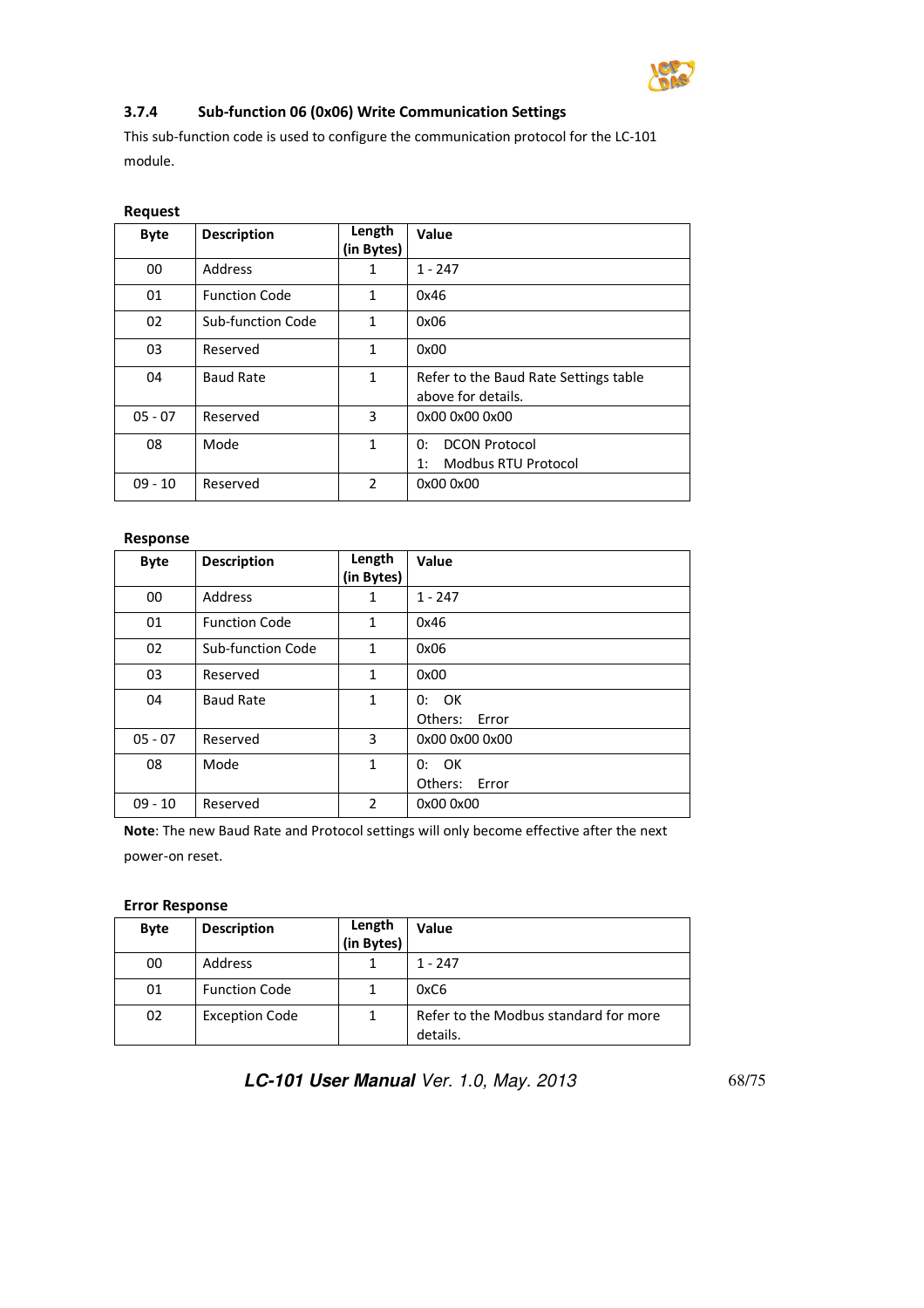

# المستقال المستقال المستقال المستقال المستقال المستقلة المستقلة المستقلة المستقلة المستقلة المستقلة المستقلة ا<br>المستقلة المستقلة المستقلة المستقلة المستقلة المستقلة المستقلة المستقلة المستقلة المستقلة المستقلة المستقلة ا

manuals, i.e., the ZT-2060, there were examples of the usage of these commands. Should we include similar things in this manual?

**LC-101 User Manual** Ver. 1.0, May. 2013 69/75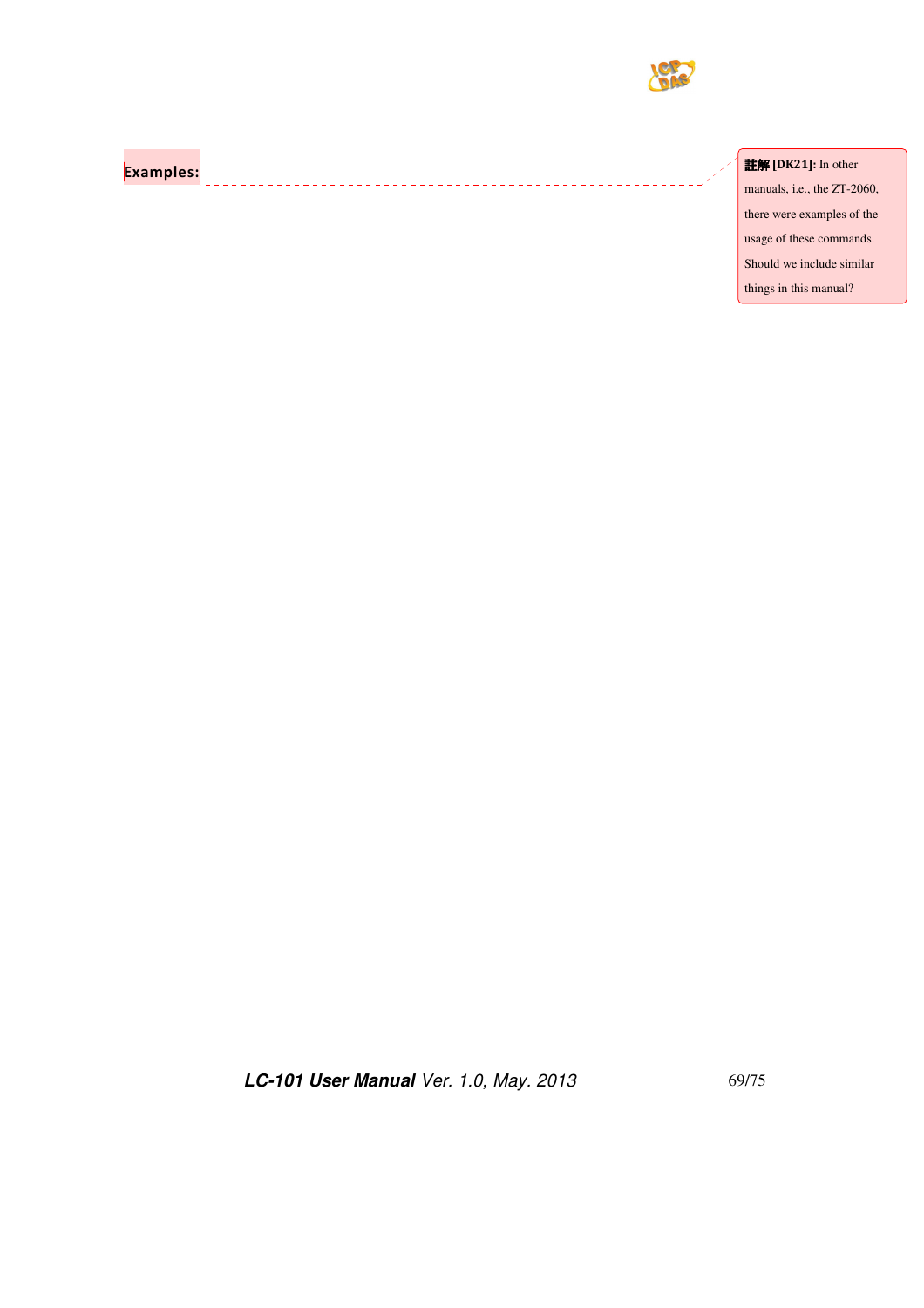

# 3.7.5 Sub-function 32 (0x20) Read Firmware Version

This sub-function code is used to read the firmware version information for the LC-101 module.

# Request

| <b>Byte</b> | <b>Description</b>   | Length<br>(in Bytes) | Value     |
|-------------|----------------------|----------------------|-----------|
| 00          | Address              |                      | $1 - 247$ |
| 01          | <b>Function Code</b> |                      | 0x46      |
| 02          | Sub-function Code    |                      | 0x20      |

## Response

| <b>Byte</b> | <b>Description</b>   | Length<br>(in Bytes) | Value         |
|-------------|----------------------|----------------------|---------------|
| 00          | <b>Address</b>       | 1                    | $1 - 247$     |
| 01          | <b>Function Code</b> | 1                    | 0x46          |
| 02          | Sub-function Code    | 1                    | 0x20          |
| 03          | <b>Major Version</b> | 1                    | $0x00 - 0xFF$ |
| 04          | <b>Minor Version</b> | 1                    | $0x00 - 0xFF$ |
| 05          | <b>Build Version</b> | 1                    | $0x00 - 0xFF$ |

#### Error Response

| <b>Byte</b> | <b>Description</b>    | Length<br>(in Bytes) | Value                                             |
|-------------|-----------------------|----------------------|---------------------------------------------------|
| 00          | Address               |                      | $1 - 247$                                         |
| 01          | <b>Function Code</b>  |                      | 0xC6                                              |
| 02          | <b>Exception Code</b> |                      | Refer to the Modbus standard for more<br>details. |

Examples: **ي**د السياسية بين الشركة السياسية بين المسابق المسابق السياسية بين الشركة السياسية بين المسابق المسابق<br>2010 - يوم السياسية بين المسابق المسابق المسابق المسابق المسابق المسابق المسابق المسابق المسابق المسابق الم manuals, i.e., the ZT-2060, there were examples of the usage of these commands. Should we include similar things in this manual?

**LC-101 User Manual** Ver. 1.0, May. 2013 70/75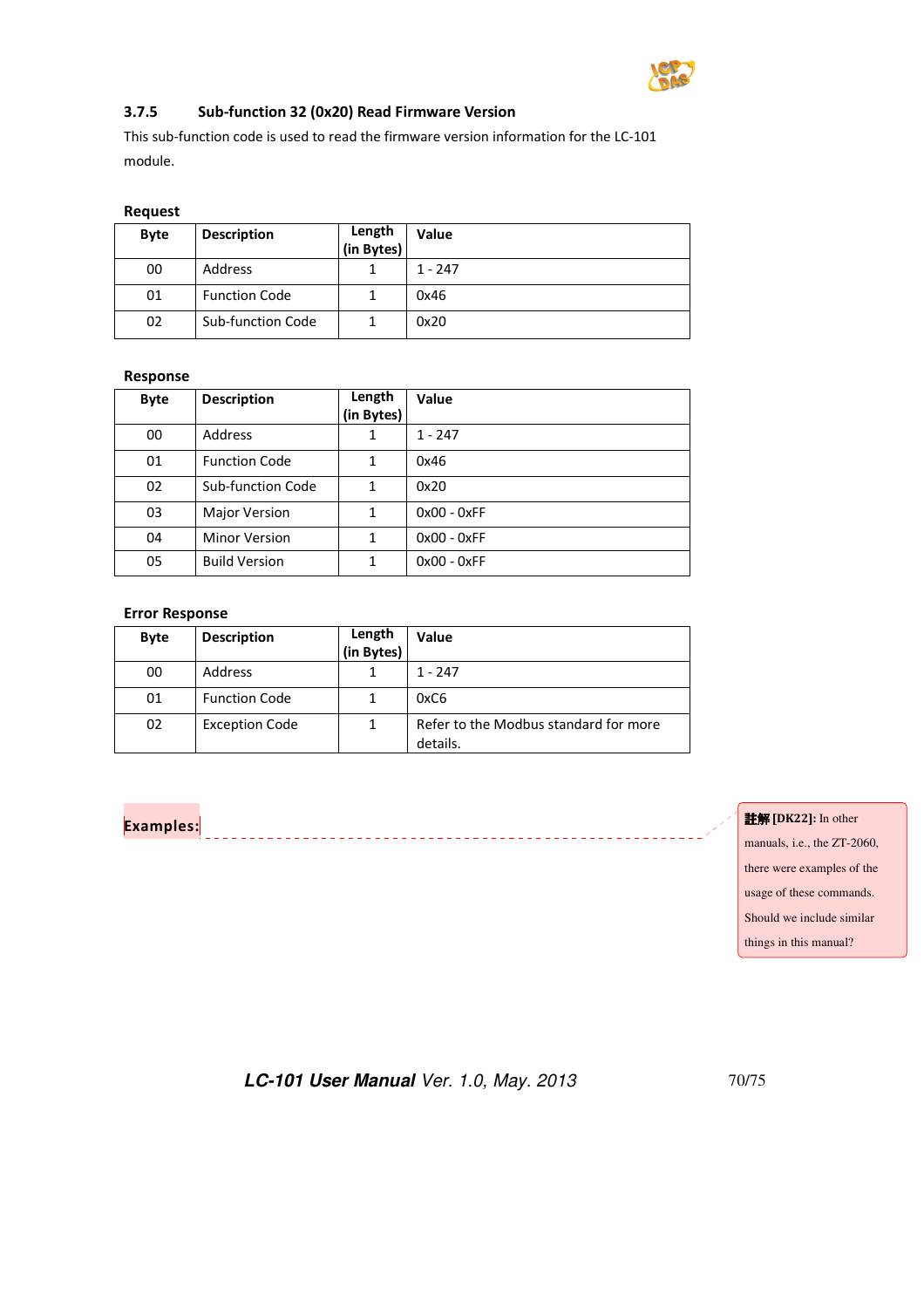

# 3.7.6 Sub-function 33 (0x21) Write Digital Input Counter Edge Settings

This sub-function code is used to set the digital input counter edge value for the LC-101 module.

#### Request

| <b>Byte</b> | <b>Description</b>        | Length     | Value          |
|-------------|---------------------------|------------|----------------|
|             |                           | (in Bytes) |                |
| 00          | Address                   |            | $1 - 247$      |
| 01          | <b>Function Code</b>      | 1          | 0x46           |
| 02          | Sub-function Code         |            | 0x21           |
| 03          | <b>Edge Setting Value</b> |            | $*0x00 - 0x0F$ |

\* 0 = Falling Edge, 1 = Rising Edge. For example, 0x03 denotes that the counters for channels 0 and 1 are set to rising edge and those for channels 2 and 3 are set to falling edge.

#### Response

| <b>Byte</b> | <b>Description</b>        | Length<br>(in Bytes) | Value                  |
|-------------|---------------------------|----------------------|------------------------|
| 00          | <b>Address</b>            |                      | $1 - 247$              |
| 01          | <b>Function Code</b>      |                      | 0x46                   |
| 02          | Sub-function Code         | 1                    | 0x21                   |
| 03          | <b>Edge Setting Value</b> |                      | 0: OK<br>Others: Error |

# Error Response

| <b>Byte</b> | <b>Description</b>    | Length<br>(in Bytes) | Value                                             |
|-------------|-----------------------|----------------------|---------------------------------------------------|
| 00          | Address               |                      | $1 - 247$                                         |
| 01          | <b>Function Code</b>  |                      | 0xC6                                              |
| 02          | <b>Exception Code</b> |                      | Refer to the Modbus standard for more<br>details. |

Examples: 2008. The other contracts and the contract of the contract of the contract of the contract of the contract of the contract of the contract of the contract of the contract of the contract of the contract of the c manuals, i.e., the ZT-2060, there were examples of the usage of these commands. Should we include similar things in this manual?

**LC-101 User Manual** Ver. 1.0, May. 2013 71/75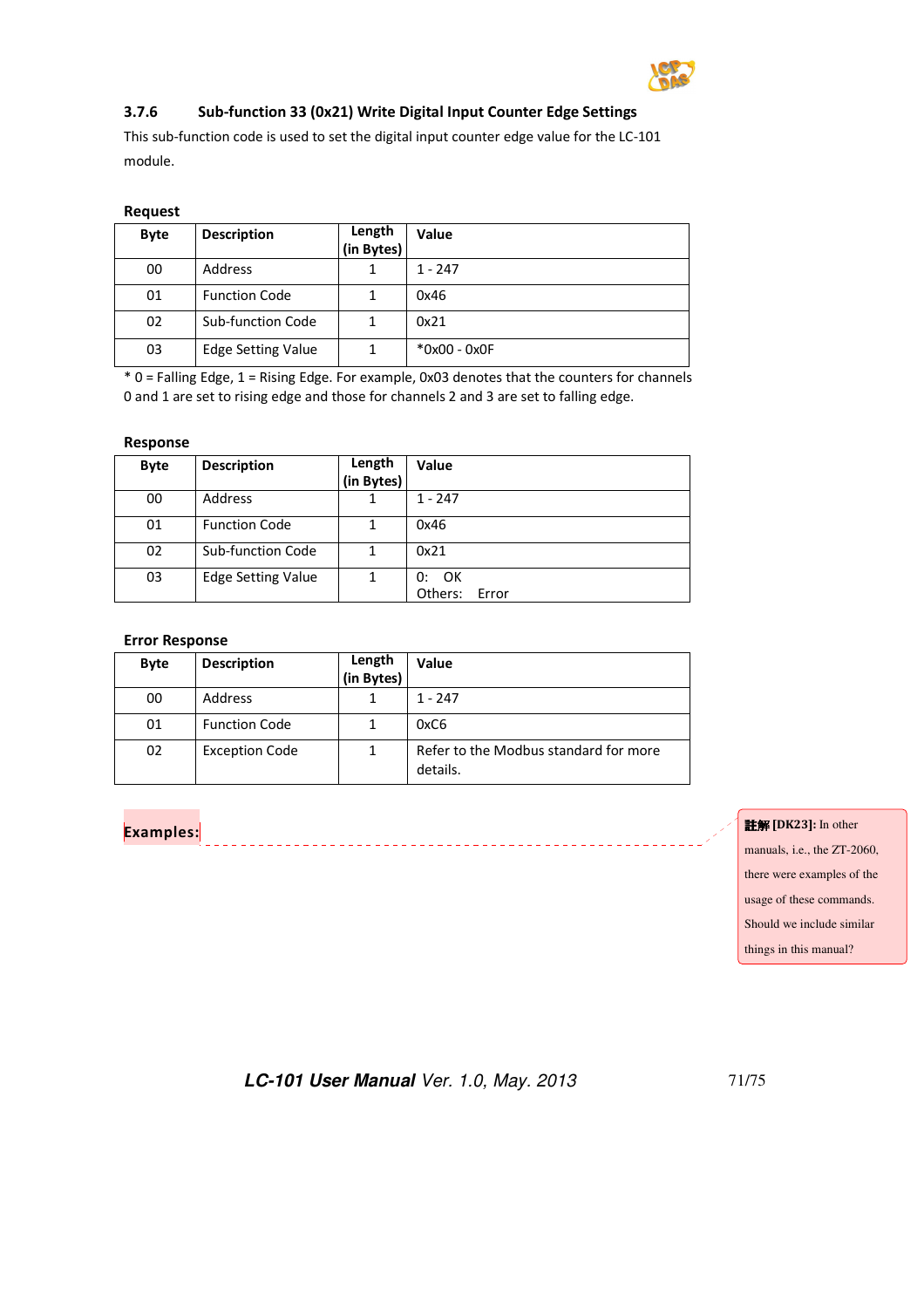

# 3.7.7 Sub-function 34 (0x22) Read Digital Input Counter Edge Settings

This sub-function code is used to read the digital input counter edge value for the LC-101 module.

#### Request

| <b>Byte</b> | <b>Description</b>   | Length<br>(in Bytes) | Value     |
|-------------|----------------------|----------------------|-----------|
| 00          | Address              |                      | $1 - 247$ |
| 01          | <b>Function Code</b> |                      | 0x46      |
| 02          | Sub-function Code    |                      | 0x22      |

#### Response

| <b>Byte</b> | <b>Description</b>        | Length     | Value          |
|-------------|---------------------------|------------|----------------|
|             |                           | (in Bytes) |                |
| 00          | Address                   |            | $1 - 247$      |
| 01          | <b>Function Code</b>      | 1          | 0x46           |
| 02          | Sub-function Code         |            | 0x22           |
| 03          | <b>Edge Setting Value</b> |            | $*0x00 - 0x0F$ |

\*0 = Falling Edge, 1 = Rising Edge. For example, 0x03 denotes that the counters for channels 0 and 1 are set to rising edge and those for channels 2 and 3 are set to falling edge.

## Error Response

| <b>Byte</b> | <b>Description</b>    | Length<br>(in Bytes) | Value                                             |
|-------------|-----------------------|----------------------|---------------------------------------------------|
| 00          | Address               |                      | $1 - 247$                                         |
| 01          | <b>Function Code</b>  |                      | 0xC6                                              |
| 02          | <b>Exception Code</b> |                      | Refer to the Modbus standard for more<br>details. |

Examples: 註解 [DK24]: In other manuals, i.e., the ZT-2060, there were examples of the usage of these commands. Should we include similar things in this manual?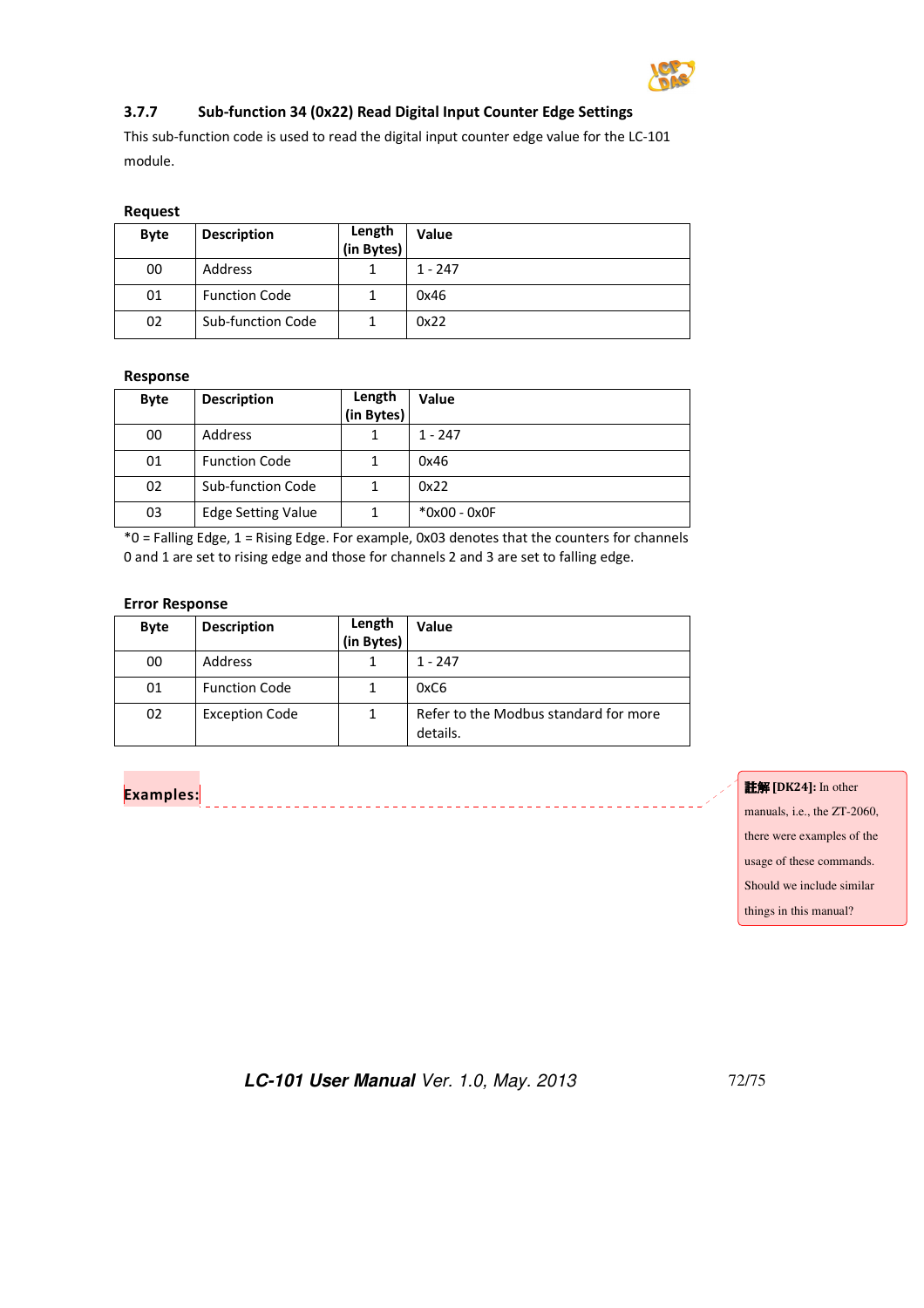

# 3.7.8 Sub-function 39 (0x27) Write Power-on Value

This sub-function code is used to set the power-on value for the LC-101 module.

## Request

| <b>Byte</b> | <b>Description</b>   | Length     | Value      |
|-------------|----------------------|------------|------------|
|             |                      | (in Bytes) |            |
| 00          | Address              |            | $1 - 247$  |
| 01          | <b>Function Code</b> | 1          | 0x46       |
| 02          | Sub-function Code    | 1          | 0x27       |
| 03          | Power-on Value       |            | *0x00-0xFF |

### Response

| <b>Byte</b> | <b>Description</b>   | Length     | Value            |
|-------------|----------------------|------------|------------------|
|             |                      | (in Bytes) |                  |
| 00          | Address              | 1          | $1 - 247$        |
| 01          | <b>Function Code</b> | 1          | 0x46             |
| 02          | Sub-function Code    | 1          | 0x28             |
| 03          | Power-on Value       | 1          | 0: OK            |
|             |                      |            | Others:<br>Error |

### Error Response

| <b>Byte</b> | <b>Description</b>    | Length<br>(in Bytes) | Value                                             |
|-------------|-----------------------|----------------------|---------------------------------------------------|
| 00          | Address               |                      | $1 - 247$                                         |
| 01          | <b>Function Code</b>  |                      | 0xC6                                              |
| 02          | <b>Exception Code</b> |                      | Refer to the Modbus standard for more<br>details. |

examples: <mark>Examples:</mark> http://www.facebook.com/default/default/default/default/default/default/default/default/def manuals, i.e., the ZT-2060, there were examples of the usage of these commands. Should we include similar things in this manual?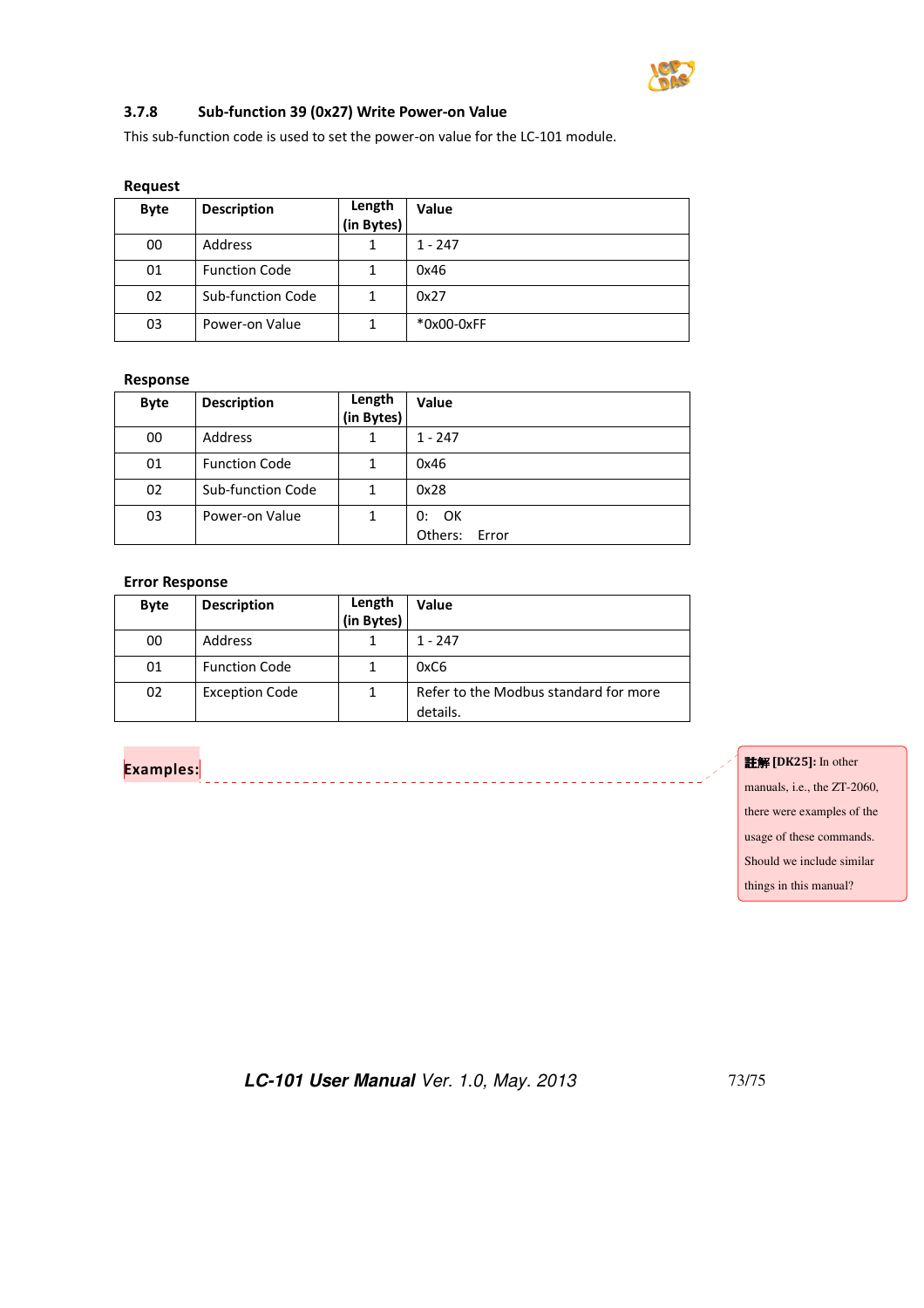

# 3.7.9 Sub-function 40 (0x28) Read Power-on Value

This sub-function code is used to read the power-on value for the LC-101 module.

### Request

| <b>Byte</b> | <b>Description</b>   | Length     | Value     |
|-------------|----------------------|------------|-----------|
|             |                      | (in Bytes) |           |
| 00          | Address              |            | $1 - 247$ |
| 01          | <b>Function Code</b> |            | 0x46      |
| 02          | Sub-function Code    |            | 0x28      |

### Response

| <b>Byte</b> | <b>Description</b>   | Length<br>(in Bytes) | Value          |
|-------------|----------------------|----------------------|----------------|
| 00          | Address              |                      | $1 - 247$      |
| 01          | <b>Function Code</b> | 1                    | 0x46           |
| 02          | Sub-function Code    | 1                    | 0x28           |
| 03          | Power-on Value       |                      | $*0x00 - 0xFF$ |

## Error Response

| <b>Byte</b> | <b>Description</b>    | Length<br>(in Bytes) | Value                                 |
|-------------|-----------------------|----------------------|---------------------------------------|
| 00          | Address               |                      | $1 - 247$                             |
| 01          | <b>Function Code</b>  |                      | 0xC6                                  |
| 02          | <b>Exception Code</b> |                      | Refer to the Modbus standard for more |
|             |                       |                      | details.                              |

Examples: 註解 [DK26]: In other manuals, i.e., the ZT-2060, there were examples of the usage of these commands. Should we include similar things in this manual?

**LC-101 User Manual** Ver. 1.0, May. 2013 74/75